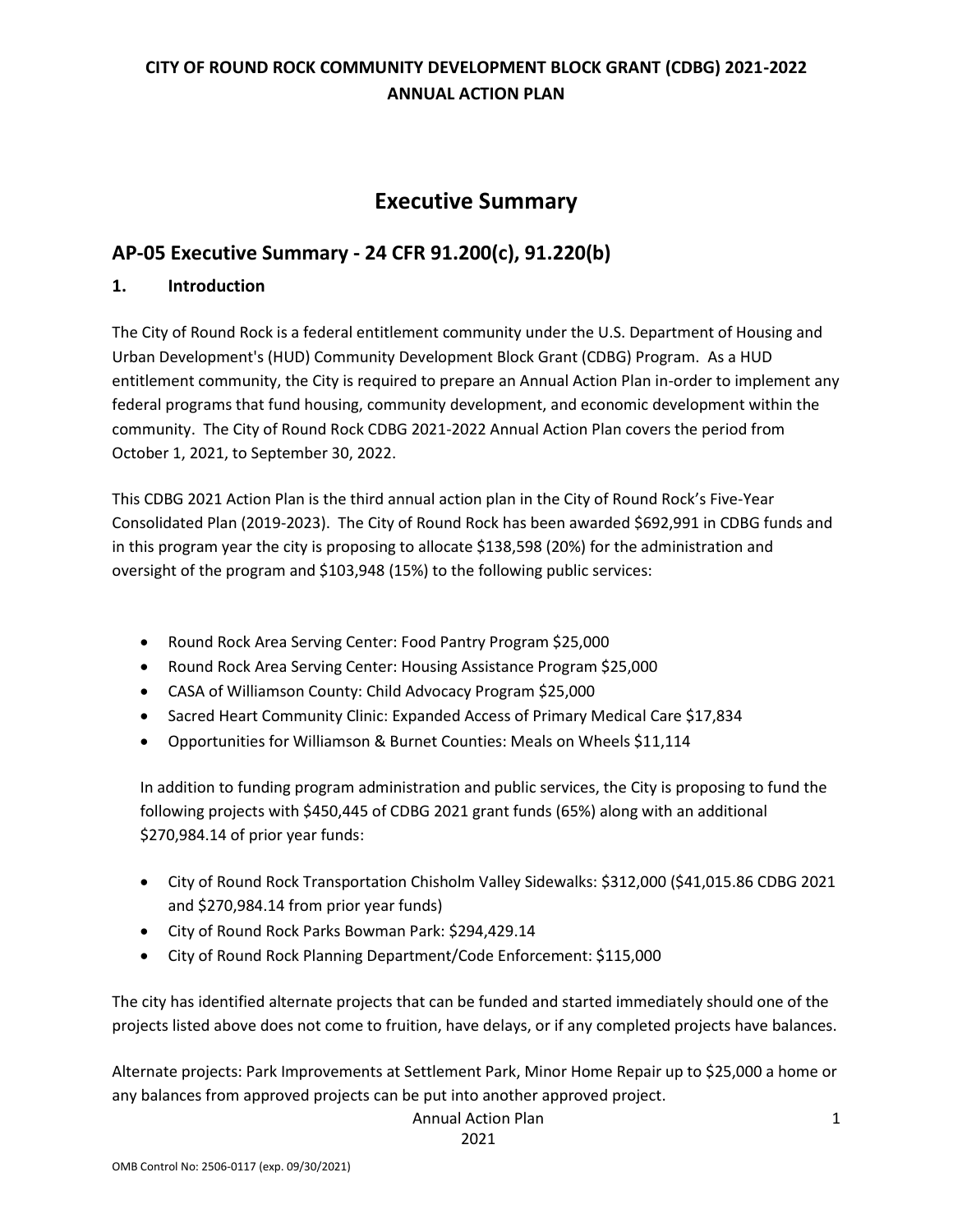### **2. Summarize the objectives and outcomes identified in the Plan**

This could be a restatement of items or a table listed elsewhere in the plan or a reference to another location. It may also contain any essential items from the housing and homeless needs assessment, the housing market analysis, or the strategic plan.

The City of Round Rock CDBG 2021 Annual Action Plan provides a framework to address the needs of the city for the next year using the \$692,991 in Community Development Block Grant funds. The three overarching objectives guiding the proposed activities are:

- Providing Decent Affordable Housing
- Creating Suitable Living Environments
- Creating Economic Opportunities

Outcomes show how programs and activities benefit a community or the people served. The three outcomes that will illustrate the benefits of each activity funded by the CDBG program are:

- Improve Availability/Accessibility
- Improve Affordability
- Improve Sustainability

All projects funded in this action plan will support at least one objective and one outcome. The City's framework for realizing the objectives and outcomes include the following goals:

- Provide Decent, Affordable Housing
- Provide a Suitable Living Environment

#### **3. Evaluation of past performance**

This is an evaluation of past performance that helped lead the grantee to choose its goals or projects.

The following is project activity summary of the CDBG Program Year 2019 from the most recent CAPER submitted to HUD also projects that have been completed after the last CAPER was submitted that include CDBG Program Year 2019 activities:

- Round Rock Area Serving Center CDBG 2019 Food Pantry Program expended \$25,000 and assisted 804 low-income residents, 78 of which were Female Head of Household
- Round Rock Area Serving Center CDBG 2019 Housing Assistance Program expended \$25,000 and assisted 250 low-income residents, 54 of which were Female Head of Household
- Meals on Wheels CDBG 2019 expended the \$5,000 and assisted 145 Seniors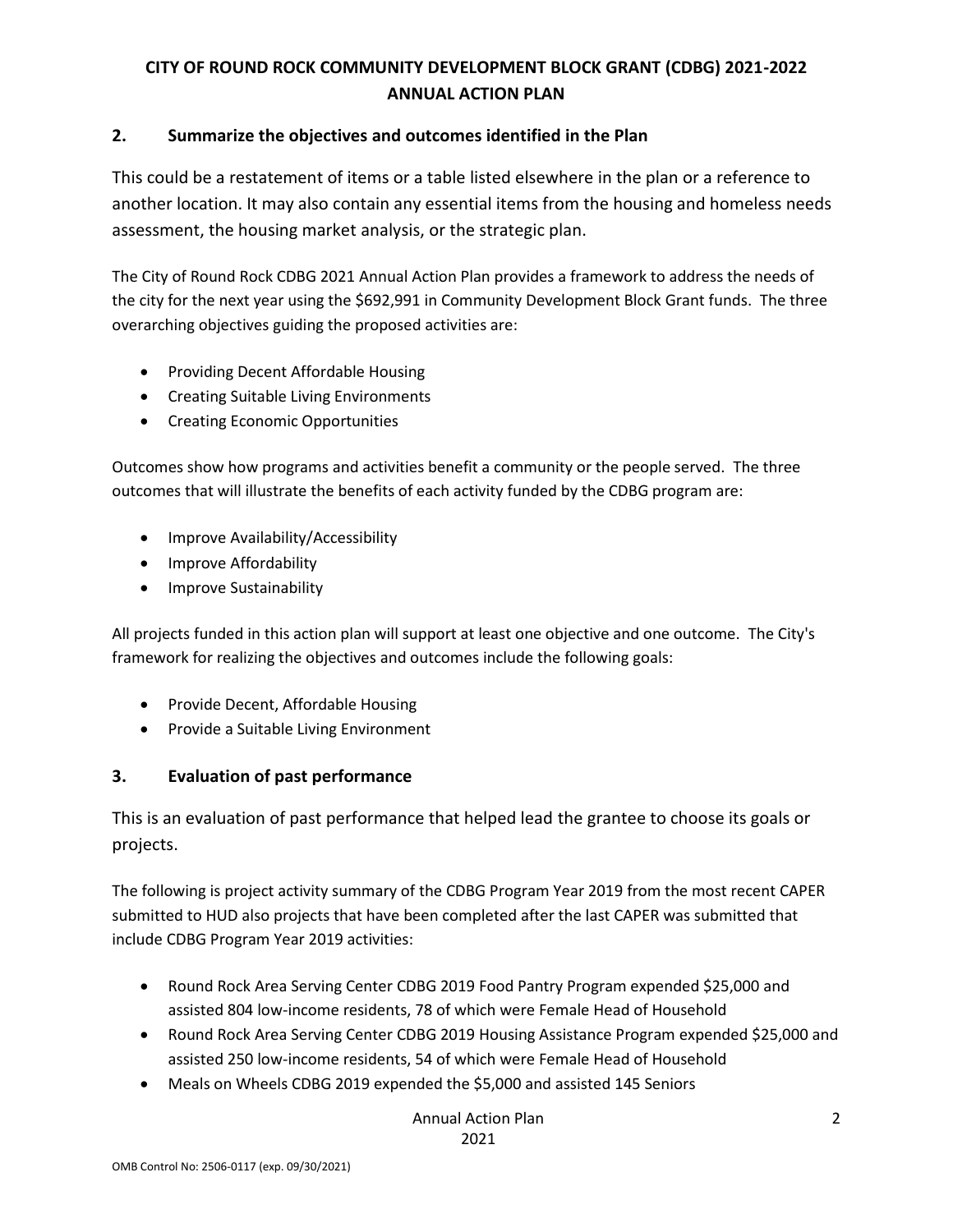- CASACDBG 2019 Child Advocacy Program expended \$25,000 and assisted 69 children
- Sacred Heart Community Clinic CDBG 2019 expended \$12,500 and assisted 105 low-income residents with health care services
- Code enforcement CDBG 2019 expended \$13,581.19
- Seven (7) low-to moderate income residents received Minor Home Repair Program during the CDBG 2019 program year and expended \$115,687
- Frontier Park was completed in Program Year 2019 and a total of \$29,180.25 in CDBG funds were expended
- Program Administration expended \$126,098.36 in CDBG 2019 funds
- Greenhill Sidewalks were completed in Program Year 2019 and a total of \$50,859.40 were expended during the program year
- Hope Alliance Shelter Playground Project was completed during the CDBG 2019 Program Year and a total of \$32,700 in CDBG funds were expended
- Chisholm Valley Sidewalks were started in CDBG Program Year 2019 and will continue into the CDBG Program Year 2020. A total of \$208,003.95 in CDBG funds were expended in 2019

#### **4. Summary of Citizen Participation Process and consultation process**

Summary from citizen participation section of plan.

The City of Round Rock's goal for citizen participation is to encourage a broad participation of City residents, social service agencies and city departments in the planning and implementation of public hearings.

For the development of the City of Round Rock CDBG 2021-2022 Annual Action Plan, two public hearings were held. The first public hearing was a "Needs Assessment" public hearing that was held on April 22, 2021. The second public hearing was held on July 8, 2021. **Comments were** received (this will be updated after comment period ends July 9). The notices for these public hearings were advertised in the Round Rock Leader newspaper in English and Spanish as well as posted at the following locations:

- City Hall Bulletin
- City Website and CDBG Webpage
- City Hall Kiosk on First Floor
- Kiosk at the Alan R. Baca Senior Center
- Round Rock Housing Authority
- Round Rock Library

In addition to the public hearing notice, an Executive Summary was made available as well.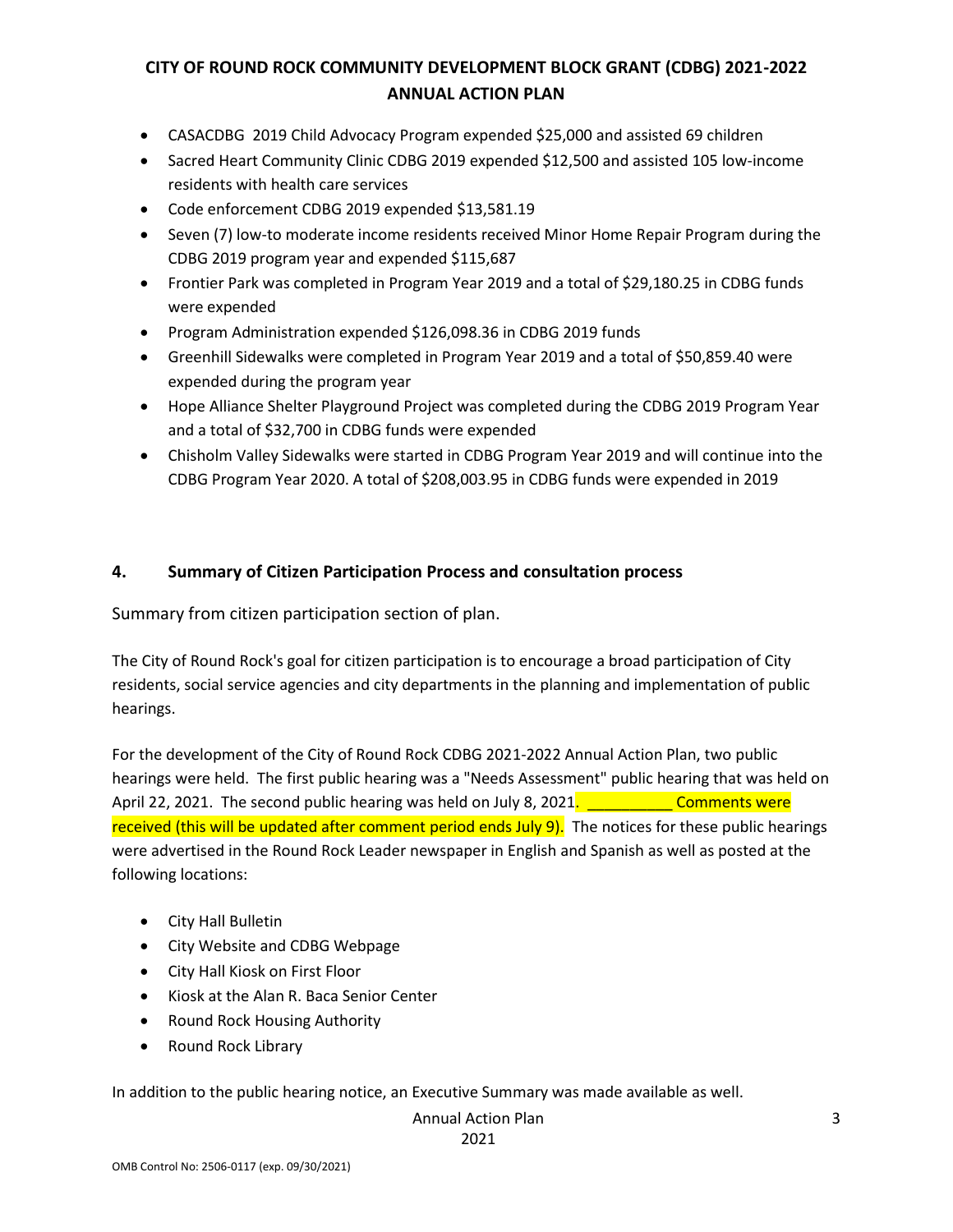The City of Round Rock always wants to continue to make efforts to broaden public participation during the development of the plan. This year with the mandatory shut-downs of city buildings and neighborhood facilities due to COVID-19, citizen participation was limited. Once offices and facilities opened, citizen participation was encouraged but because of the continued anxiety about COVID-19 many residents continued to stay home and stay safe.

To broaden citizen participation in the future, Round Rock did amend their Citizen Participation Plan to include policies for citizen participation during emergencies and disasters.

### **5. Summary of public comments**

This could be a brief narrative summary or reference an attached document from the Citizen Participation section of the Con Plan.

Unfortunately, there were no comments received during the development of the program year.

# **6. Summary of comments or views not accepted and the reasons for not accepting them**

The City of Round Rock accepts and considers any comments that are received.

### **7. Summary**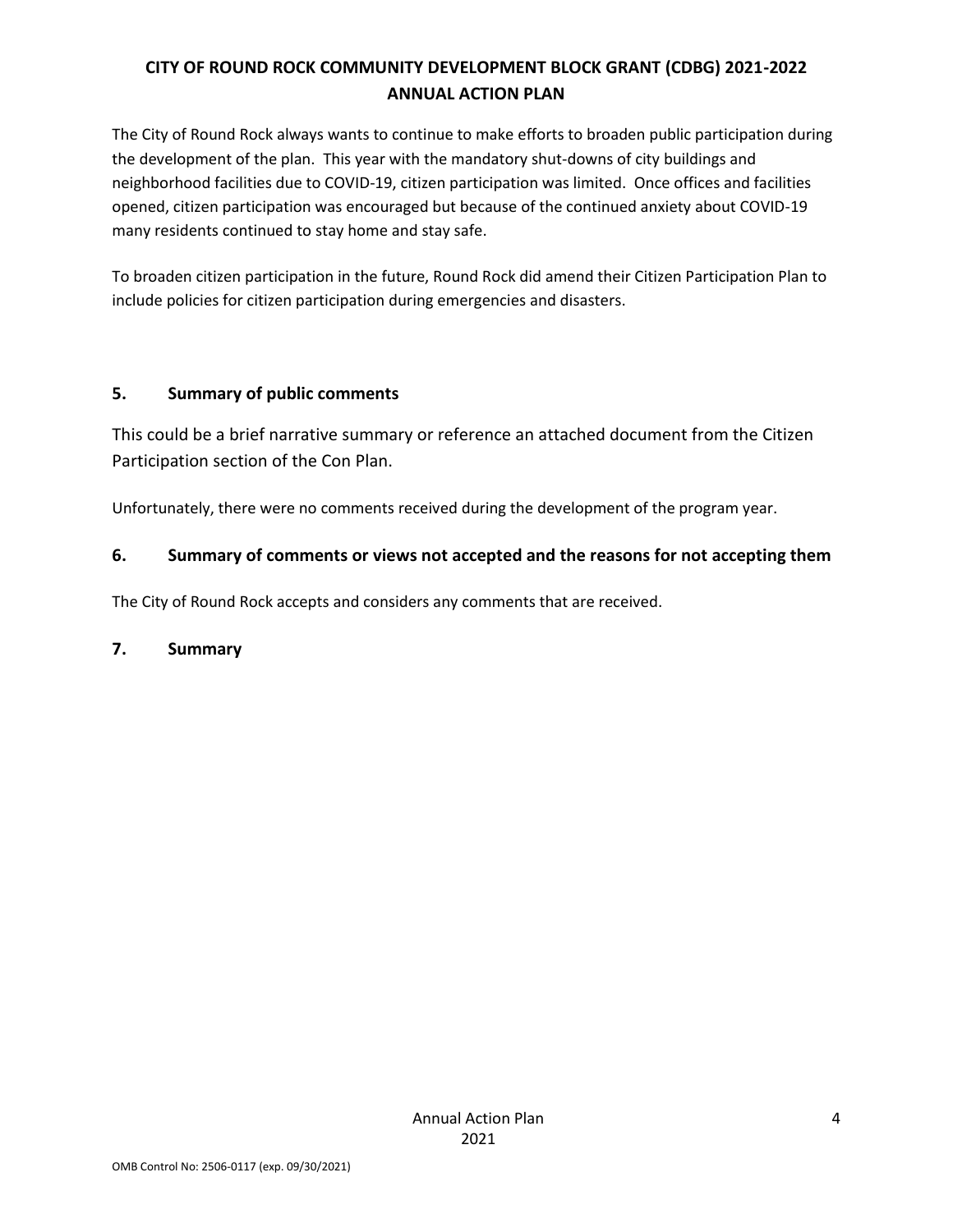# **PR-05 Lead & Responsible Agencies – 91.200(b)**

#### **1. Agency/entity responsible for preparing/administering the Consolidated Plan**

Describe the agency/entity responsible for preparing the Consolidated Plan and those responsible for administration of each grant program and funding source.

| <b>Agency Role</b>        | <b>Name</b> | Department/Agency  |
|---------------------------|-------------|--------------------|
| Lead Agency               | ROUND ROCK  |                    |
| CDBG Administrator        | ROUND ROCK  | Elizabeth Alvarado |
| <b>HOME Administrator</b> |             |                    |

**Table 1 – Responsible Agencies**

#### **Narrative (optional)**

The City of Round Rock Office of Community Development is the lead agency for the preparation of the CDBG 2021-2022 Annual Action Plan and administration of the CDBG Program. Annual funding requests generally open in February with applications due in Mid-March. Funding decisions are made in April or May. This CDBG 2021-2022 program applications for funding were available to fill out and submit online.

#### **Consolidated Plan Public Contact Information**

Elizabeth Alvarado, CDBG Coordinator

221 East Main Street

Round Rock, TX 78664

512-341-3328

ealvarado@roundrocktexas.gov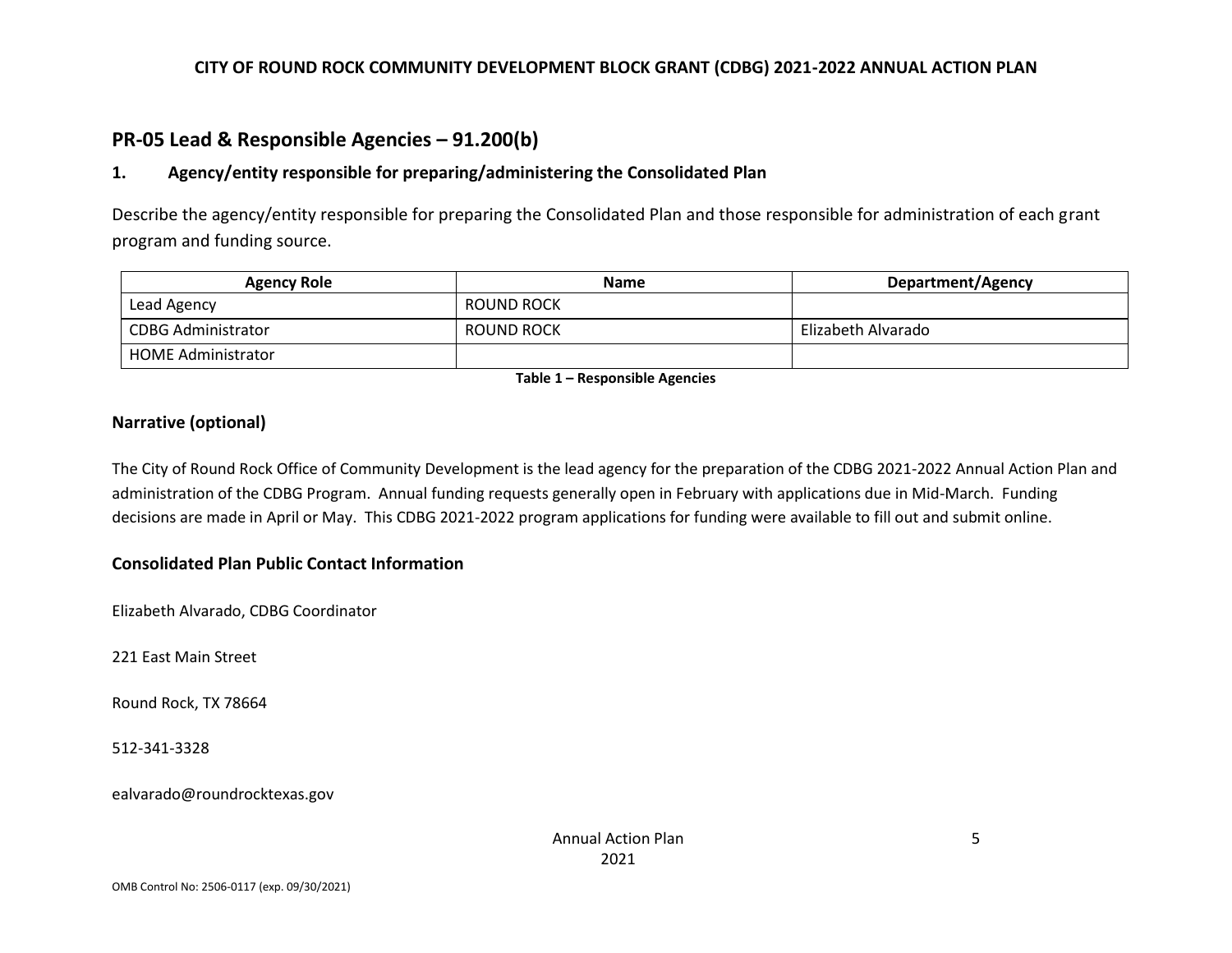# **AP-10 Consultation – 91.100, 91.200(b), 91.215(l)**

### **1. Introduction**

The City of Round Rock has developed an outreach effort to encourage input from a large cross section of residents and stakeholders. The outreach effort included two public hearings before city council, published and posted meeting notices, social media notifications, emails, and flyers.

In addition to reaching out during the development of the plan, City of Round Rock CDBG staff continues to maintain a strong networking relationship with public and assisted housing providers and private and governmental, health, mental health, and social service agencies throughout the program year.

# **Provide a concise summary of the jurisdiction's activities to enhance coordination between public and assisted housing providers and private and governmental health, mental health, and service agencies (91.215(l))**

To better enhance coordination and form effective relationships between public and assisted housing providers, private and governmental health, mental health and service agencies, the City of Round Rock actively consults with a variety of non-profits, social service providers, neighborhoods and citizens, and other governmental agencies. CDBG staff attends monthly Williamson County Non-Profit Networking Meetings virtually the first Tuesday of every month. Local non-profits come together to network and to promote meetings, public hearings, and events. A variety of non-profits attend the monthly networking meetings including non-profits that provide housing, mental health, health, transportation, affordable childcare, and other services to low income, disabled and elderly residents of Round Rock.

CDBG staff attends the Round Rock Housing Authority (RRHA) monthly board meetings virtually on ZOOM as well as meets regularly with the RRHA staff to provide technical assistance on the CDBG grant and to work together on the Analysis of Impediments to Fair Housing Regional Working Group goals and action items.

CDBG staff along with other local non-profits and social service agencies have recently formed a Homeless Coalition. This coalition meets regularly to discuss the needs of homeless and those at-risk of becoming homeless. The goals of the group are to find resources to fill the gaps within the community regarding homeless and at-risk homeless. Included among the agencies that meet each month are food pantries, mental health agencies, neighboring local units of government, housing agencies, local and neighboring public housing authorities, local not for profit health clinics, and Texas Homeless Network staff.

# **Describe coordination with the Continuum of Care and efforts to address the needs of homeless persons (particularly chronically homeless individuals and families, families with children, veterans, and unaccompanied youth) and persons at risk of homelessness.**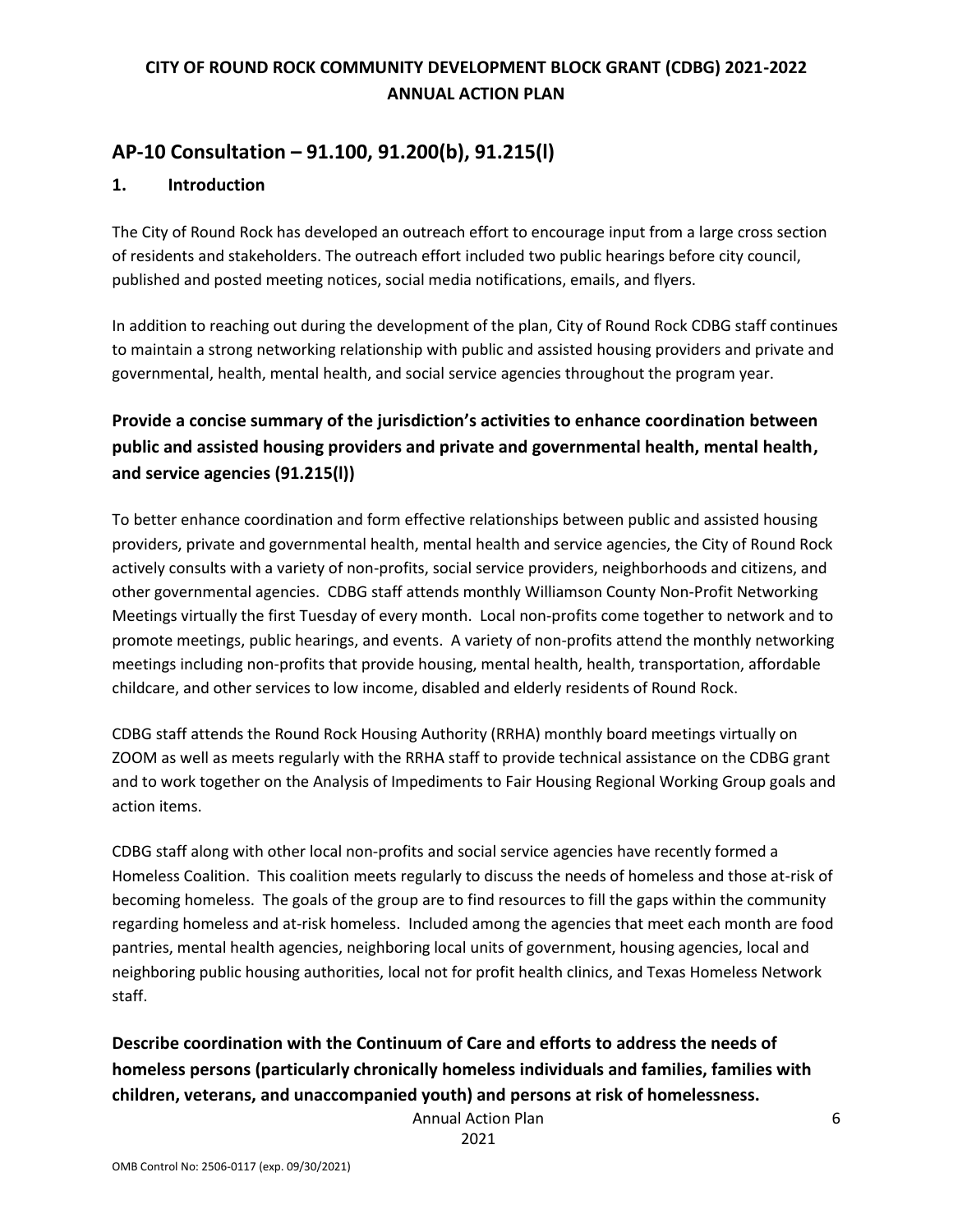Currently there are no agencies receiving Continuum of Care (COC) grant funding in Round Rock or Williamson County. As per the THN, they have not had participation in the Texas Balance of State COC (TX BOS COC) from homeless service providers in Williamson County for some time.

In an effort address the needs of homeless persons and persons at risk of homelessness, the City of Round Rock funds the following with either CDBG or General Funds:

- Round Rock Area Serving Center Food Pantry that assists those that are homeless and at-risk of becoming homeless with \$25,000 of CDBG 2021 funds.
- Round Rock Area Serving Center Rent/Mortgage Assistance for those that are at-risk of becoming homeless with \$25,000 of CDBG 2021 funds.
- Round Rock Area Serving Center Rent/Mortgage and Utility Program for those that are at-risk of becoming homeless and that need assistance with subsistence payments during the COVID-19 Pandemic with City of Round Rock CDBG-CV 3 funds in the amount of \$668,787.
- Hope Alliance Domestic Violence Shelter with \$32,700 in General Funds to assist victims of domestic violence that are homeless.
- Texas Baptist Children's Home with \$10,000 in general funds to assist single mothers and their children in transitional housing.
- Sacred Heart Community Clinic with \$17,834 in CDBG 2021 funds to assist and provide medical services to low income and those that are homeless or at-risk of becoming homeless.

City of Round Rock CDBG staff networks with the Round Rock ISD Families in Transition Coordinator. The Families in Transition Program assists homeless families with children, families with children that are living with friends or relatives as well as unaccompanied youth. The role of the coordinator is to ensure that any student lacking a fixed, adequate, and regular nighttime residence is provided with resources. Because there are no homeless shelters in Round Rock or Williamson County (except for the domestic violence shelter) homeless youth and unaccompanied youth are bused to shelters in Austin. According to the RRISD, a third of homeless students are unaccompanied youth.

Goodwill of Round Rock and Central Texas provides job rehabilitation and placement for homeless veterans as well as assistance with rent and job training. Currently due to COVID-19 the Round Rock location is closed but is taking intake applications for services over the phone. The City CDBG staff will continue to network with the Goodwill to stay up to date on services that are being provided to homeless veterans.

The CDBG staff maintains a strong relationship with staff at the Bluebonnet Trails & Community Services (BBT) Round Rock location. BBT provides an array of services to the low income and homeless and atrisk homeless that include a supportive housing and transitional housing program and behavior health services.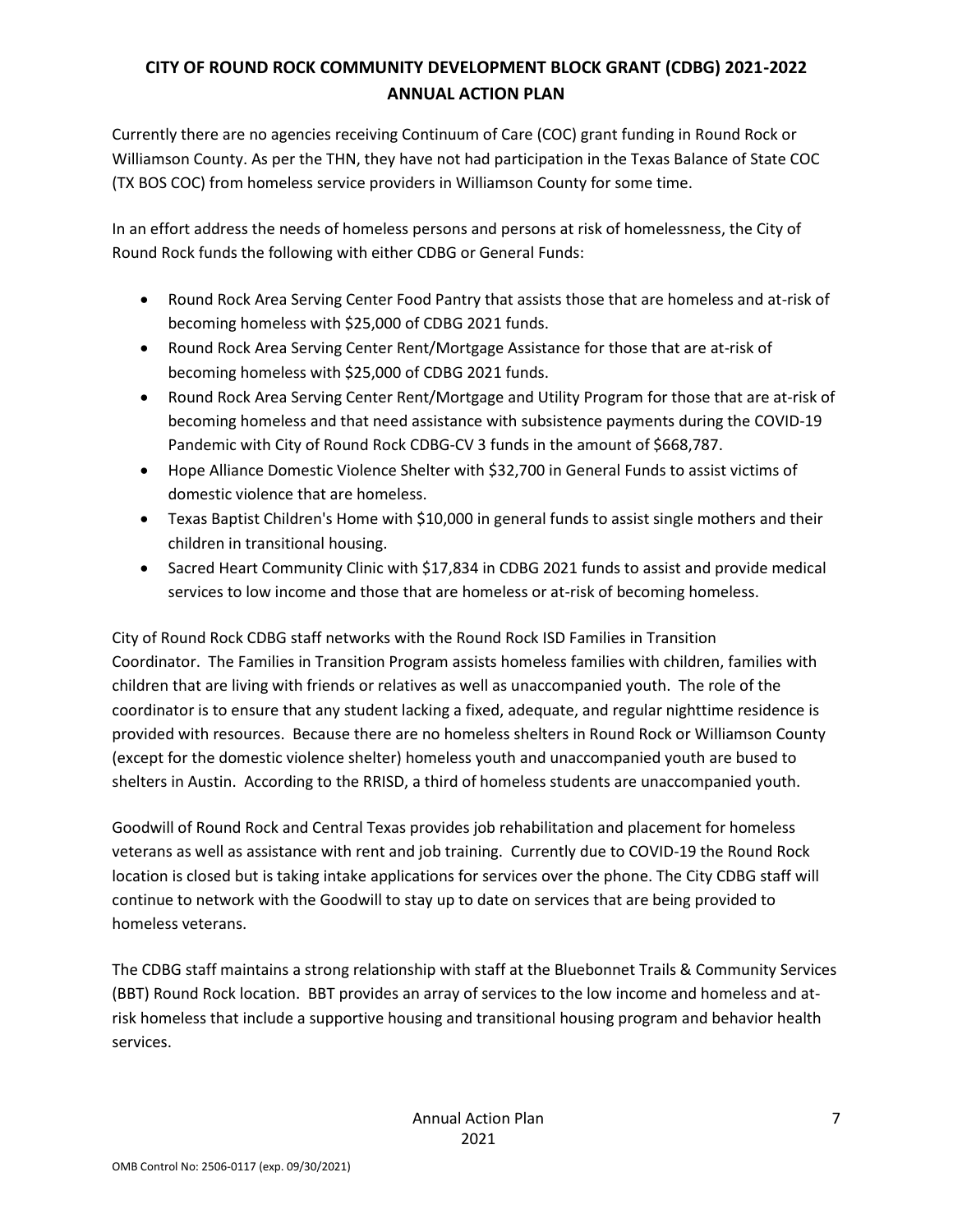**Describe consultation with the Continuum(s) of Care that serves the jurisdiction's area in determining how to allocate ESG funds, develop performance standards for and evaluate outcomes of projects and activities assisted by ESG funds, and develop funding, policies and procedures for the operation and administration of HMIS**

Currently City CDBG staff is not consulting with any Continuum of Care, nor are there any Continuum of Care recipients that serve this jurisdiction. As stated above, the City of Round Rock staff has started networking and forming a relationship with the Texas Homeless Network staff to stay informed of what is happening in the TX BOS COC regarding homelessness as well as encouraging homeless providers in Williamson County to join the effort to end homelessness.

**2. Describe Agencies, groups, organizations and others who participated in the process and describe the jurisdiction's consultations with housing, social service agencies and other entities**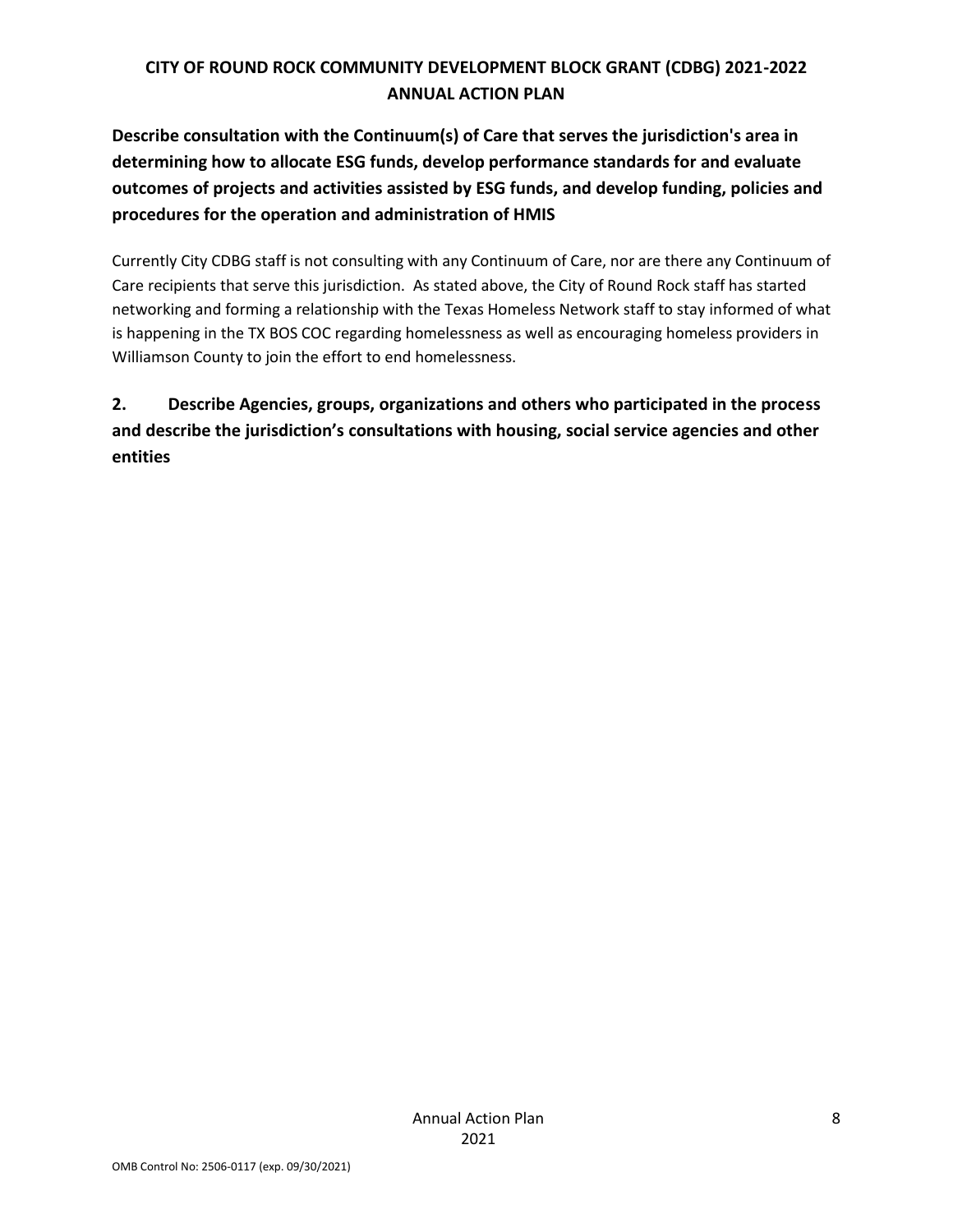| 1              | Agency/Group/Organization                                                                                                                                         | ROUND ROCK HOUSING AUTHORITY                                                                                                                                                                                                                                                                                                                                         |
|----------------|-------------------------------------------------------------------------------------------------------------------------------------------------------------------|----------------------------------------------------------------------------------------------------------------------------------------------------------------------------------------------------------------------------------------------------------------------------------------------------------------------------------------------------------------------|
|                | <b>Agency/Group/Organization Type</b>                                                                                                                             | <b>PHA</b><br>Services - Broadband Internet Service Providers<br>Services - Narrowing the Digital Divide<br>Neighborhood Organization                                                                                                                                                                                                                                |
|                | What section of the Plan was addressed by<br><b>Consultation?</b>                                                                                                 | <b>Public Housing Needs</b>                                                                                                                                                                                                                                                                                                                                          |
|                | Briefly describe how the Agency/Group/Organization<br>was consulted. What are the anticipated outcomes of<br>the consultation or areas for improved coordination? | CDBG Coordinator consulted with Round Rock Housing Authority director on<br>the needs of the public housing residents and how the CDBG could possibly<br>fund the Round Rock Housing Authority to narrow the digital divide and provide<br>PHA residents with wifi. Round Rock Housing Authority director consulted with<br>Sudden Link and AT&T to discuss options. |
| $\overline{2}$ | Agency/Group/Organization                                                                                                                                         | ROUND ROCK AREA SERVING CENTER                                                                                                                                                                                                                                                                                                                                       |
|                | <b>Agency/Group/Organization Type</b>                                                                                                                             | Services - Housing<br>Services - Narrowing the Digital Divide<br>Neighborhood Organization                                                                                                                                                                                                                                                                           |
|                | What section of the Plan was addressed by<br><b>Consultation?</b>                                                                                                 | <b>Housing Need Assessment</b><br>Homeless Needs - Families with children                                                                                                                                                                                                                                                                                            |
|                | Briefly describe how the Agency/Group/Organization<br>was consulted. What are the anticipated outcomes of<br>the consultation or areas for improved coordination? | CDBG staff consulted with the Round Rock Area Serving Center (RRASC) director<br>on the needs of their clients and notified about availability of CDBG funds for<br>program year 2021. Serving Center provides refurbished laptops to low-income<br>families so children can get their homework done and to narrow the digital<br>divide.                            |

**Table 2 – Agencies, groups, organizations who participated**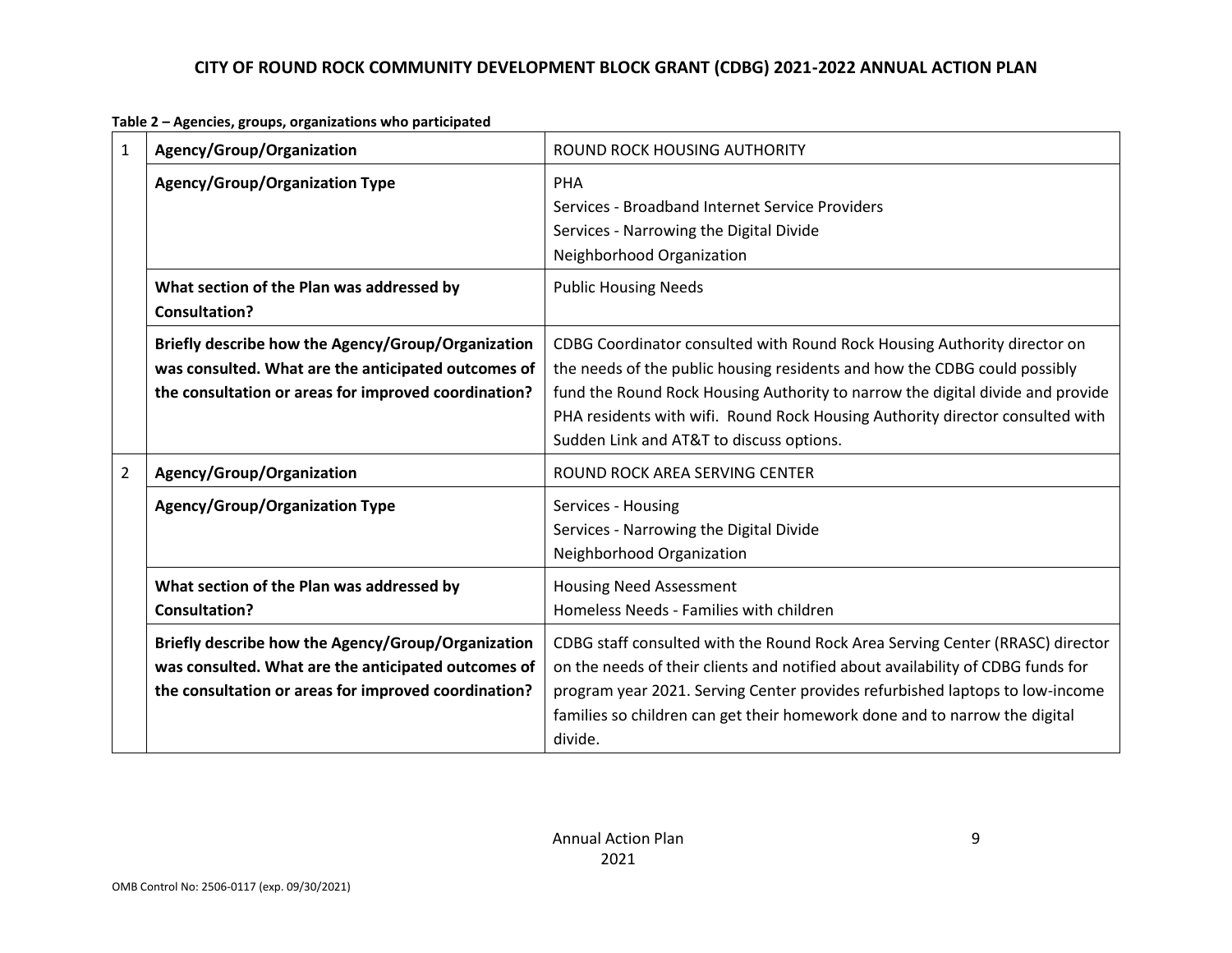| 3 | Agency/Group/Organization                                         | <b>Sacred Heart Community Clinic</b>                                               |
|---|-------------------------------------------------------------------|------------------------------------------------------------------------------------|
|   | <b>Agency/Group/Organization Type</b>                             | Services-Health                                                                    |
|   |                                                                   | Neighborhood Organization                                                          |
|   | What section of the Plan was addressed by                         | Non-Homeless Special Needs                                                         |
|   | <b>Consultation?</b>                                              |                                                                                    |
|   | Briefly describe how the Agency/Group/Organization                | CDBG staff networks regularly with Sacred Heart Community Clinic (SHCC) staff      |
|   | was consulted. What are the anticipated outcomes of               | and provides technical assistance as needed since the SHCC is a CDBG sub-          |
|   | the consultation or areas for improved coordination?              | recipient. City staff consulted with clinic director on the needs of their clients |
|   |                                                                   | and notified about availability of CDBG funds for program year 2021.               |
| 4 | Agency/Group/Organization                                         | <b>CASA of Williamson County</b>                                                   |
|   | <b>Agency/Group/Organization Type</b>                             | Services-Children                                                                  |
|   |                                                                   | <b>Child Welfare Agency</b>                                                        |
|   |                                                                   | Neighborhood Organization                                                          |
|   | What section of the Plan was addressed by<br><b>Consultation?</b> | Homeless Needs - Families with children                                            |
|   | Briefly describe how the Agency/Group/Organization                | CDBG staff networks regularly with CASA staff and provides technical assistance    |
|   | was consulted. What are the anticipated outcomes of               | as needed since CASA is a CDBG funded sub-recipient. City staff consulted with     |
|   | the consultation or areas for improved coordination?              | CASA director on the needs of their clients and notified about availability of     |
|   |                                                                   | CDBG funds for program year 2021.                                                  |
|   |                                                                   |                                                                                    |
| 6 | Agency/Group/Organization                                         | WILLIAMSON BURNET COUNTIES OPPORTUNITIES (WBCO)                                    |
|   | <b>Agency/Group/Organization Type</b>                             | Services-Children                                                                  |
|   |                                                                   | Services-Elderly Persons                                                           |
|   |                                                                   | Neighborhood Organization                                                          |
|   | What section of the Plan was addressed by<br><b>Consultation?</b> | Homeless Needs - Families with children                                            |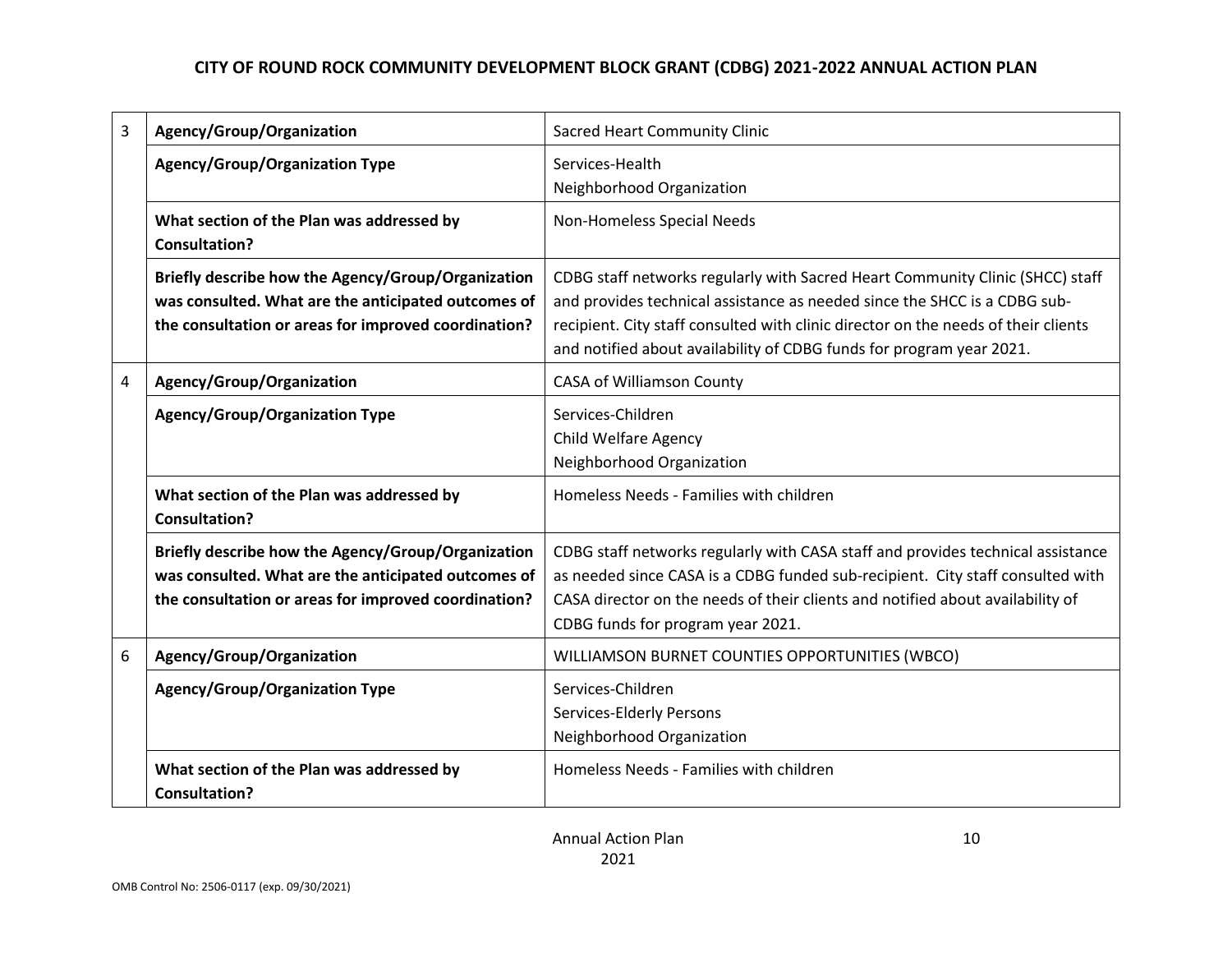|                | Briefly describe how the Agency/Group/Organization<br>was consulted. What are the anticipated outcomes of<br>the consultation or areas for improved coordination? | CDBG staff regularly networks with WBCO director and staff and provides<br>technical assistance to WBCO because WBCO Meals on Wheels is a CDBG sub-<br>recipient. City staff consulted with WBCO director on the needs of their clients<br>and notified about availability of CDBG funds for program year 2021. |
|----------------|-------------------------------------------------------------------------------------------------------------------------------------------------------------------|-----------------------------------------------------------------------------------------------------------------------------------------------------------------------------------------------------------------------------------------------------------------------------------------------------------------|
| $\overline{7}$ | Agency/Group/Organization                                                                                                                                         | Williamson County, Housing and Urban Development                                                                                                                                                                                                                                                                |
|                | <b>Agency/Group/Organization Type</b>                                                                                                                             | Service-Fair Housing<br>Other government - County                                                                                                                                                                                                                                                               |
|                | What section of the Plan was addressed by<br><b>Consultation?</b>                                                                                                 | <b>Local Government</b>                                                                                                                                                                                                                                                                                         |
|                | Briefly describe how the Agency/Group/Organization<br>was consulted. What are the anticipated outcomes of<br>the consultation or areas for improved coordination? | CDBG staff regularly networks with County CDBG staff and collaborate on the<br>Central Texas Regional AI Working Group. City staff consulted with Wilco CDBG<br>staff and notified about development of the CDBG 2021 action plan.                                                                              |
| 8              | Agency/Group/Organization                                                                                                                                         | <b>Texas Homeless Network</b>                                                                                                                                                                                                                                                                                   |
|                | <b>Agency/Group/Organization Type</b>                                                                                                                             | Services-homeless<br>Neighborhood Organization                                                                                                                                                                                                                                                                  |
|                | What section of the Plan was addressed by<br><b>Consultation?</b>                                                                                                 | Homeless Needs - Chronically homeless<br>Homeless Needs - Families with children<br>Homelessness Needs - Veterans<br>Homelessness Needs - Unaccompanied youth<br><b>Homelessness Strategy</b>                                                                                                                   |
|                | Briefly describe how the Agency/Group/Organization<br>was consulted. What are the anticipated outcomes of<br>the consultation or areas for improved coordination? | CDBG staff regularly networks with Texas Homeless Network (THN) staff on<br>homeless issues and is working with THN to form a homeless coalition in<br>Williamson County. City staff consulted with THN staff about sections in the<br>2021 AAP regarding homeless issues.                                      |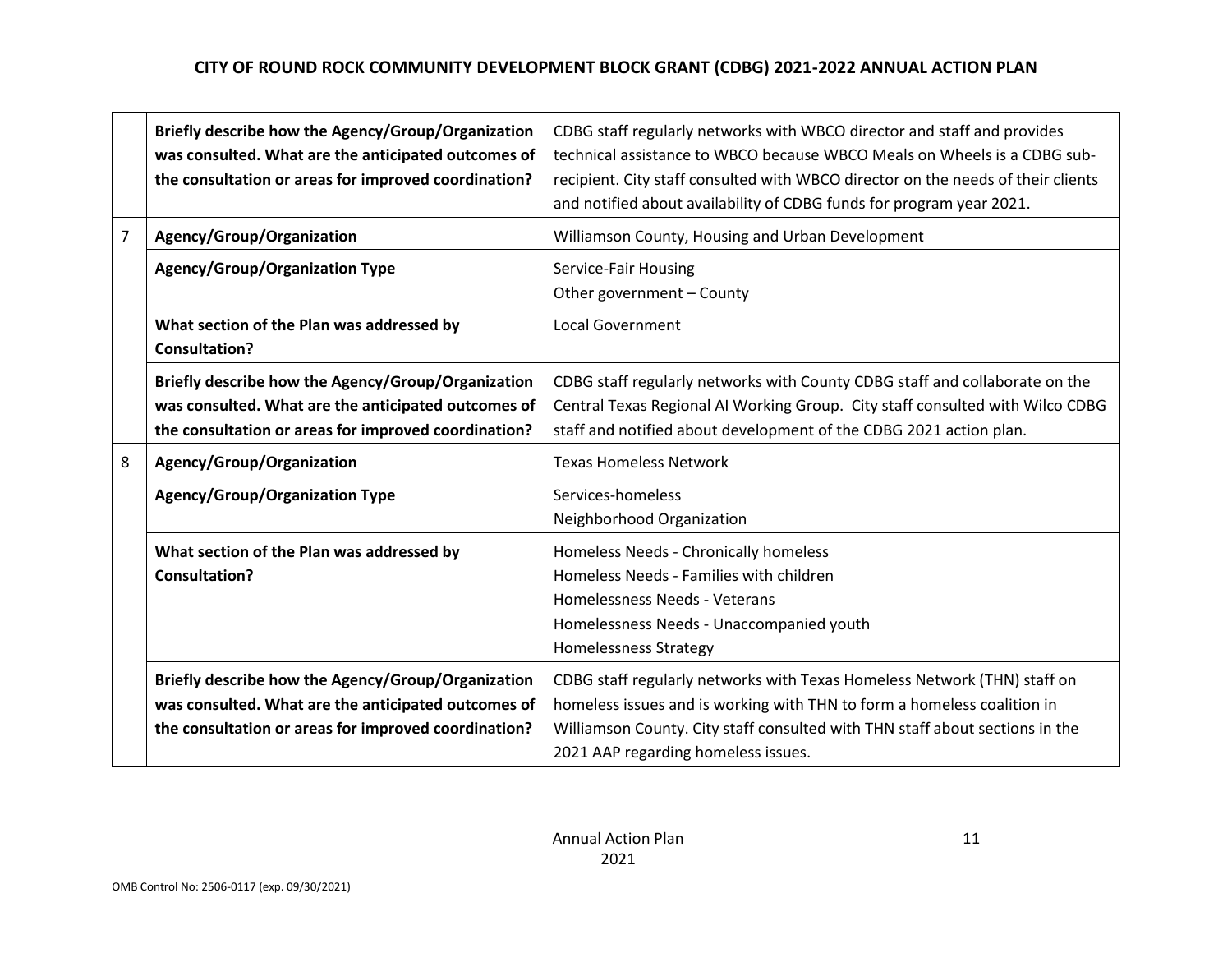| 9  | Agency/Group/Organization                                                                                                                                         | <b>Senior Access</b>                                                                                                                                                                                                                                                                                                                                                                                                                                       |
|----|-------------------------------------------------------------------------------------------------------------------------------------------------------------------|------------------------------------------------------------------------------------------------------------------------------------------------------------------------------------------------------------------------------------------------------------------------------------------------------------------------------------------------------------------------------------------------------------------------------------------------------------|
|    | <b>Agency/Group/Organization Type</b>                                                                                                                             | Services-Elderly Persons<br>Neighborhood Organization                                                                                                                                                                                                                                                                                                                                                                                                      |
|    | What section of the Plan was addressed by<br><b>Consultation?</b>                                                                                                 | Non-Homeless Special Needs                                                                                                                                                                                                                                                                                                                                                                                                                                 |
|    | Briefly describe how the Agency/Group/Organization<br>was consulted. What are the anticipated outcomes of<br>the consultation or areas for improved coordination? | CDBG staff networks regularly with Senior Access director to stay updated on<br>the services that Senior Access is providing for seniors in Round Rock. Senior<br>Access is funded with general funds to provide seniors with door-to-door<br>transportation to appointments and to run errands. City staff consulted with<br>Senior Access director on the needs of their clients and notified about<br>availability of CDBG funds for program year 2021. |
| 10 | Agency/Group/Organization                                                                                                                                         | FOUNDATION COMMUNITIES, INC (AUSTIN)                                                                                                                                                                                                                                                                                                                                                                                                                       |
|    | <b>Agency/Group/Organization Type</b>                                                                                                                             | Services - Housing<br>Services-Health<br>Services-Education<br>Neighborhood Organization                                                                                                                                                                                                                                                                                                                                                                   |
|    | What section of the Plan was addressed by<br>Consultation?                                                                                                        | <b>Economic Development</b>                                                                                                                                                                                                                                                                                                                                                                                                                                |
|    | Briefly describe how the Agency/Group/Organization<br>was consulted. What are the anticipated outcomes of<br>the consultation or areas for improved coordination? | CDBG staff networks regularly with Foundation Communities (FC) director to<br>stay informed on the services that they are providing for low income Round<br>Rock residents. FC is funded with general funds to provide free tax preparation<br>to Round Rock residents. City staff consulted with Foundation Communities<br>staff on the needs of their clients and notified about availability of CDBG funds<br>for program year 2021.                    |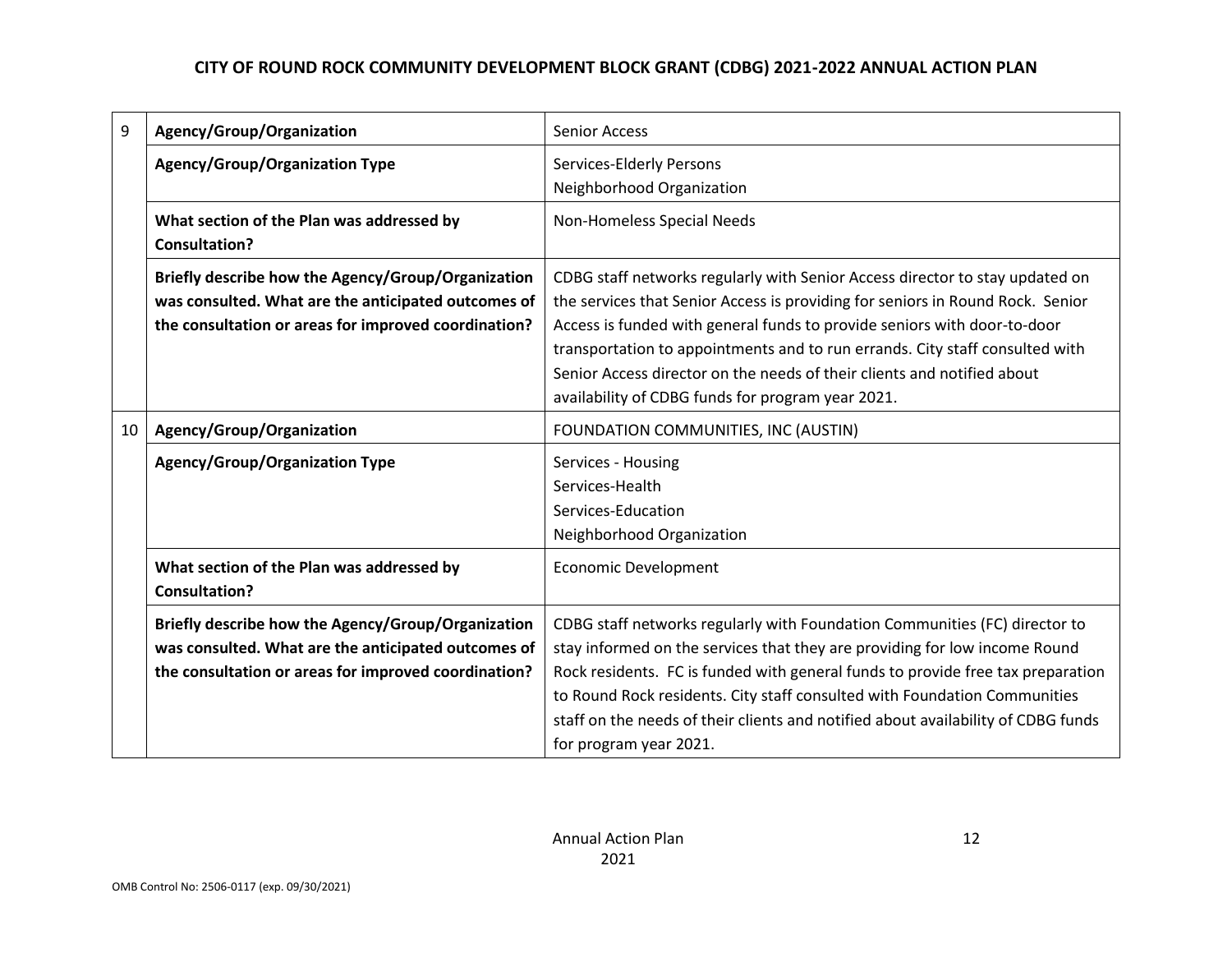| 11 | Agency/Group/Organization                            | BLUEBONNET TRAILS COMMUNITY MENTAL HEALTH AND MENTAL                           |
|----|------------------------------------------------------|--------------------------------------------------------------------------------|
|    |                                                      | <b>RETARDATION</b>                                                             |
|    | <b>Agency/Group/Organization Type</b>                | Services - Housing                                                             |
|    |                                                      | Services-Children                                                              |
|    |                                                      | Services-Persons with Disabilities                                             |
|    |                                                      | Services-homeless                                                              |
|    |                                                      | Services-Health                                                                |
|    |                                                      | Neighborhood Organization                                                      |
|    | What section of the Plan was addressed by            | Non-Homeless Special Needs                                                     |
|    | <b>Consultation?</b>                                 |                                                                                |
|    | Briefly describe how the Agency/Group/Organization   | CDBG staff networks regularly with Bluebonnet staff to stay updated on what    |
|    | was consulted. What are the anticipated outcomes of  | services they are providing to the low-income residents of RR. City staff      |
|    | the consultation or areas for improved coordination? | consulted with director of employment and housing services on the needs of his |
|    |                                                      | clients and to notify of CDBG funds available for 2021.                        |
| 13 | Agency/Group/Organization                            | Texas Baptist Children's Home                                                  |
|    | <b>Agency/Group/Organization Type</b>                | Housing                                                                        |
|    |                                                      | Services - Housing                                                             |
|    |                                                      | Services-Children                                                              |
|    |                                                      | Neighborhood Organization                                                      |
|    | What section of the Plan was addressed by            | Homeless Needs - Families with children                                        |
|    | <b>Consultation?</b>                                 |                                                                                |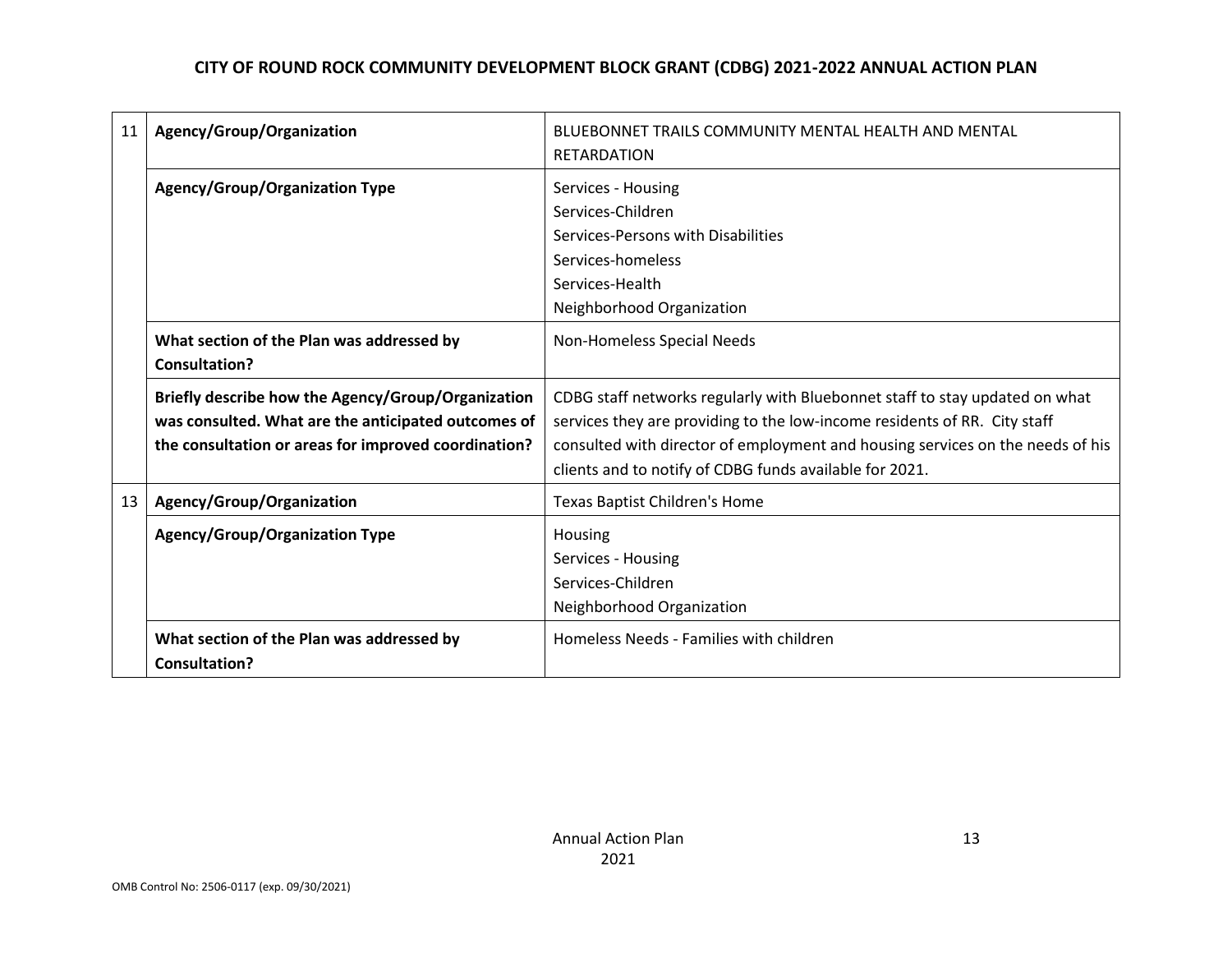|    | Briefly describe how the Agency/Group/Organization<br>was consulted. What are the anticipated outcomes of<br>the consultation or areas for improved coordination? | CDBG staff regularly networks with Texas Baptist Children's Home (TBCH)<br>director and staff to stay updated on the services that TBCH provides to low-<br>income residents of RR. TBCH is funded with general funds to pay partial<br>salaries for counselor and educators for the Trust Based Relational Intervention<br>Program. City staff consulted with TBCH director on the needs of their clients<br>and notified about availability of CDBG funds for program year 2021. |
|----|-------------------------------------------------------------------------------------------------------------------------------------------------------------------|------------------------------------------------------------------------------------------------------------------------------------------------------------------------------------------------------------------------------------------------------------------------------------------------------------------------------------------------------------------------------------------------------------------------------------------------------------------------------------|
| 14 | Agency/Group/Organization                                                                                                                                         | WILLIAMSON COUNTY CRISIS CENTER D/B/A HOPE ALLIANCE                                                                                                                                                                                                                                                                                                                                                                                                                                |
|    | <b>Agency/Group/Organization Type</b>                                                                                                                             | Services-Victims of Domestic Violence<br>Neighborhood Organization                                                                                                                                                                                                                                                                                                                                                                                                                 |
|    | What section of the Plan was addressed by<br><b>Consultation?</b>                                                                                                 | Homeless Needs - Families with children                                                                                                                                                                                                                                                                                                                                                                                                                                            |
|    | Briefly describe how the Agency/Group/Organization<br>was consulted. What are the anticipated outcomes of<br>the consultation or areas for improved coordination? | CDBG staff regularly networks with Hope Alliance (HA) director and staff to stay<br>updated on the services that HA is providing in RR. Hope Alliance is funded with<br>general funds to provide services of domestic violence and sexual assault. City<br>staff consulted with HA director on the needs of their clients and notified about<br>availability of CDBG funds for program year 2021.                                                                                  |
| 15 | Agency/Group/Organization                                                                                                                                         | WILLIAMSON COUNTY AND CITIES HEALTH DISTRICT                                                                                                                                                                                                                                                                                                                                                                                                                                       |
|    | <b>Agency/Group/Organization Type</b>                                                                                                                             | Services-Persons with HIV/AIDS<br>Services-Health<br>Neighborhood Organization                                                                                                                                                                                                                                                                                                                                                                                                     |
|    | What section of the Plan was addressed by<br><b>Consultation?</b>                                                                                                 | <b>County Agency</b>                                                                                                                                                                                                                                                                                                                                                                                                                                                               |
|    | Briefly describe how the Agency/Group/Organization<br>was consulted. What are the anticipated outcomes of<br>the consultation or areas for improved coordination? | CDBG staff regularly networks with Wilco Health and Cities to stay informed on<br>the services that they are providing to low-income residents in Round Rock.<br>Wilco is consulted on the needs of homeless.                                                                                                                                                                                                                                                                      |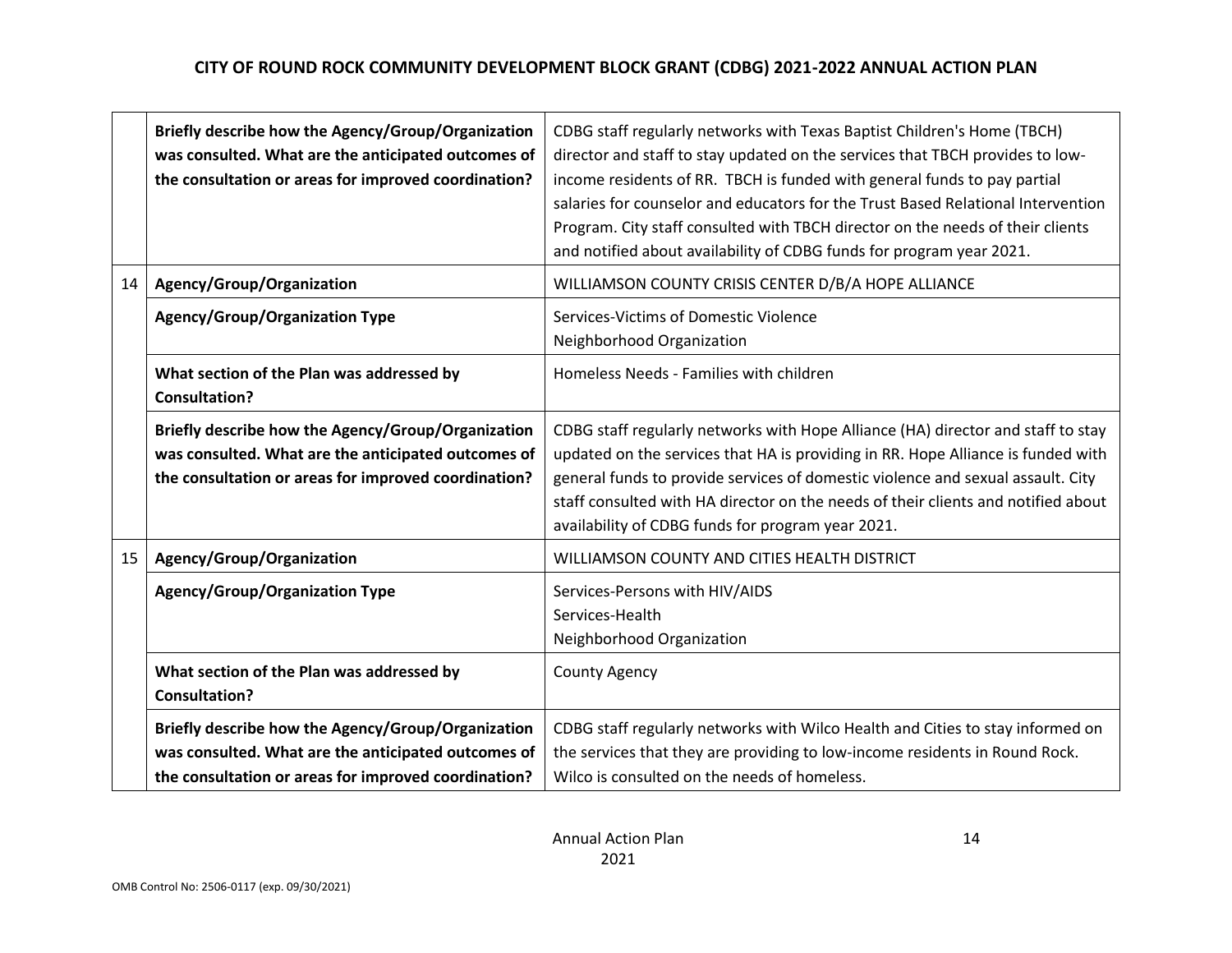| 16 | Agency/Group/Organization                                                                                                                                         | Habitat for Humanity of Williamson County                                                                                                                                                                                                                                                                     |
|----|-------------------------------------------------------------------------------------------------------------------------------------------------------------------|---------------------------------------------------------------------------------------------------------------------------------------------------------------------------------------------------------------------------------------------------------------------------------------------------------------|
|    | <b>Agency/Group/Organization Type</b>                                                                                                                             | Housing<br>Services - Housing<br>Neighborhood Organization                                                                                                                                                                                                                                                    |
|    | What section of the Plan was addressed by<br><b>Consultation?</b>                                                                                                 | <b>Housing Need Assessment</b>                                                                                                                                                                                                                                                                                |
|    | Briefly describe how the Agency/Group/Organization<br>was consulted. What are the anticipated outcomes of<br>the consultation or areas for improved coordination? | CDBG staff regularly networks with Habitat for Humanity director to stay<br>informed on the services that are being provided to the low-income residents of<br>Round Rock. Habitat is consulted on the availability of CDBG 2021 funding and<br>on the development of the action plan.                        |
| 17 | Agency/Group/Organization                                                                                                                                         | City of Round Rock                                                                                                                                                                                                                                                                                            |
|    | <b>Agency/Group/Organization Type</b>                                                                                                                             | Services - Broadband Internet Service Providers<br>Services - Narrowing the Digital Divide<br>Agency - Managing Flood Prone Areas<br>Agency - Management of Public Land or Water Resources<br>Agency - Emergency Management<br>Other government - Local<br>Planning organization<br><b>Grantee Department</b> |
|    | What section of the Plan was addressed by<br><b>Consultation?</b>                                                                                                 | City government departments                                                                                                                                                                                                                                                                                   |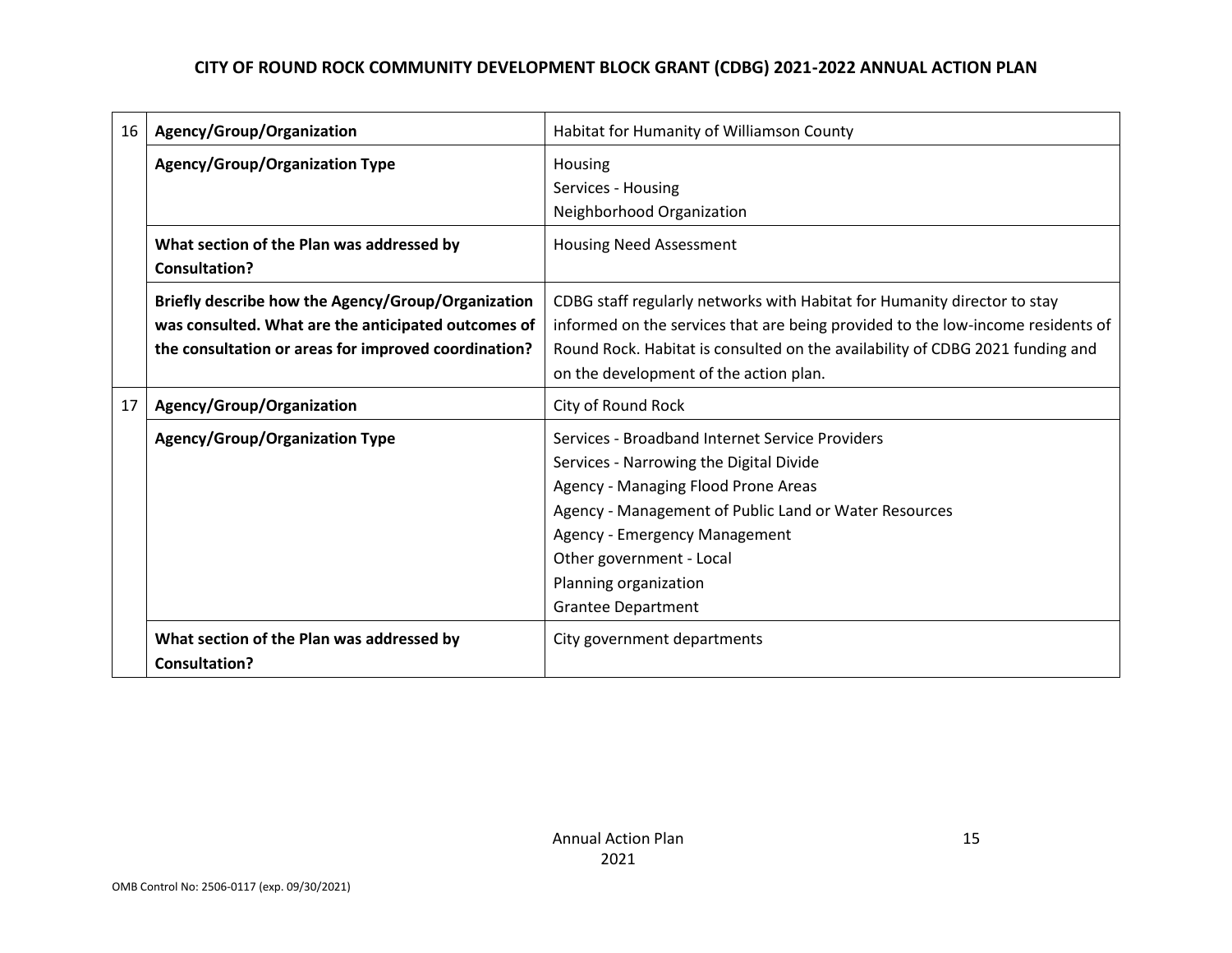|    | Briefly describe how the Agency/Group/Organization<br>was consulted. What are the anticipated outcomes of<br>the consultation or areas for improved coordination? | CDBG staff consulted with city departments (transportation, parks,<br>neighborhood services, planning, code enforcement, library) to discuss the<br>needs of low-income residents during the development of the action plan. City<br>departments are often funded with CDBG funds to carry out projects in the low-<br>income neighborhoods. Planning department oversees parks that are primarily<br>in flood prone areas. City library and city buildings, and plazas offer free WI-FI<br>to the public, the library allows residents to "check-out" hot spots just like a<br>book all to help narrow the digital divide. The City has a division of Homeland |
|----|-------------------------------------------------------------------------------------------------------------------------------------------------------------------|-----------------------------------------------------------------------------------------------------------------------------------------------------------------------------------------------------------------------------------------------------------------------------------------------------------------------------------------------------------------------------------------------------------------------------------------------------------------------------------------------------------------------------------------------------------------------------------------------------------------------------------------------------------------|
|    |                                                                                                                                                                   | Security and Emergency Management (HSEM) that serves the community<br>during and after major emergency and disasters as well as provides residents<br>with information for the Emergency Notification System Registration (ENS) and<br>FEMA. Discussions with HSEM staff to see if CDBG could be re-allocated in case<br>of disaster or emergency.                                                                                                                                                                                                                                                                                                              |
| 18 | Agency/Group/Organization                                                                                                                                         | Williamson County Children's Advocacy Center                                                                                                                                                                                                                                                                                                                                                                                                                                                                                                                                                                                                                    |
|    | <b>Agency/Group/Organization Type</b>                                                                                                                             | Services-Children<br>Services - Victims<br>Neighborhood Organization                                                                                                                                                                                                                                                                                                                                                                                                                                                                                                                                                                                            |
|    | What section of the Plan was addressed by<br><b>Consultation?</b>                                                                                                 | Non-Homeless Special Needs                                                                                                                                                                                                                                                                                                                                                                                                                                                                                                                                                                                                                                      |
|    | Briefly describe how the Agency/Group/Organization<br>was consulted. What are the anticipated outcomes of<br>the consultation or areas for improved coordination? | CDBG staff networks with WilCo Children's Advocacy Center to stay informed on<br>the services they are providing residents of RR. Wilco Children's Advocacy<br>Center is funded with general funds to provide services to abused children in<br>Round Rock. CDBG staff consulted with this agency on the availability of CDBG<br>2021 funds and the development of the action plan.                                                                                                                                                                                                                                                                             |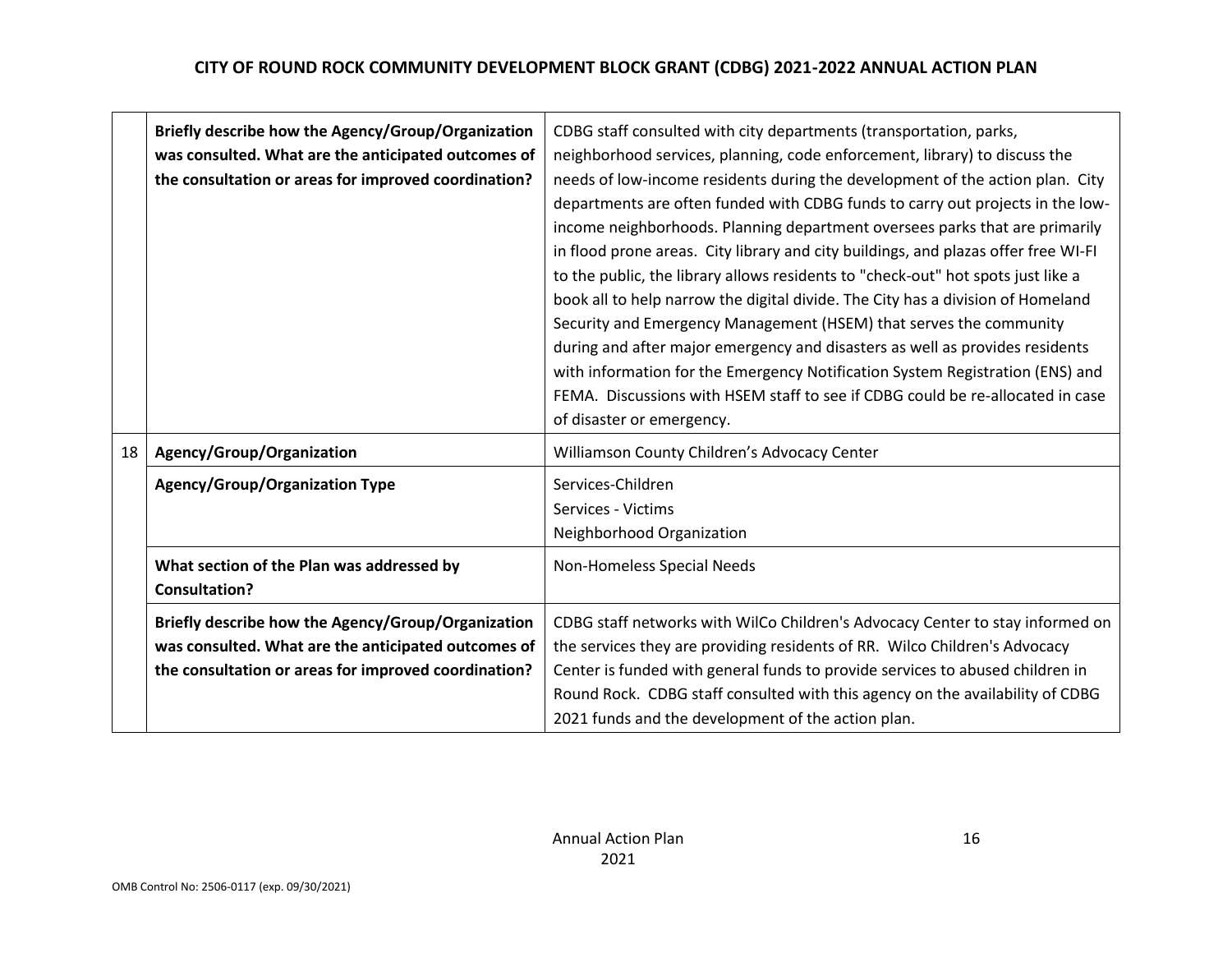| 19 | Agency/Group/Organization                            | <b>YMCA</b>                                                                     |
|----|------------------------------------------------------|---------------------------------------------------------------------------------|
|    | <b>Agency/Group/Organization Type</b>                | Services-Children                                                               |
|    |                                                      | Services-Health                                                                 |
|    |                                                      | Services-Education                                                              |
|    |                                                      | Neighborhood Organization                                                       |
|    | What section of the Plan was addressed by            | Non-Profit                                                                      |
|    | <b>Consultation?</b>                                 |                                                                                 |
|    | Briefly describe how the Agency/Group/Organization   | CDBG staff networks with YMCA staff to keep informed of the services that       |
|    | was consulted. What are the anticipated outcomes of  | YMCA is providing to the low-income residents. YMCA is funded with general      |
|    | the consultation or areas for improved coordination? | funds to provide childcare to low-income residents of RR. CDBG staff consulted  |
|    |                                                      | YMCA on the availability of CDBG 2021 funds and during the development of       |
|    |                                                      | the action plan.                                                                |
| 20 | Agency/Group/Organization                            | <b>AUSTIN TENANTS COUNCIL</b>                                                   |
|    | <b>Agency/Group/Organization Type</b>                | Services - Housing                                                              |
|    |                                                      | Services-Persons with HIV/AIDS                                                  |
|    |                                                      | Service-Fair Housing                                                            |
|    |                                                      | Neighborhood Organization                                                       |
|    | What section of the Plan was addressed by            | <b>Housing Need Assessment</b>                                                  |
|    | <b>Consultation?</b>                                 |                                                                                 |
|    | Briefly describe how the Agency/Group/Organization   | CDBG staff regularly networks with Austin Tenants Council (ATC) staff to stay   |
|    | was consulted. What are the anticipated outcomes of  | updated on the services they are providing Round Rock residents. The ATC also   |
|    | the consultation or areas for improved coordination? | puts on a Fair Housing Workshop for the city of RR in April during Fair Housing |
|    |                                                      | Month. ATC is notified of availability of CDBG funds and consulted during the   |
|    |                                                      | development of the action plan.                                                 |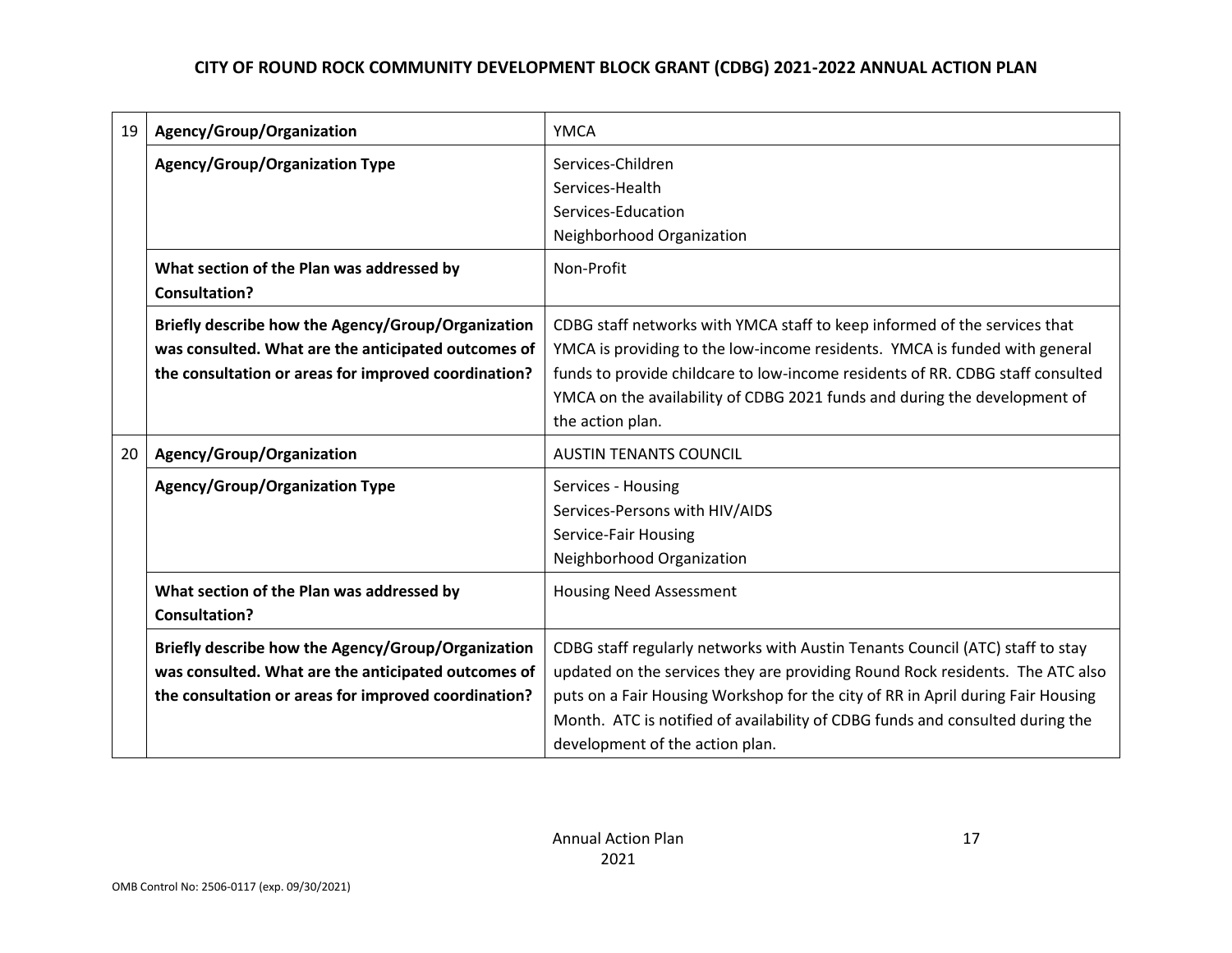| 21 | Agency/Group/Organization                                                                                                                                         | <b>Goodwill of Central Texas</b>                                                                                                                                                                                                                                                                      |
|----|-------------------------------------------------------------------------------------------------------------------------------------------------------------------|-------------------------------------------------------------------------------------------------------------------------------------------------------------------------------------------------------------------------------------------------------------------------------------------------------|
|    | <b>Agency/Group/Organization Type</b>                                                                                                                             | Services-homeless<br>Services-Employment<br>Neighborhood Organization                                                                                                                                                                                                                                 |
|    | What section of the Plan was addressed by<br><b>Consultation?</b>                                                                                                 | Homelessness Needs - Veterans                                                                                                                                                                                                                                                                         |
|    | Briefly describe how the Agency/Group/Organization<br>was consulted. What are the anticipated outcomes of<br>the consultation or areas for improved coordination? | CDBG staff networks with Goodwill of Round Rock staff to stay informed on the<br>services that they are providing to RR residents. CDBG staff consulted with<br>Goodwill to notify of availability of CDBG funding.                                                                                   |
| 22 | Agency/Group/Organization                                                                                                                                         | ARCIL, INC.                                                                                                                                                                                                                                                                                           |
|    | <b>Agency/Group/Organization Type</b>                                                                                                                             | Services-Persons with Disabilities<br>Neighborhood Organization                                                                                                                                                                                                                                       |
|    | What section of the Plan was addressed by<br><b>Consultation?</b>                                                                                                 | Non-Homeless Special Needs                                                                                                                                                                                                                                                                            |
|    | Briefly describe how the Agency/Group/Organization<br>was consulted. What are the anticipated outcomes of<br>the consultation or areas for improved coordination? | CDBG staff regularly networks with ARCIL to stay informed on the services they<br>provide for the low-income residents in Round Rock. ARCIL is invited to<br>participate every year in Fair Housing Workshop and to the needs assessment<br>public hearing during the development of the action plan. |
| 23 | Agency/Group/Organization                                                                                                                                         | Williamson County Association of Realtors                                                                                                                                                                                                                                                             |
|    | <b>Agency/Group/Organization Type</b>                                                                                                                             | <b>Business and Civic Leaders</b>                                                                                                                                                                                                                                                                     |
|    | What section of the Plan was addressed by<br><b>Consultation?</b>                                                                                                 | <b>FAIR HOUSING EVENTS</b>                                                                                                                                                                                                                                                                            |
|    | Briefly describe how the Agency/Group/Organization<br>was consulted. What are the anticipated outcomes of<br>the consultation or areas for improved coordination? | Williamson County of Realtors Round Rock location is contacted every year in<br>April for Fair Housing Month and asked to participate in Fair Housing Workshop.                                                                                                                                       |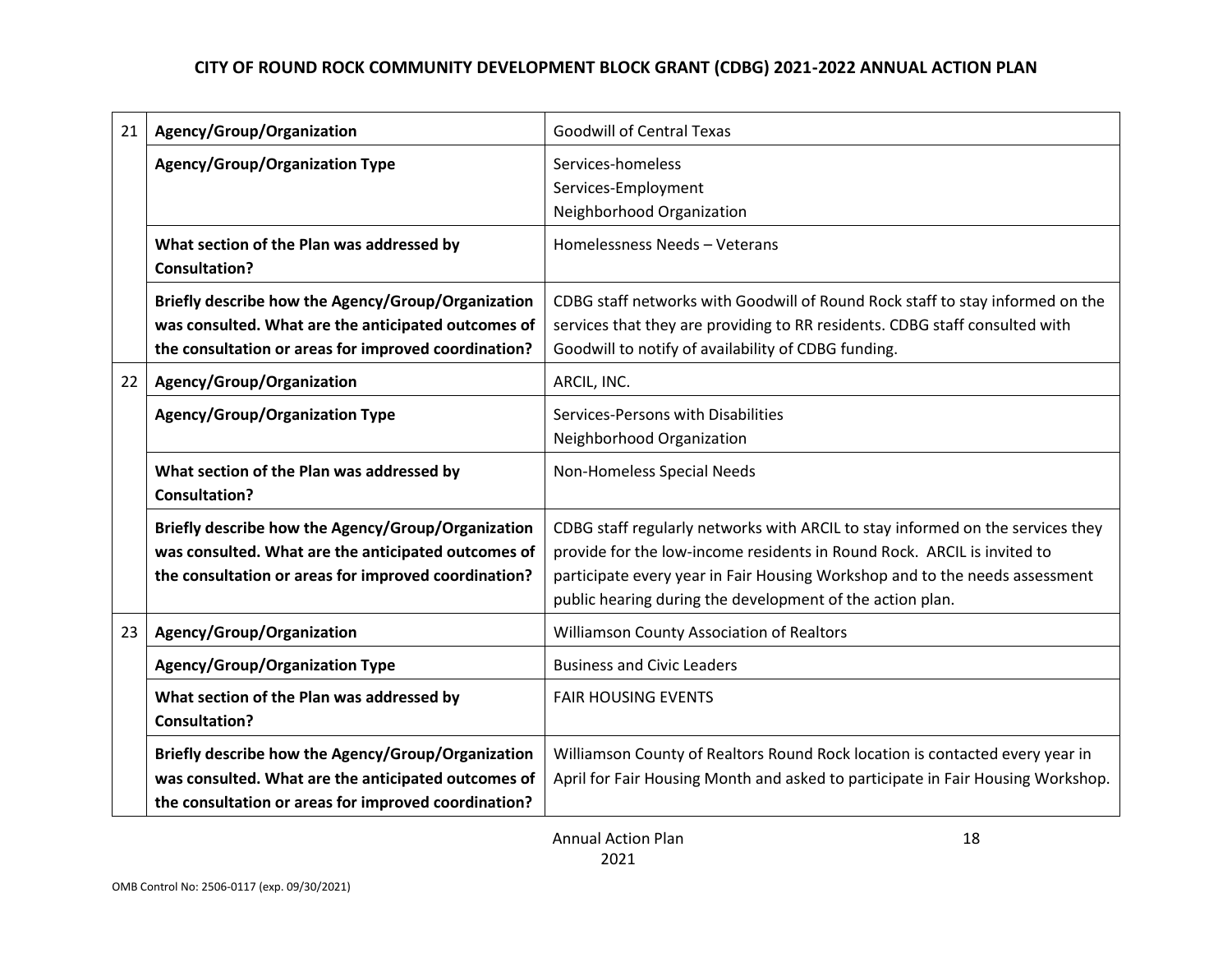| 24 | Agency/Group/Organization                                                                                                                                         | Round Rock Public Library                                                                                                                                                                                                                                                                                                                                                                                                                                                                                                                                                                                                                                                                                                                                                                                                                                       |
|----|-------------------------------------------------------------------------------------------------------------------------------------------------------------------|-----------------------------------------------------------------------------------------------------------------------------------------------------------------------------------------------------------------------------------------------------------------------------------------------------------------------------------------------------------------------------------------------------------------------------------------------------------------------------------------------------------------------------------------------------------------------------------------------------------------------------------------------------------------------------------------------------------------------------------------------------------------------------------------------------------------------------------------------------------------|
|    | <b>Agency/Group/Organization Type</b>                                                                                                                             | Services-Education<br>Services - Broadband Internet Service Providers<br>Services - Narrowing the Digital Divide<br>Other government - Local                                                                                                                                                                                                                                                                                                                                                                                                                                                                                                                                                                                                                                                                                                                    |
|    | What section of the Plan was addressed by<br><b>Consultation?</b>                                                                                                 | narrowing digital divide                                                                                                                                                                                                                                                                                                                                                                                                                                                                                                                                                                                                                                                                                                                                                                                                                                        |
|    | Briefly describe how the Agency/Group/Organization<br>was consulted. What are the anticipated outcomes of<br>the consultation or areas for improved coordination? | Consulted with the library director on narrowing the digital divide by providing<br>low-income residents and seniors with access and free WI-FI and have the<br>option to check out a mobile "hot-spot" just like they would check out a book.<br>Mobile hot spots provide 24/7 access to the internet with unlimited data thru<br>the T-Mobile or Verizon network. This allows the City to narrow the digital<br>divide. In addition to free WI-FI at the library, free WI-FI is available to all<br>residents at all city buildings and plazas. The library will also loan technology to<br>the residents by allowing them to check out chrome books and laptops. There<br>also 44 public access computers available in the library. The library consulted<br>with T-Mobile and Verizon to be able to get the free hot-spots for the low<br>income community. |
| 25 | Agency/Group/Organization                                                                                                                                         | Brushy Creek Regional Utility Authority (BCRUA)                                                                                                                                                                                                                                                                                                                                                                                                                                                                                                                                                                                                                                                                                                                                                                                                                 |
|    | <b>Agency/Group/Organization Type</b>                                                                                                                             | Agency - Management of Public Land or Water Resources<br>Regional organization<br>Planning organization                                                                                                                                                                                                                                                                                                                                                                                                                                                                                                                                                                                                                                                                                                                                                         |
|    | What section of the Plan was addressed by<br>Consultation?                                                                                                        | water resources                                                                                                                                                                                                                                                                                                                                                                                                                                                                                                                                                                                                                                                                                                                                                                                                                                                 |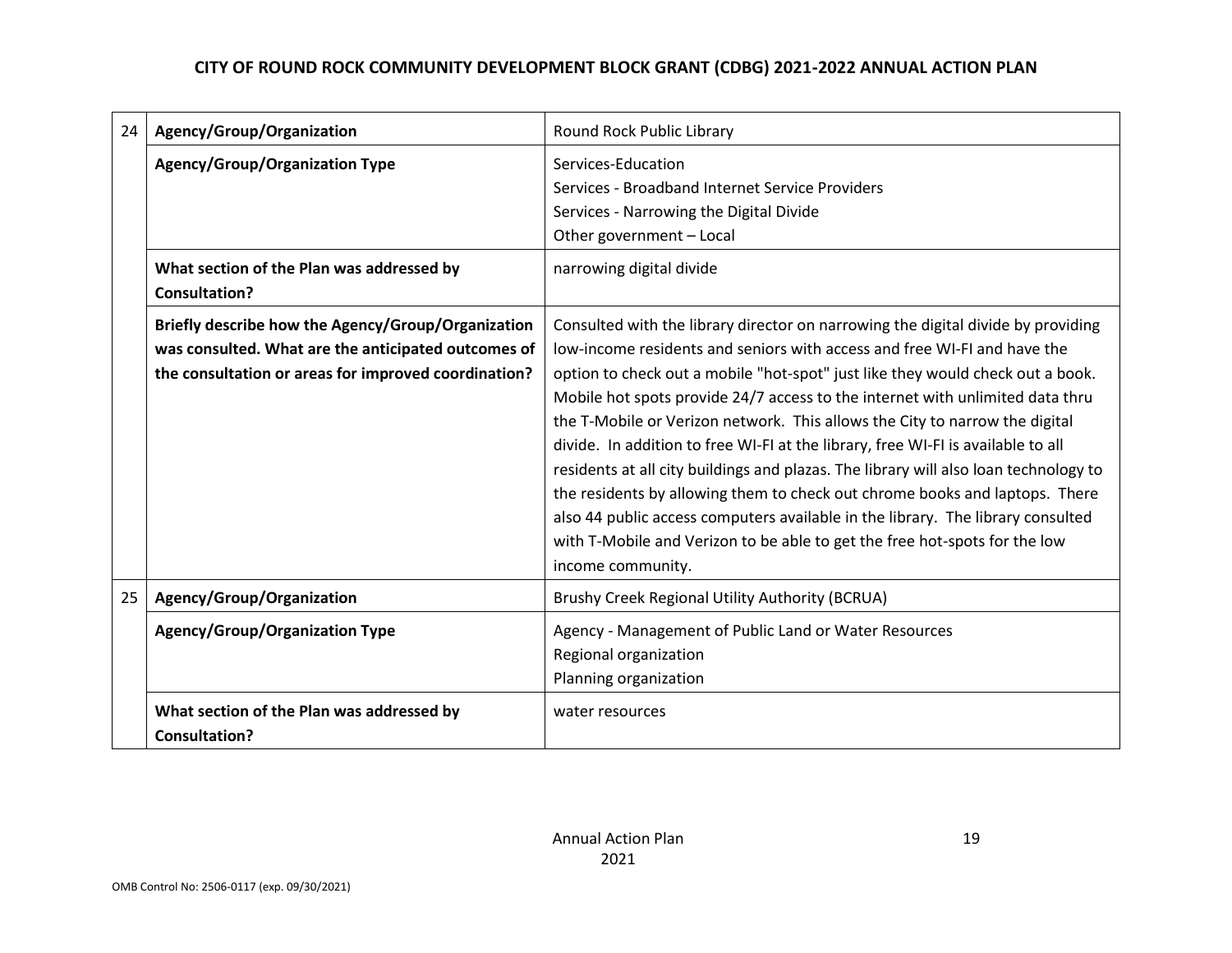|    | Briefly describe how the Agency/Group/Organization<br>was consulted. What are the anticipated outcomes of<br>the consultation or areas for improved coordination? | City administration staff consulted with the BCRUA on management of water<br>resources.                                                                                                                                                                                                  |
|----|-------------------------------------------------------------------------------------------------------------------------------------------------------------------|------------------------------------------------------------------------------------------------------------------------------------------------------------------------------------------------------------------------------------------------------------------------------------------|
| 26 | Agency/Group/Organization                                                                                                                                         | City of Round Rock IT Department                                                                                                                                                                                                                                                         |
|    | <b>Agency/Group/Organization Type</b>                                                                                                                             | Services - Broadband Internet Service Providers<br>Services - Narrowing the Digital Divide<br>Other government - Local<br><b>Grantee Department</b>                                                                                                                                      |
|    | What section of the Plan was addressed by<br><b>Consultation?</b>                                                                                                 | <b>Internet Services</b>                                                                                                                                                                                                                                                                 |
|    | Briefly describe how the Agency/Group/Organization<br>was consulted. What are the anticipated outcomes of<br>the consultation or areas for improved coordination? | The city IT department staff was the lead in consulting with internet providers<br>specifically Verizon to obtain the best options to be able to provide free wifi and<br>hotspots to low-income residents at the library, city plazas, senior center and<br>other city owned buildings. |
| 27 | Agency/Group/Organization                                                                                                                                         | <b>Literacy Council of Williamson County</b>                                                                                                                                                                                                                                             |
|    | <b>Agency/Group/Organization Type</b>                                                                                                                             | Services-Education<br>Services-Employment                                                                                                                                                                                                                                                |
|    | What section of the Plan was addressed by<br><b>Consultation?</b>                                                                                                 | <b>Economic Development</b>                                                                                                                                                                                                                                                              |
|    | Briefly describe how the Agency/Group/Organization<br>was consulted. What are the anticipated outcomes of<br>the consultation or areas for improved coordination? | CDBG staff consulted with Literacy Council on the availability of the CDBG 2021<br>funds and during the development of the action plan.                                                                                                                                                  |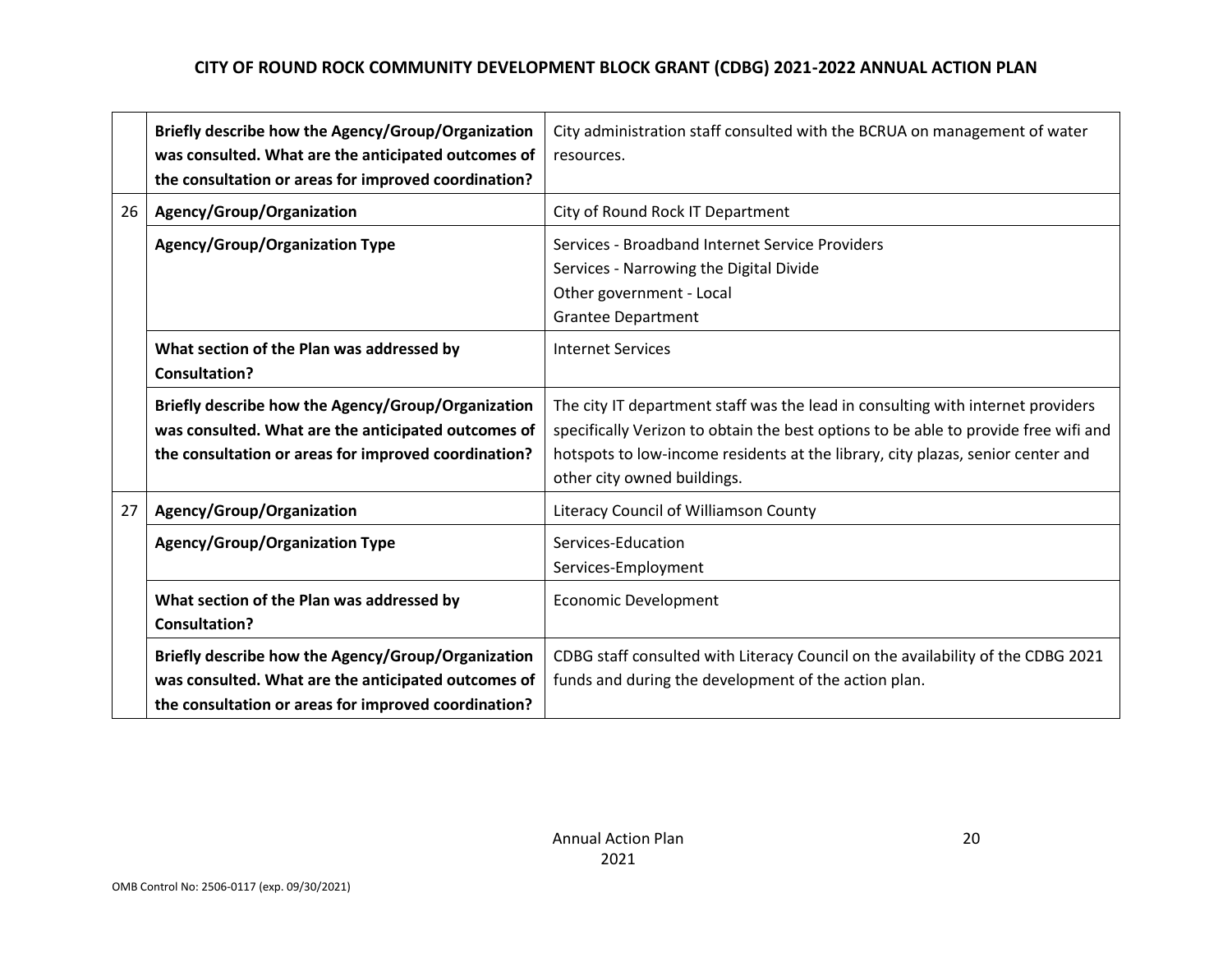| 28 | Agency/Group/Organization                                                                                                                                         | City of Pflugerville Community Development Department                                                                                                                                                                       |
|----|-------------------------------------------------------------------------------------------------------------------------------------------------------------------|-----------------------------------------------------------------------------------------------------------------------------------------------------------------------------------------------------------------------------|
|    | <b>Agency/Group/Organization Type</b>                                                                                                                             | Service-Fair Housing<br>Other government - Local<br>Planning organization                                                                                                                                                   |
|    | What section of the Plan was addressed by<br><b>Consultation?</b>                                                                                                 | local government                                                                                                                                                                                                            |
|    | Briefly describe how the Agency/Group/Organization<br>was consulted. What are the anticipated outcomes of<br>the consultation or areas for improved coordination? | CDBG staff consulted with the Pflugerville Planning and CDBG staff during the<br>development of the action plan and on the Goals identified in the Joint Analysis<br>of Impediments to Fair Housing Study.                  |
| 29 | Agency/Group/Organization                                                                                                                                         | Texas Department of Housing and Community Affairs                                                                                                                                                                           |
|    | <b>Agency/Group/Organization Type</b>                                                                                                                             | Other government - State<br>Private Sector Banking / Financing                                                                                                                                                              |
|    | What section of the Plan was addressed by<br><b>Consultation?</b>                                                                                                 | <b>Housing Need Assessment</b>                                                                                                                                                                                              |
|    | Briefly describe how the Agency/Group/Organization<br>was consulted. What are the anticipated outcomes of<br>the consultation or areas for improved coordination? | CDBG staff consults with Texas Department of Housing and Community Affairs<br>to see what resources are available to the low-income residents that are in<br>need of housing programs and down-payment assistance programs. |
| 30 | Agency/Group/Organization                                                                                                                                         | Round Rock Utilities Department                                                                                                                                                                                             |
|    | <b>Agency/Group/Organization Type</b>                                                                                                                             | Agency - Managing Flood Prone Areas<br>Agency - Emergency Management<br>Other government - Federal                                                                                                                          |
|    | What section of the Plan was addressed by<br><b>Consultation?</b>                                                                                                 | Floodplain Administrator                                                                                                                                                                                                    |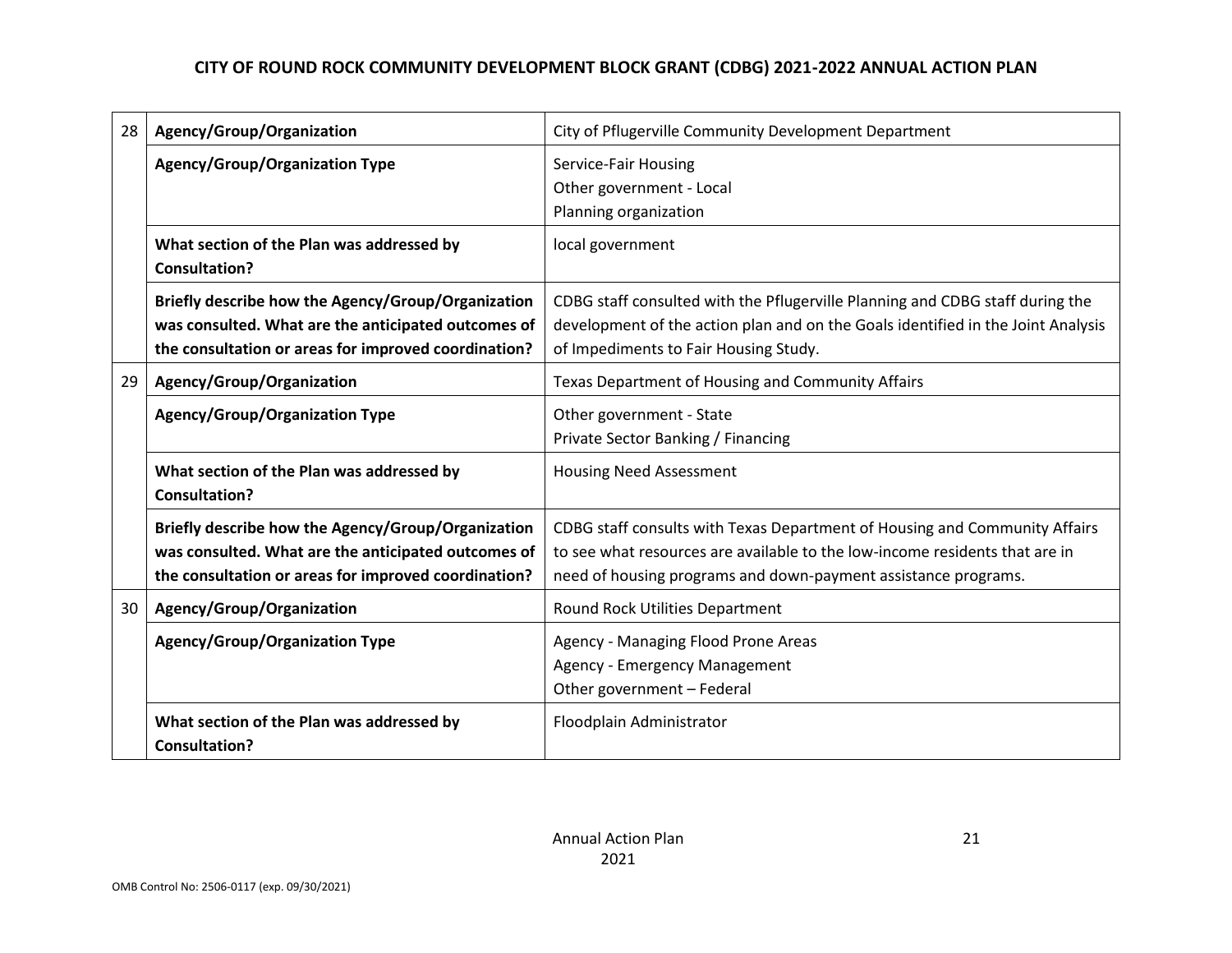|    | Briefly describe how the Agency/Group/Organization<br>was consulted. What are the anticipated outcomes of<br>the consultation or areas for improved coordination? | CDBG staff consults with Floodplain Manager/FEMA during development of<br>action plan regarding projects in the floodplain.                                                   |
|----|-------------------------------------------------------------------------------------------------------------------------------------------------------------------|-------------------------------------------------------------------------------------------------------------------------------------------------------------------------------|
| 31 | Agency/Group/Organization                                                                                                                                         | Council for At-Risk Youth                                                                                                                                                     |
|    | <b>Agency/Group/Organization Type</b>                                                                                                                             | Services-Children<br>Services-Education<br>Neighborhood Organization                                                                                                          |
|    | What section of the Plan was addressed by<br>Consultation?                                                                                                        | Non-Homeless Special Needs                                                                                                                                                    |
|    | Briefly describe how the Agency/Group/Organization<br>was consulted. What are the anticipated outcomes of<br>the consultation or areas for improved coordination? | CDBG staff consulted with the Director of Council for At-Risk Youth during the<br>development of the action plan and to notify of the availability of the CDBG<br>2021 funds. |

### **Identify any Agency Types not consulted and provide rationale for not consulting**

A wide array of agencies were invited to consult in the development of the Annual Action Plan. No individual agency was intentionally omitted.

The CDBG Staff does not consult with any adjacent units of local or regional government regarding the preparation of a lead-based paint hazards plan nor has the staff consulted with the health department regarding the addresses of housing in which children have been identified as lead poisoned.

Most of the residential housing development occurred after the use of lead-based paint was banned. With the implementation of the Minor Home Repair Program, the procedures manual, addresses compliance with the Residential Lead Based Paint Hazard Reduction Act of 1992 (Title X) and subsequent changes in September 1999. The procedures include:

1. Notification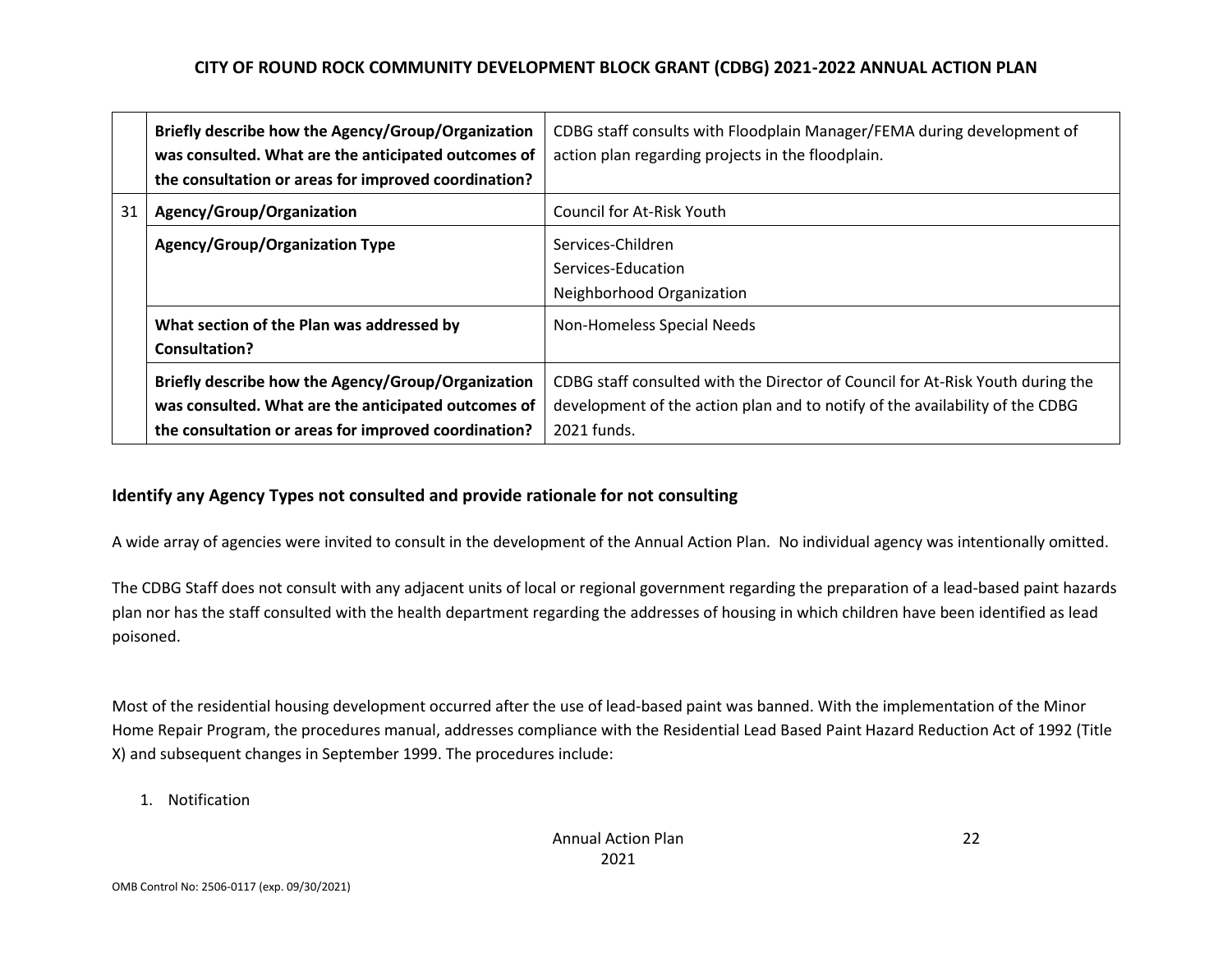- 2. Identification
- 3. Treatment (if necessary)

The City of Round Rock will not fund the Minor Home Repair Program with 2021 CDBG funds but will continue to implement the program that will be funded with prior year funds. Applicants who are eligible for the Minor Home Repair program are provided LBP information at the time of intake and will be made aware of possible dangers of LBP.

City of Round Rock staff does not consult with low-income persons living in areas designated by the local jurisdiction as a revitalization area or an area considered slum or blight because the city does not have areas designated as slum or blight or revitalization areas.

### **AFH Specific:**

The City of Round Rock does consult with other local governments and regional government agencies regarding metropolitan-wide planning and transportation responsibilities. In order to meet the transportation demands of population, employment and economic growth, the city developed the Transportation Master Plan, which consists of two basic elements, a roadway element and a bicycle/pedestrian element. The Transportation Master Plan encompasses the transportation system within the city limits as well as the extraterritorial jurisdiction (ETJ). The city also coordinates with city regional planning partners. The updated Transportation Master Plan was adopted by City Council on Oct 12, 2017.

CDBG Staff consults with the Round Rock Housing Authority (RRHA) regularly and attends RRHA monthly board meetings virtually. The RRHA and the City of Round Rock both participated in the development of the Central Texas Joint Analysis of Impediments to Fair Housing Study. Together, the RRHA staff and CORR CDBG staff are currently consulting and meeting with the other local units of government and other regional housing authorities on the goals and metrics identified in the Central Texas Regional Analysis of Impediments to Fair Housing Report. This group met quarterly prior to the COVID-19 pandemic and the most recent meetings have been virtual ZOOM meetings.

CDBG staff continues to maintain a relationship and consults with community based and regionally based organizations that represent protected class members such as Meals on Wheels, Drive-a-Senior, CASA, Hope Alliance, ARCIL (Advocacy Resource Center for Independent Living), and the Austin Tenant's Council.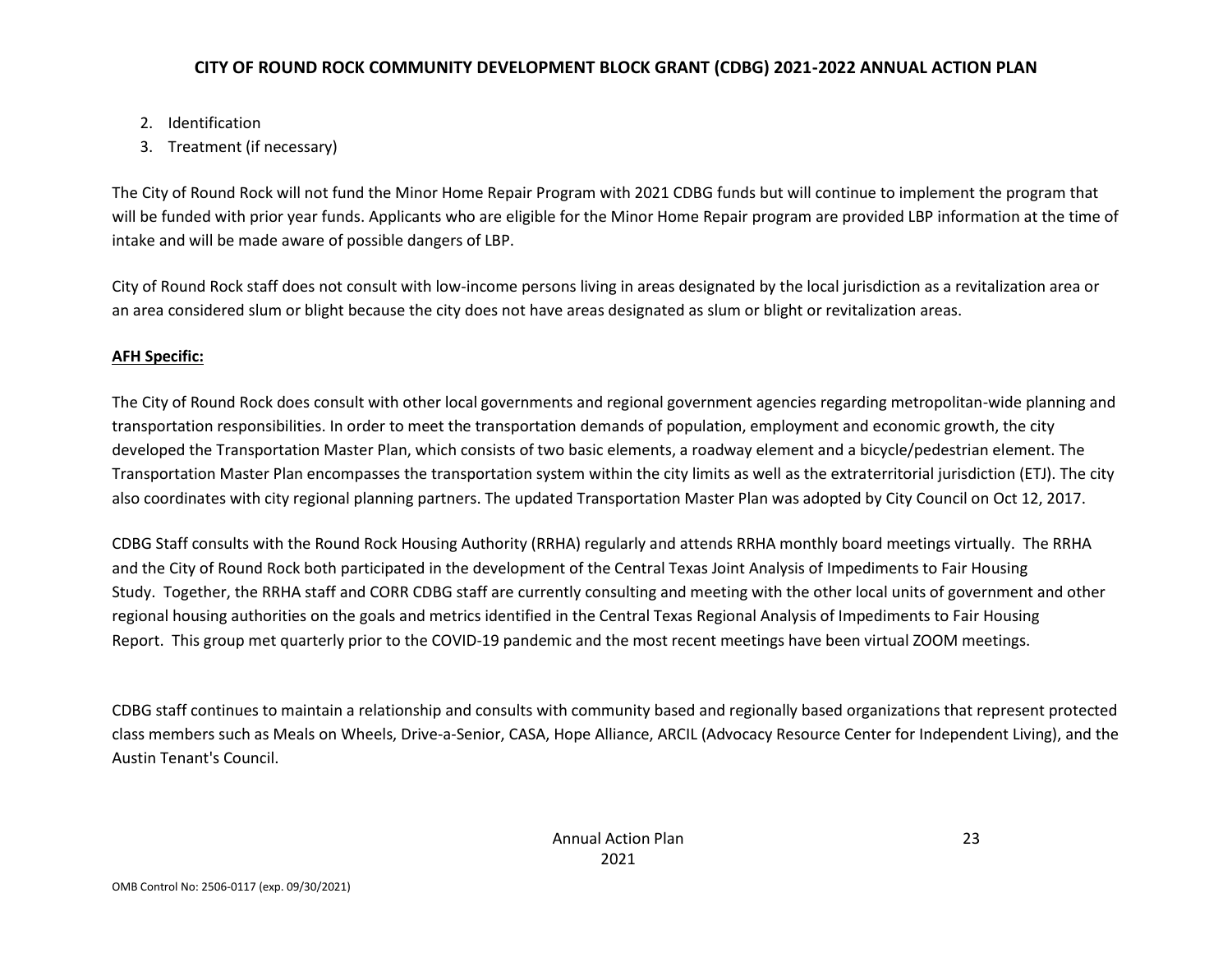CDBG staff regularly meets and networks with the Austin Tenant's Council regarding tenant rights and Fair Housing issues. Residents are referred to the Austin Tenant's Council for assistance with filing a fair housing complaint and with assistance with tenant issues. All the subrecipients that receive CDBG funds are required to have on file a fair housing policy.

### **Other local/regional/state/federal planning efforts considered when preparing the Plan**

| Name of Plan      | <b>Lead Organization</b> | How do the goals of your Strategic Plan<br>overlap with the goals of each plan? |
|-------------------|--------------------------|---------------------------------------------------------------------------------|
| Continuum of Care | N/A                      |                                                                                 |

**Table 3 – Other local / regional / federal planning efforts**

### **Narrative (optional)**

CDBG staff does not network with any corrections programs or institutions other than the Council for At-Risk Youth. CDBG funded the Council for At-Risk youth in program year 2019 to provide counseling to at-risk youth in the ISD from grades 5-12. Other than that agency the CDBG staff does not network with any other corrections programs or institutions but the City of Round Rock HR department does participate in the Jails to Jobs Program. This program is literally transforming lives by breaking the cycle of youth recidivism. The Jails to Jobs Program empowers juvenile offenders to find purpose, personal growth and achievement through an employment-based mentoring and job skills program to reduce recidivism in the justice system. The City of Round Rock guarantees graduates of this program a job.

Currently the CDBG staff does not have a working relationship with business or civic leaders but does work with the Realtor Association of Round Rock every April for Fair Housing Month and to invite them to the Fair Housing Workshop hosted by CDBG staff and the Austin Tenant's Council. Austin Tenant's Council provides Fair Housing Education and Counseling, assists with filing fair housing discrimination complaints as well as tenant/landlord issues and mediation. The CDBG staff has a strong working relationship with Austin Tenant's Council.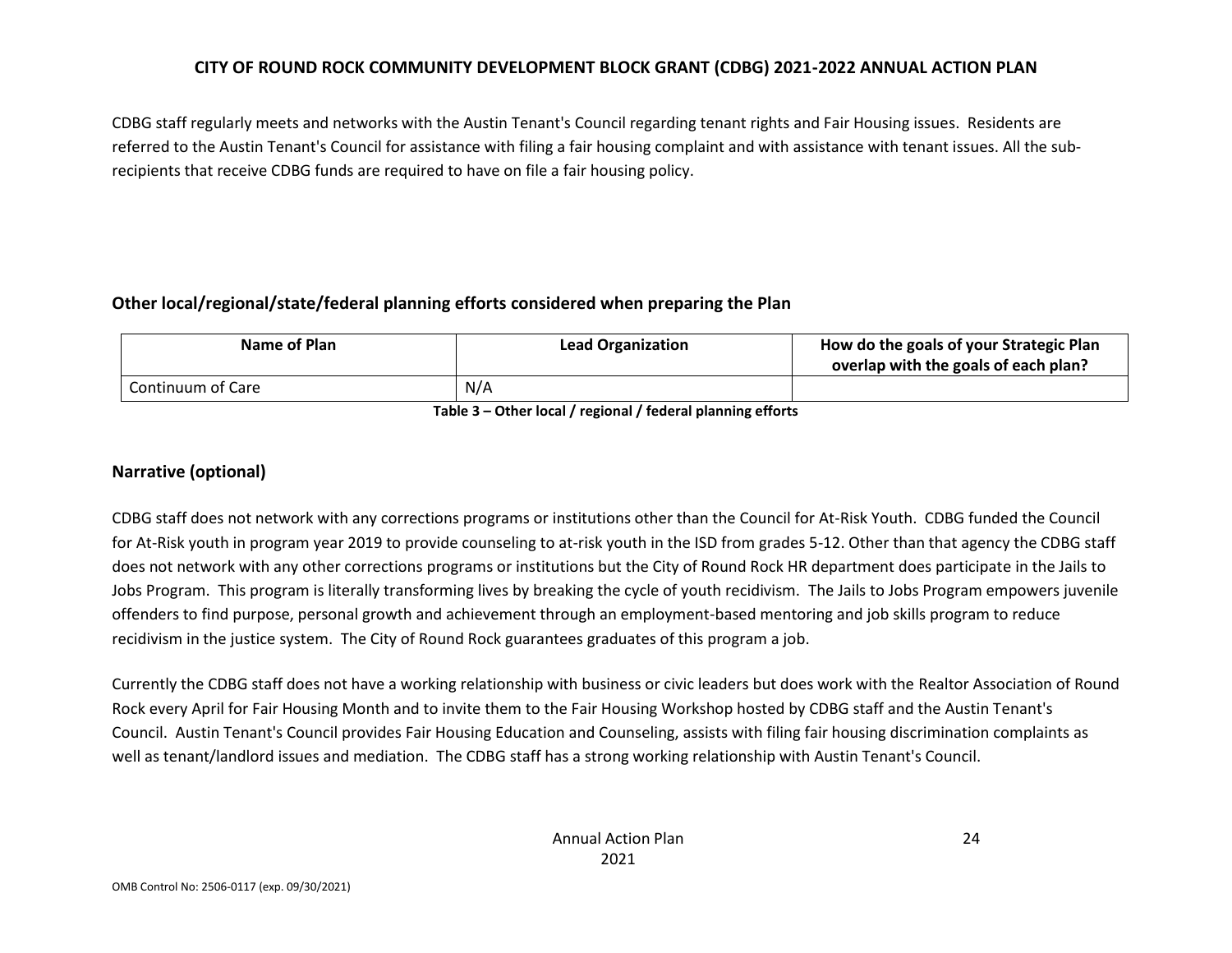The City of Round Rock does not receive Emergency Solutions Grant (ESG) nor does Williamson County have agencies participating or actively applying for the COC grant. The city has started to work with Texas Homeless Network and non-profit agencies in the Round Rock/Williamson County area to try and start a conversation regarding homeless persons and resources available to address these issues.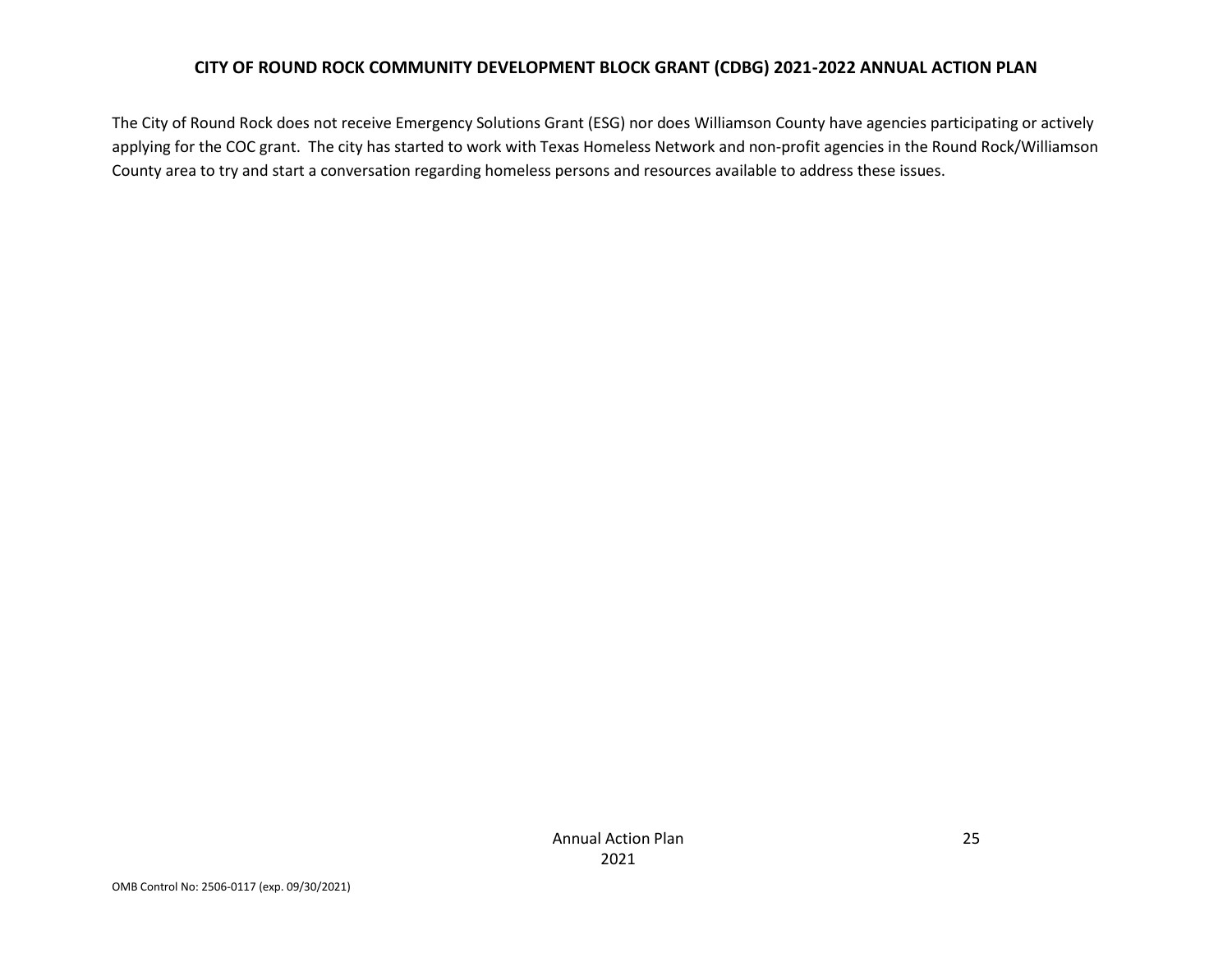# **AP-12 Participation – 91.105, 91.200(c)**

### **1. Summary of citizen participation process/Efforts made to broaden citizen participation Summarize citizen participation process and how it impacted goal setting**

In hopes of promoting citizen participation during the development of the CDBG 2021 Action Plan, public hearing notices in English and Spanish were made available at the following locations and agencies:

- Publication in the Round Rock Leader
- City News section of the city website as well as in the CDBG webpage
- Public hearing notices and executive summary in the kiosk at senior center
- Public Hearing notices posted in the city hall bulletin
- Public hearing notices and Executive Summary posted at Round Rock Housing Authority, Round Rock Area Serving Center, and the Round Rock Public Library

The public participation process was developed to help the City of Round Rock identify priority needs in the community and set goals that will help address affordable housing needs and to better provide social services to the low to moderate income household and persons. Two public hearings were held before city council during the development of the plan. Residents were given at least 14-day notice of a public hearing and at least 30 days for the comment period. Copies of the public notices and proof of publications from the Round Rock Leader are in the attachments.

The projects and activities funded in this action plan all tie back to the high priority needs and goals in the CDBG Five Year Consolidated Plan (2019-2023). During the development of the five-year consolidated plan the City CDBG staff had a goal and plan for citizen participation to ensure a broad participation of residents, housing, economic and social service providers as well as city departments and local housing authority. The City held stakeholder and resident meetings in addition to public hearings. This process helped the City develop the consolidated plan to assist for planning and developing the action plans for the next five years. Should goals or high priority needs change, the city will conduct a substantial amendment to add goals.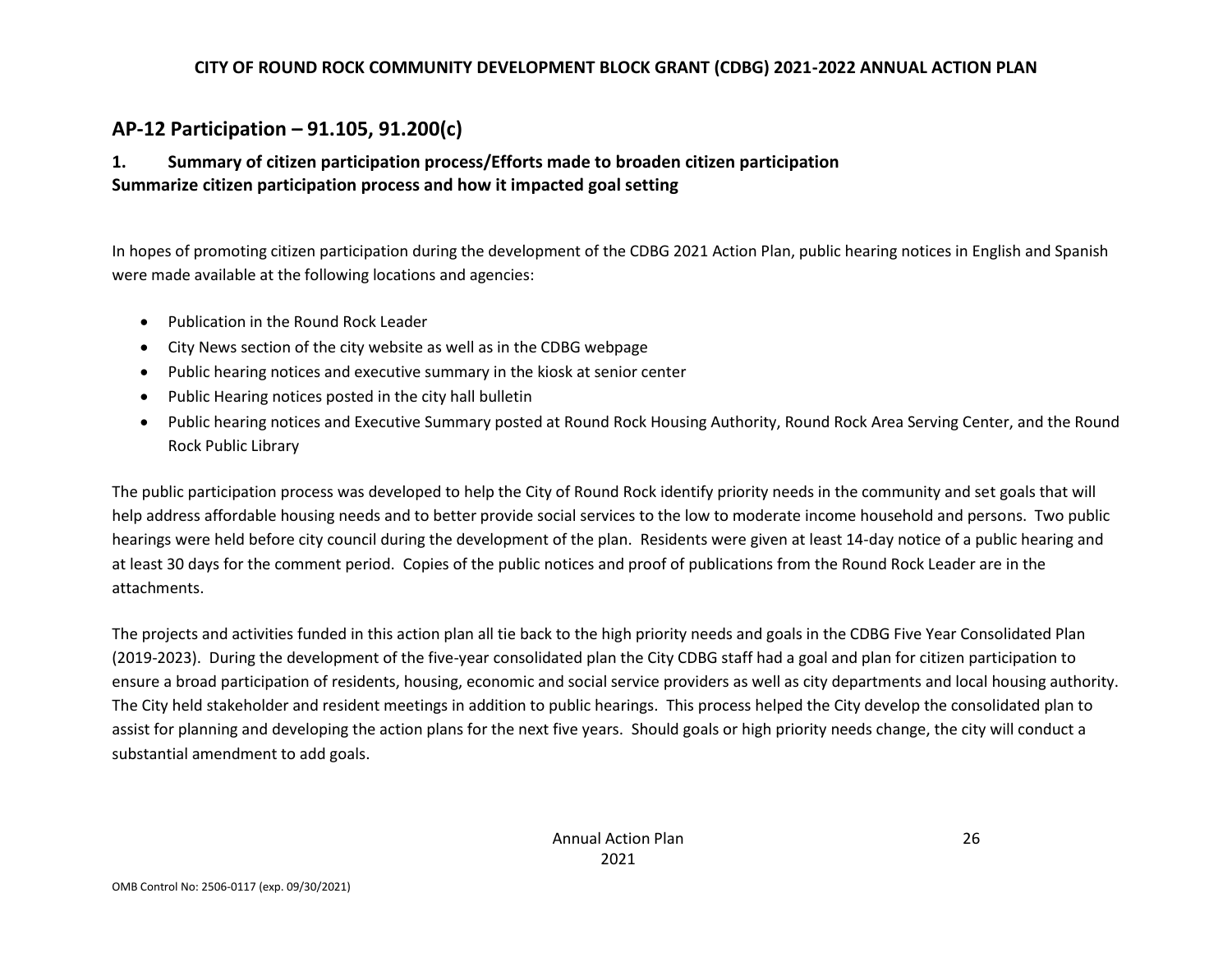# **Citizen Participation Outreach**

| <b>Sort Order</b> | <b>Mode of Outreach</b> | <b>Target of Outreach</b>  | Summary of          | Summary of              | <b>Summary of comments</b> | URL (If     |
|-------------------|-------------------------|----------------------------|---------------------|-------------------------|----------------------------|-------------|
|                   |                         |                            | response/attendance | comments received       | not accepted               | applicable) |
|                   |                         |                            |                     |                         | and reasons                |             |
|                   |                         | Minorities                 |                     |                         |                            |             |
|                   |                         | Non-English                |                     |                         |                            |             |
|                   |                         | Speaking - Specify         |                     |                         |                            |             |
|                   |                         | other language:            |                     |                         |                            |             |
|                   |                         | Spanish                    |                     |                         |                            |             |
|                   |                         | Persons with               |                     |                         |                            |             |
| 1                 | <b>Public Hearing</b>   | disabilities               | no response         | no comments<br>received | N/A                        |             |
|                   |                         | Non-                       |                     |                         |                            |             |
|                   |                         | targeted/broad             |                     |                         |                            |             |
|                   |                         | community                  |                     |                         |                            |             |
|                   |                         |                            |                     |                         |                            |             |
|                   |                         | <b>Residents of Public</b> |                     |                         |                            |             |
|                   |                         | and Assisted               |                     |                         |                            |             |
|                   |                         | Housing                    |                     |                         |                            |             |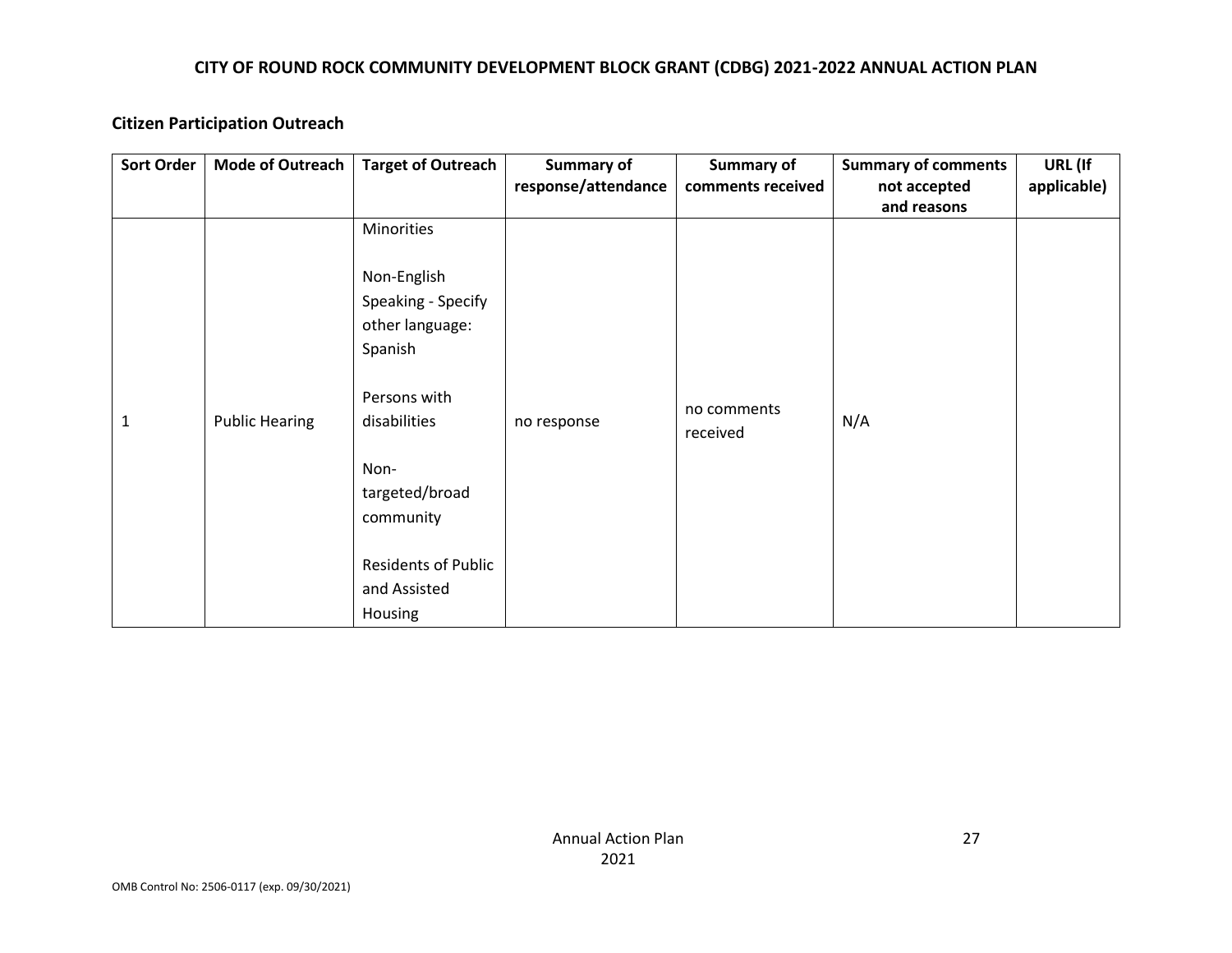| Sort Order | <b>Mode of Outreach</b> | <b>Target of Outreach</b>         | Summary of          | Summary of        | <b>Summary of comments</b> | URL (If     |
|------------|-------------------------|-----------------------------------|---------------------|-------------------|----------------------------|-------------|
|            |                         |                                   | response/attendance | comments received | not accepted               | applicable) |
|            |                         |                                   |                     |                   | and reasons                |             |
|            |                         | Minorities                        |                     |                   |                            |             |
|            |                         | Non-English<br>Speaking - Specify |                     |                   |                            |             |
|            |                         | other language:                   |                     |                   |                            |             |
|            |                         | Spanish                           |                     |                   |                            |             |
|            |                         | Persons with                      |                     | no comments       |                            |             |
| 2          | Newspaper Ad            | disabilities                      | no response         | received          | N/A                        |             |
|            |                         | Non-                              |                     |                   |                            |             |
|            |                         | targeted/broad                    |                     |                   |                            |             |
|            |                         | community                         |                     |                   |                            |             |
|            |                         |                                   |                     |                   |                            |             |
|            |                         | <b>Residents of Public</b>        |                     |                   |                            |             |
|            |                         | and Assisted                      |                     |                   |                            |             |
|            |                         | Housing                           |                     |                   |                            |             |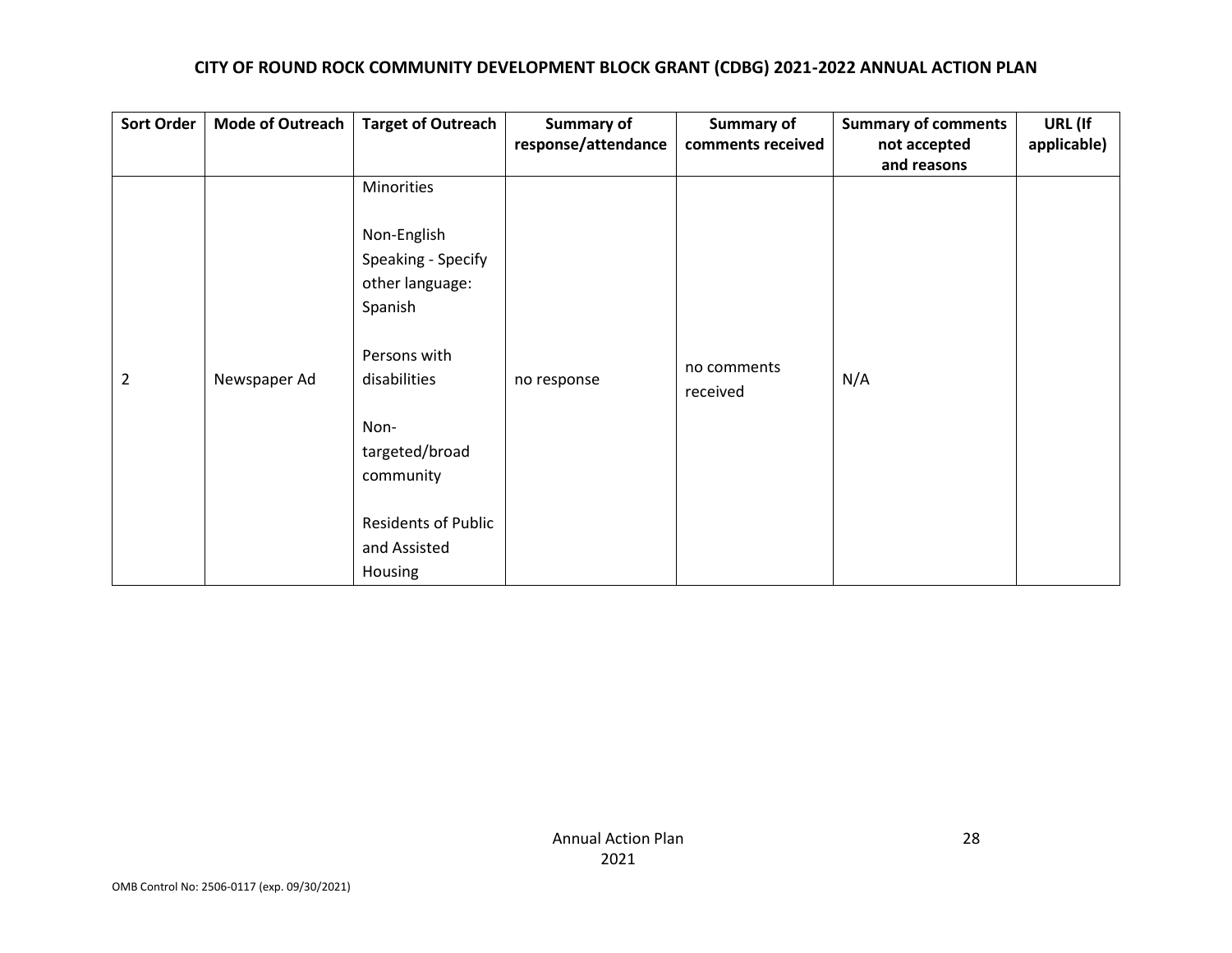| Sort Order | <b>Mode of Outreach</b>  | <b>Target of Outreach</b>                                       | Summary of          | Summary of              | <b>Summary of comments</b> | URL (If     |
|------------|--------------------------|-----------------------------------------------------------------|---------------------|-------------------------|----------------------------|-------------|
|            |                          |                                                                 | response/attendance | comments received       | not accepted               | applicable) |
|            |                          |                                                                 |                     |                         | and reasons                |             |
|            |                          | Minorities                                                      |                     |                         |                            |             |
|            |                          | Non-English<br>Speaking - Specify<br>other language:<br>Spanish |                     |                         |                            |             |
| 3          | <b>Internet Outreach</b> | Persons with<br>disabilities                                    | no response         | no comments<br>received | N/A                        |             |
|            |                          | Non-                                                            |                     |                         |                            |             |
|            |                          | targeted/broad                                                  |                     |                         |                            |             |
|            |                          | community                                                       |                     |                         |                            |             |
|            |                          | <b>Residents of Public</b>                                      |                     |                         |                            |             |
|            |                          | and Assisted                                                    |                     |                         |                            |             |
|            |                          | Housing                                                         |                     |                         |                            |             |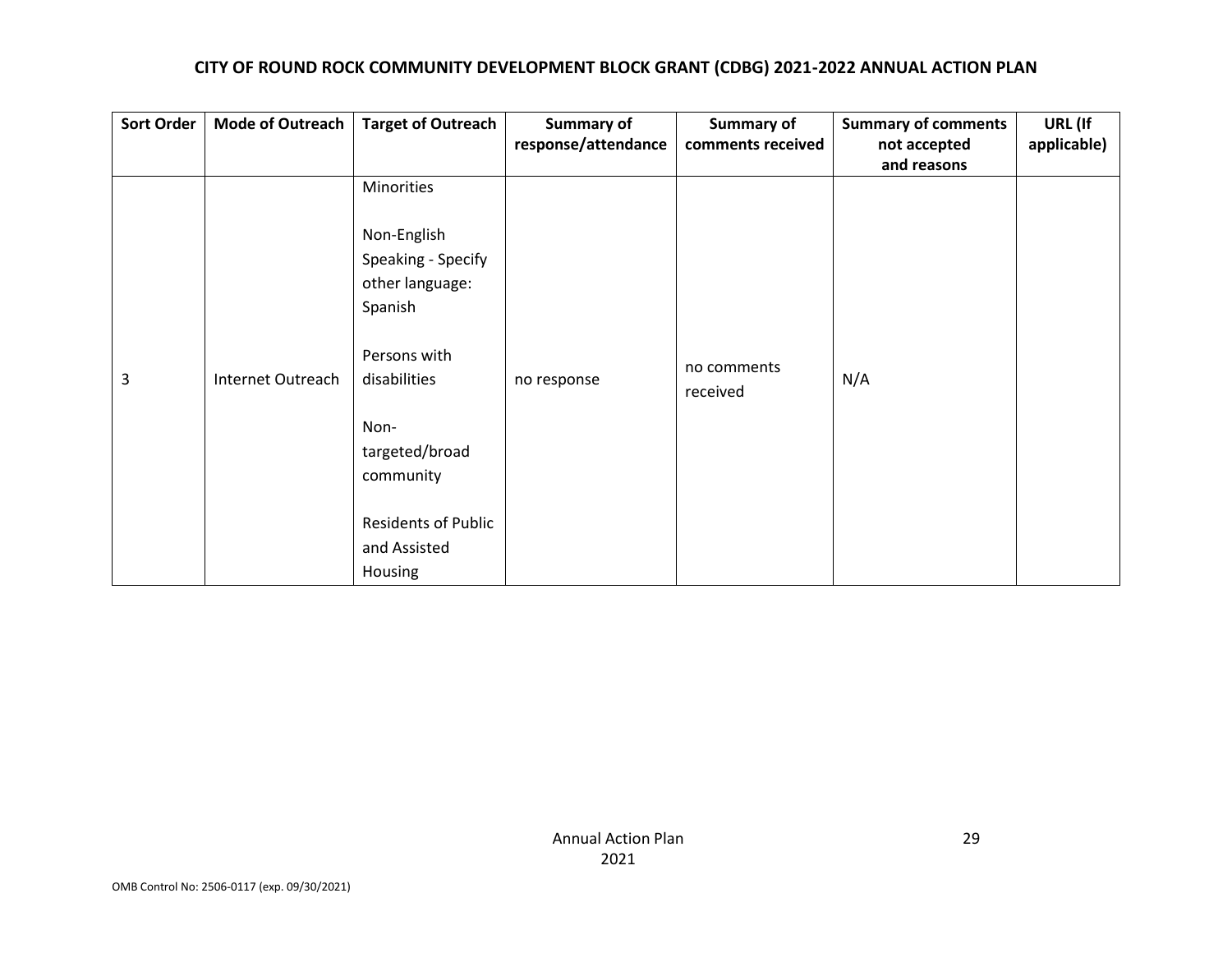|           | <b>Mode of Outreach</b> | <b>Target of Outreach</b>                             | Summary of          | Summary of        | <b>Summary of comments</b> | URL (If     |
|-----------|-------------------------|-------------------------------------------------------|---------------------|-------------------|----------------------------|-------------|
|           |                         |                                                       | response/attendance | comments received | not accepted               | applicable) |
|           |                         |                                                       |                     |                   | and reasons                |             |
|           |                         | Minorities                                            |                     |                   |                            |             |
|           |                         | Non-English                                           |                     |                   |                            |             |
|           |                         | Speaking - Specify                                    |                     |                   |                            |             |
|           |                         | other language:                                       |                     |                   |                            |             |
|           |                         | Spanish                                               |                     |                   |                            |             |
|           |                         | Persons with                                          |                     |                   |                            |             |
| locations |                         | disabilities                                          | no response         | received          | N/A                        |             |
|           |                         | Non-                                                  |                     |                   |                            |             |
|           |                         | targeted/broad                                        |                     |                   |                            |             |
|           |                         | community                                             |                     |                   |                            |             |
|           |                         |                                                       |                     |                   |                            |             |
|           |                         |                                                       |                     |                   |                            |             |
|           |                         |                                                       |                     |                   |                            |             |
|           | posting at public       | <b>Residents of Public</b><br>and Assisted<br>Housing |                     | no comments       |                            |             |

**Table 4 – Citizen Participation Outreach**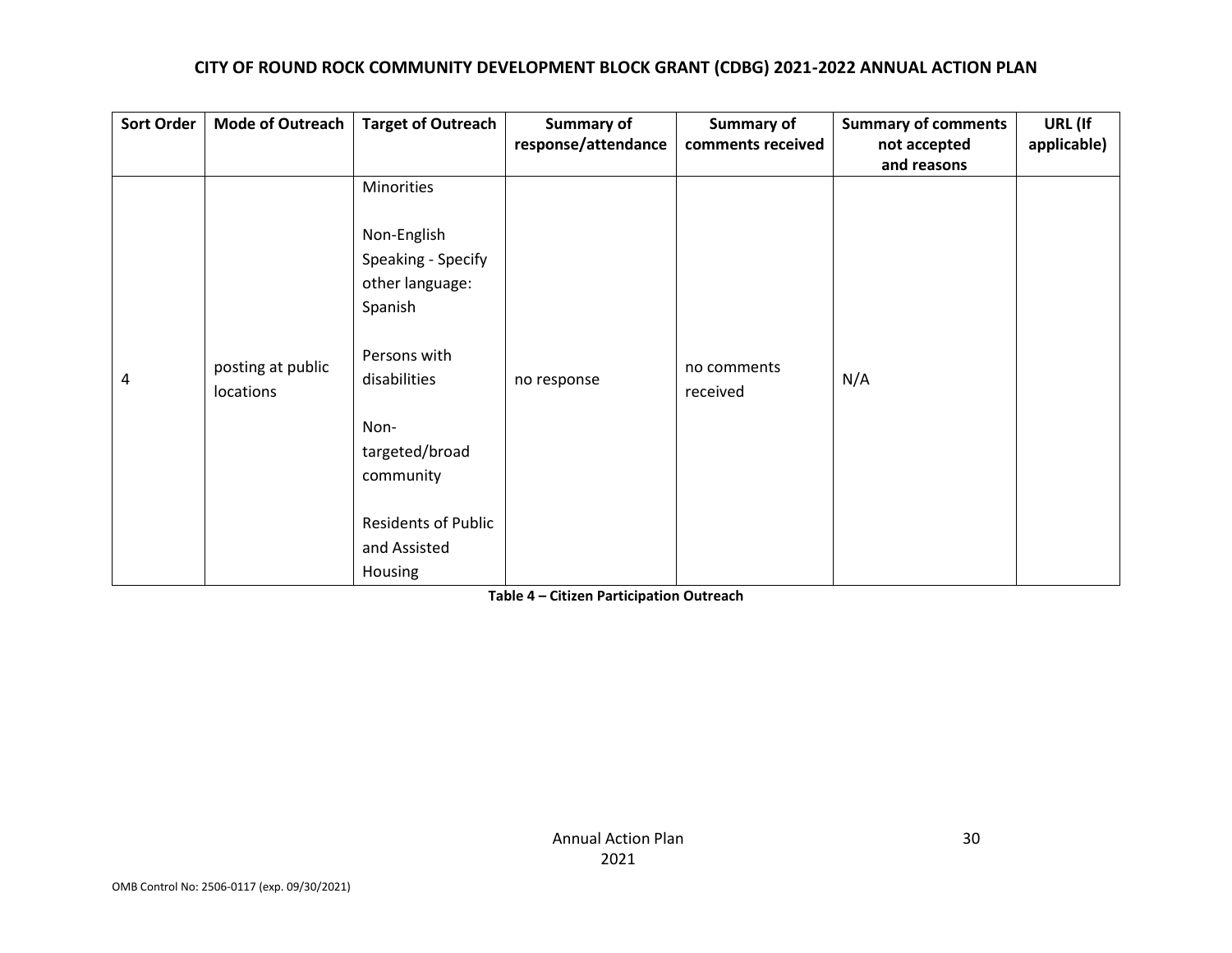# **Expected Resources**

# **AP-15 Expected Resources – 91.220(c)(1,2)**

#### **Introduction**

The City of Round Rock has been awarded \$692,991 in CDBG grant funds for program year 2021-2022. The CDBG 2021 is the third program year in the CDBG Five Year Consolidated Plan. The expected resources are the last of the funds expected for the remainder of the CDBG Five Year Consolidated Plan (2019-2023).

#### **Anticipated Resources**

| Program     | Source of             | <b>Uses of Funds</b>                                                                                                           | <b>Expected Amount Available Year 1</b> |                    |                                             |              | <b>Expected</b>                                                                | <b>Narrative Description</b>                                                                     |
|-------------|-----------------------|--------------------------------------------------------------------------------------------------------------------------------|-----------------------------------------|--------------------|---------------------------------------------|--------------|--------------------------------------------------------------------------------|--------------------------------------------------------------------------------------------------|
|             | <b>Funds</b>          |                                                                                                                                | Annual<br><b>Allocation:</b>            | Program<br>Income: | <b>Prior Year</b><br><b>Resources:</b><br>S | Total:<br>\$ | <b>Amount</b><br><b>Available</b><br>Remainder<br>of Con-<br><b>Plan</b><br>Ş. |                                                                                                  |
| <b>CDBG</b> | $public -$<br>federal | Acquisition<br>Admin and<br>Planning<br>Economic<br>Development<br>Housing<br>Public<br>Improvements<br><b>Public Services</b> | 692,991                                 | 0                  | 0                                           | 692,991      | 1,385,982                                                                      | This 2021 CDBG program year is<br>the third program year of the 5-<br>year con plan (2019-2023). |

**Table 5 - Expected Resources – Priority Table**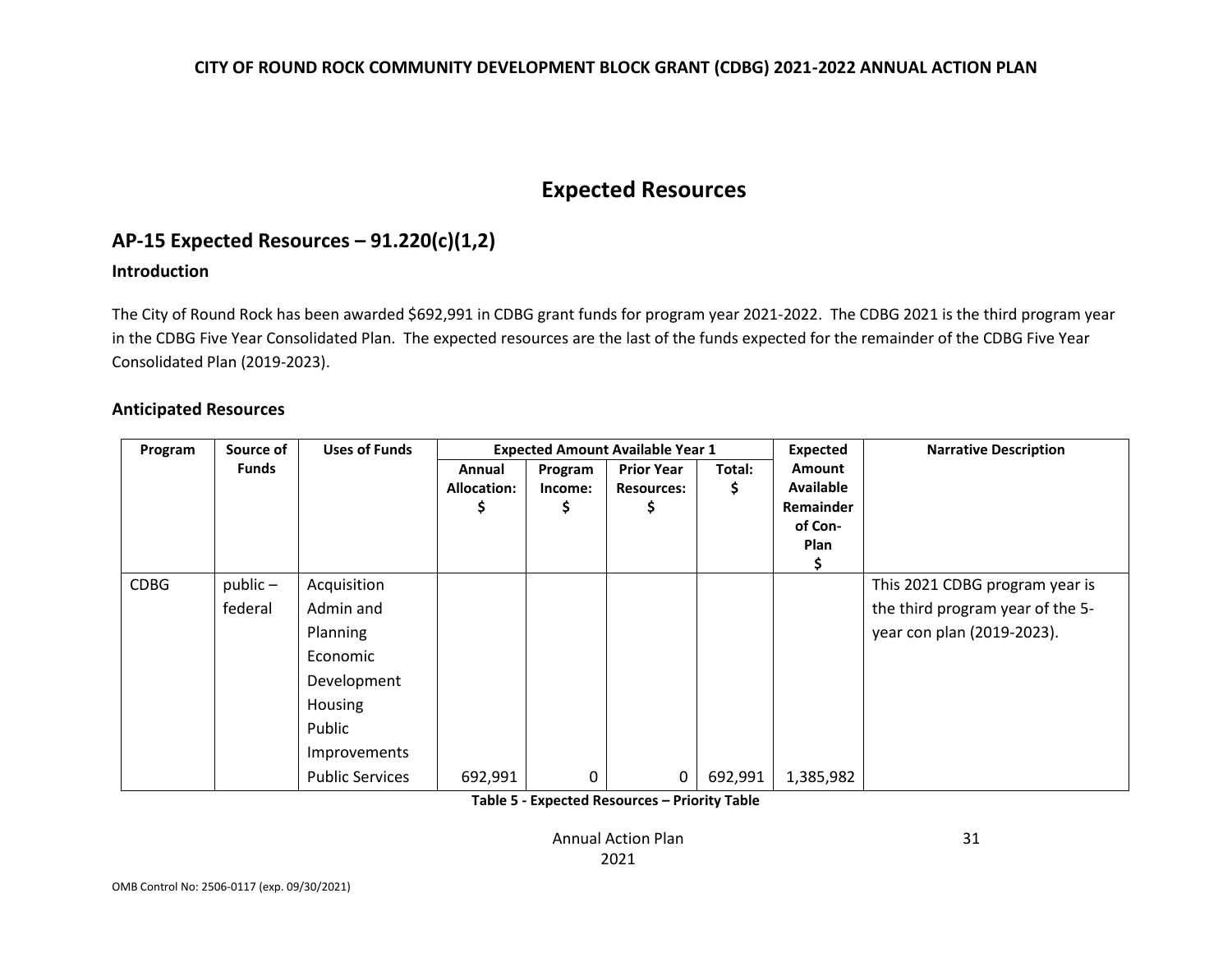# **Explain how federal funds will leverage those additional resources (private, state, and local funds), including a description of how matching requirements will be satisfied**

In trying to leverage the CDBG funds, the City has combined the CDBG and General Funds to assist the social services funding process. By combining these two processes, the City can make sure to fund agencies providing high priority needs with General Funds that could not be funded with CDBG funds due to the 15% funding cap. This process will also help prevent duplication of services. The process of funding social services agencies is as follows: A team, consisting of council members, Neighborhood Services staff and CDBG staff, review agency applications as well as conduct a risk analysis using set criteria and performance measures. Funding recommendations are presented to the City Council through the budget process. Awarded agencies are contracted to deliver the specific services to the residents of Round Rock.

There are no federal or local matching requirements for the CDBG grant.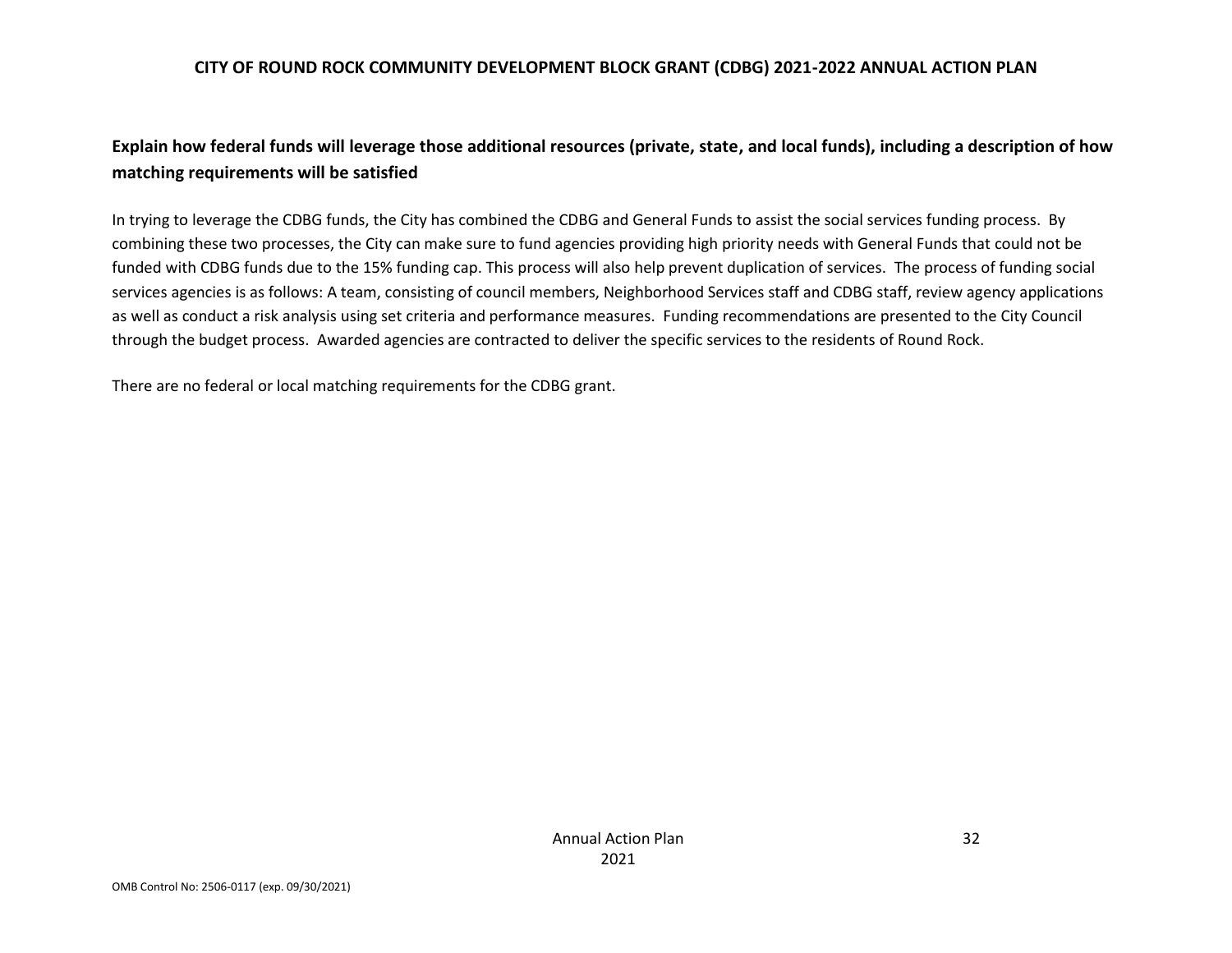# **If appropriate, describe publicly owned land or property located within the jurisdiction that may be used to address the needs identified in the plan**

There are no projects in this action plan that are on publicly owned land or property located within the jurisdiction and funded with CDBG funds.

### **Discussion**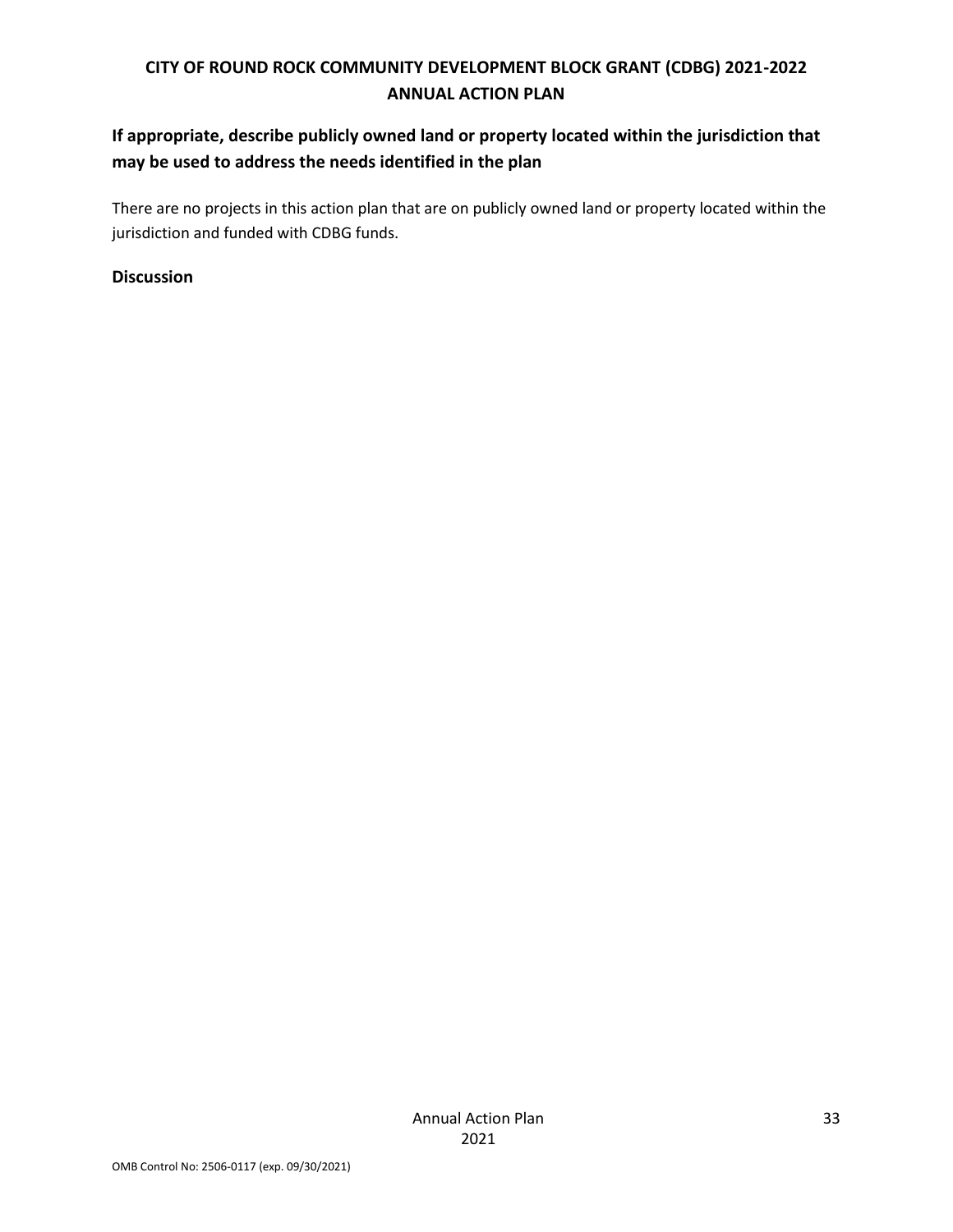# **Annual Goals and Objectives**

# **AP-20 Annual Goals and Objectives**

### **Goals Summary Information**

| Sort           | <b>Goal Name</b>           | <b>Start</b> | End  | Category               | Geographic | <b>Needs Addressed</b> | <b>Funding</b> | <b>Goal Outcome Indicator</b>      |
|----------------|----------------------------|--------------|------|------------------------|------------|------------------------|----------------|------------------------------------|
| Order          |                            | Year         | Year |                        | Area       |                        |                |                                    |
|                | <b>Public Services for</b> | 2019         | 2024 | Non-Housing            | Citywide   | Non-housing            | CDBG:          | Public service activities for      |
|                | Low- and Moderate-         |              |      | Community              |            | community              | \$103,948      | Low/Moderate Income Housing        |
|                | Income Population          |              |      | Development            |            | development            |                | Benefit: 1400 Households Assisted  |
|                |                            |              |      | <b>Public services</b> |            |                        |                |                                    |
| $\overline{2}$ | Public Facility and        | 2019         | 2024 | Non-Housing            | Qualified  | Non-housing            | CDBG:          | Public Facility or Infrastructure  |
|                | Infrastructure             |              |      | Community              | Census     | community              | \$335,445      | Activities for Low/Moderate Income |
|                | Improvements               |              |      | Development            | Tracts     | development            |                | Housing Benefit: 2000 Households   |
|                |                            |              |      |                        |            |                        |                | Assisted                           |
| 3              | Program                    | 2019         | 2024 | Administration         | Citywide   | Non-housing            | CDBG:          | Other: 0 Other                     |
|                | Administration             |              |      |                        |            | community              | \$138,598      |                                    |
|                |                            |              |      |                        |            | development            |                |                                    |
| 5              | Code Enforcement           | 2019         | 2023 | Non-Housing            | Qualified  | Code                   | CDBG:          | <b>Housing Code</b>                |
|                |                            |              |      | Community              | Census     | Enforcement            | \$115,000      | Enforcement/Foreclosed Property    |
|                |                            |              |      | Development            | Tracts     |                        |                | Care: 200 Household Housing Unit   |

**Table 6 – Goals Summary**

**Goal Descriptions**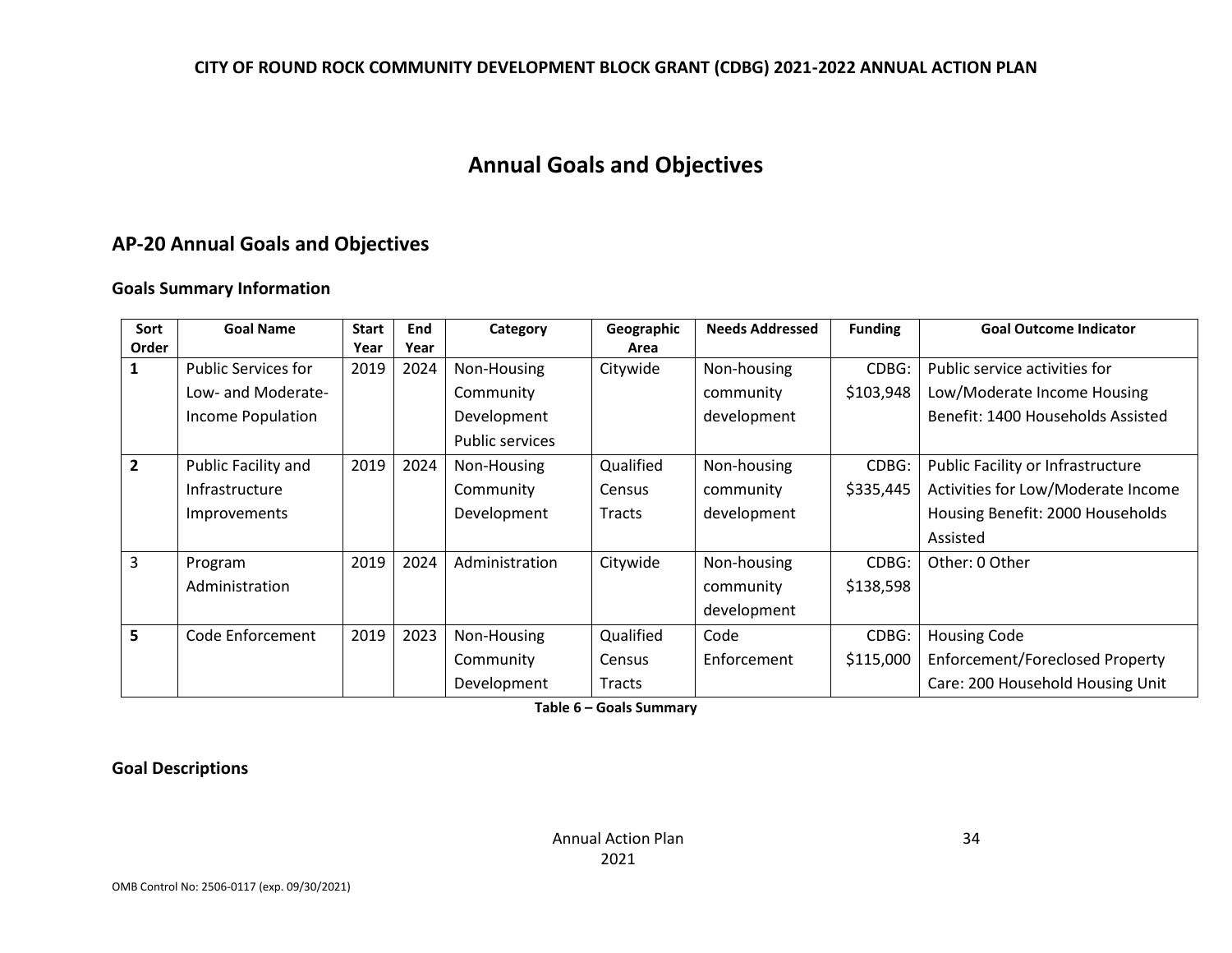| 1                                                                                     | <b>Goal Name</b>           | Public Services for Low- and Moderate-Income Population                                                                                                                                                                                                                                                                                                                                                                                                                                                                                                         |  |  |
|---------------------------------------------------------------------------------------|----------------------------|-----------------------------------------------------------------------------------------------------------------------------------------------------------------------------------------------------------------------------------------------------------------------------------------------------------------------------------------------------------------------------------------------------------------------------------------------------------------------------------------------------------------------------------------------------------------|--|--|
|                                                                                       | Goal<br><b>Description</b> | Public Services: Round Rock Area Serving Center Housing Assistance \$25,000 proposing to benefit 250, Round Rock Area<br>Serving Center Food Pantry \$25,000 proposing to benefit 850, CASA \$25,000 proposing to benefit 100, Meals on Wheels<br>\$11,114 proposing to benefit 100, Sacred Heart Community Clinic \$17,834 proposing to benefit 100                                                                                                                                                                                                            |  |  |
| $\overline{2}$<br>Public Facility and Infrastructure Improvements<br><b>Goal Name</b> |                            |                                                                                                                                                                                                                                                                                                                                                                                                                                                                                                                                                                 |  |  |
|                                                                                       | Goal<br><b>Description</b> | Construction of approximately 6,200 linear feet of 4 ft wide new sidewalks including ramps at the Chisholm Valley<br>Neighborhood at the following streets: Wagon Gap Drive, Dry Creek Drive, Purple Sage Drive, Yucca Drive and Old West<br>Place. \$312,000 (\$41,015 in CDBG 2021 funds plus \$270,984.14 of prior year funds)<br>Bowman Park: Replacing aging amenities, conversion of trail to concrete, extension of the looping trail, irrigation<br>improvements, and possibly playground improvements if budget permits. \$294,430                     |  |  |
| $\overline{3}$                                                                        | <b>Goal Name</b>           | Program Administration                                                                                                                                                                                                                                                                                                                                                                                                                                                                                                                                          |  |  |
|                                                                                       | Goal<br><b>Description</b> | Funds will be used for the oversight and administration of the CDBG program. \$138,598                                                                                                                                                                                                                                                                                                                                                                                                                                                                          |  |  |
| 4                                                                                     | <b>Goal Name</b>           | Code Enforcement                                                                                                                                                                                                                                                                                                                                                                                                                                                                                                                                                |  |  |
|                                                                                       | Goal<br><b>Description</b> | Code enforcement will serve low to moderate income areas in the City that are in the qualified census tracts and number<br>to be served is undetermined at this time. Funding code enforcement will not only allow the enforcement of city codes<br>but also allow the code enforcement officers to inform low to moderate income residents of the minor home repair<br>program and other resources that may allow them to keep up maintenance and necessary repairs to their homes that<br>eventually will allow them to stay in their homes longer. \$115,000 |  |  |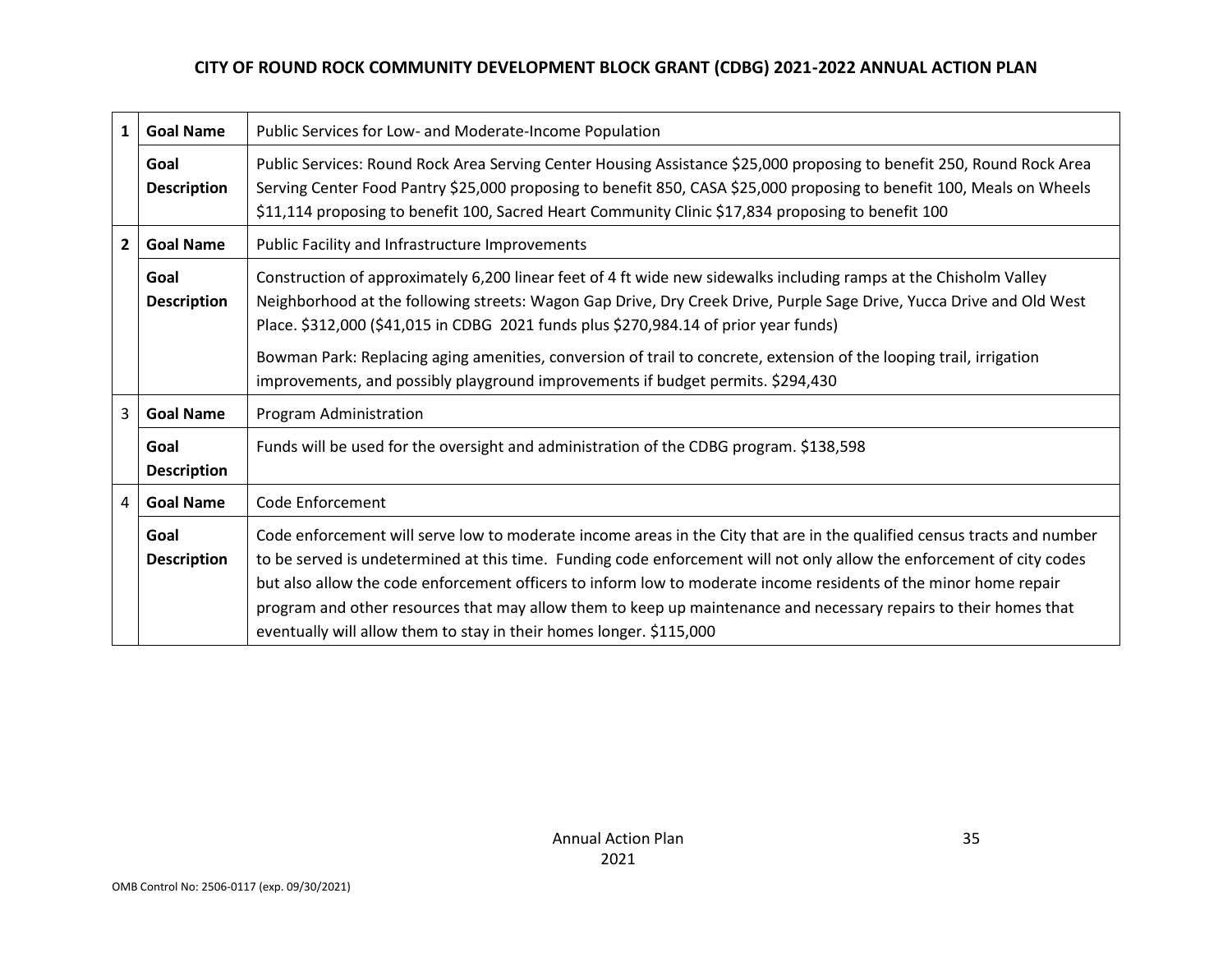# **Projects**

# **AP-35 Projects – 91.220(d)**

### **Introduction**

The City of Round Rock is receiving \$692,991 in CDBG 2021 Program Year funds. Funds will be used for public services, program administration, code enforcement and public facility and improvements.

#### **Projects**

| # | <b>Project Name</b>                               |
|---|---------------------------------------------------|
| 1 | Round Rock Area Serving Center Housing Assistance |
| 2 | Program Administration                            |
| 3 | Park Improvements                                 |
| 4 | Sidewalk Improvements                             |
| 5 | Code Enforcement                                  |
| 6 | Round Rock Area Serving Center Food Pantry        |
| 7 | <b>Meals on Wheels Public Services</b>            |
| 8 | Sacred Heart Community Clinic Public Services     |
| 9 | CASA of Williamson County Public Services         |

**Table 7 - Project Information**

### **Describe the reasons for allocation priorities and any obstacles to addressing underserved needs**

Allocation priorities were based upon the Needs Assessment undertaken as part of the planning process and demand for projects and services in the past. Unfortunately, the need for infrastructure far exceeds the amount of CDBG funding available. The primary obstacle to addressing underserved needs is the limited resources available to address such needs throughout the City. The Public Services fund cap of 15% is also oversubscribed at far beyond what is available. The City encourages CDBG applicants to seek other resources from other public and private entities to leverage the limited amount of CDBG funds available.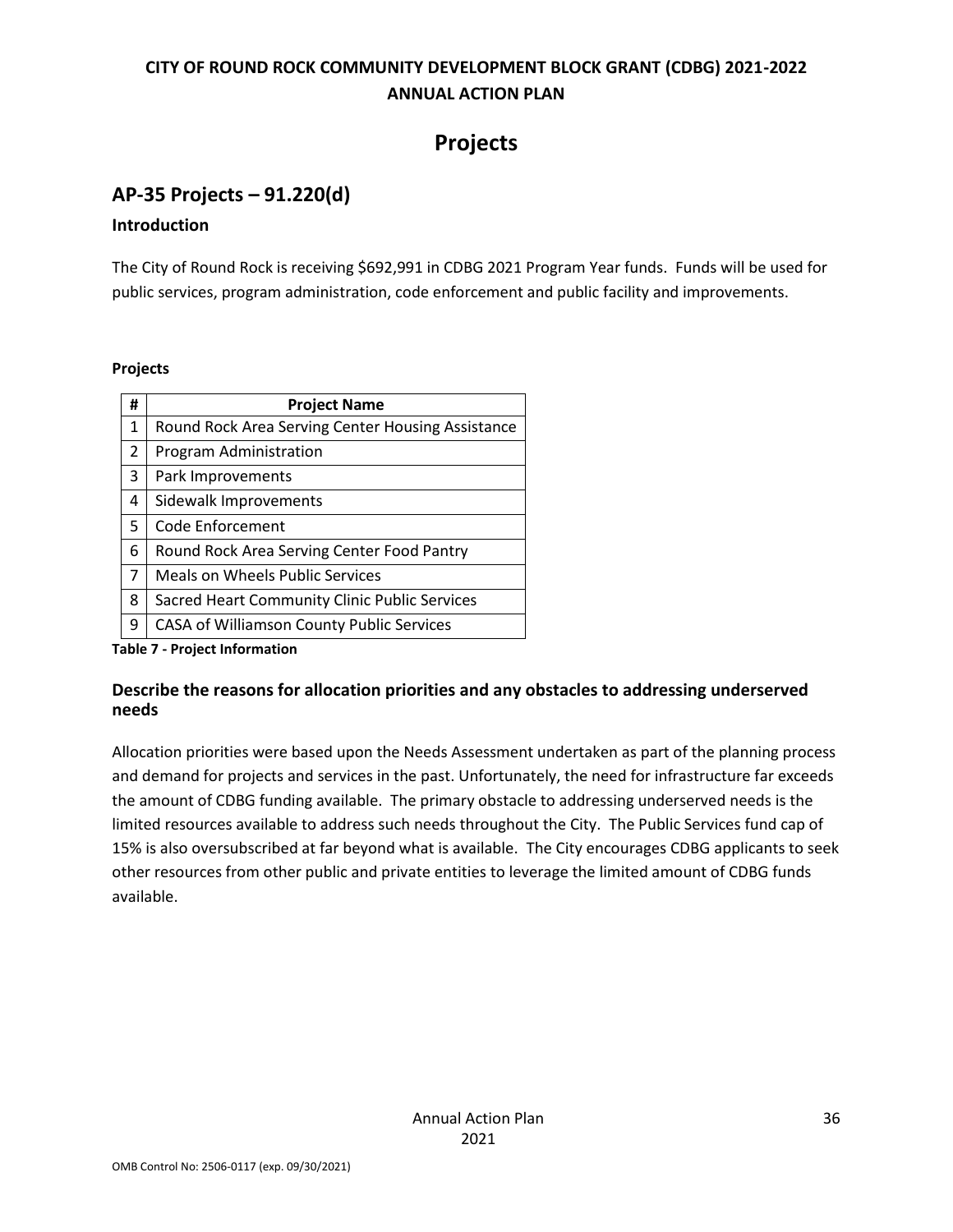**AP-38 Project Summary**

**Project Summary Information**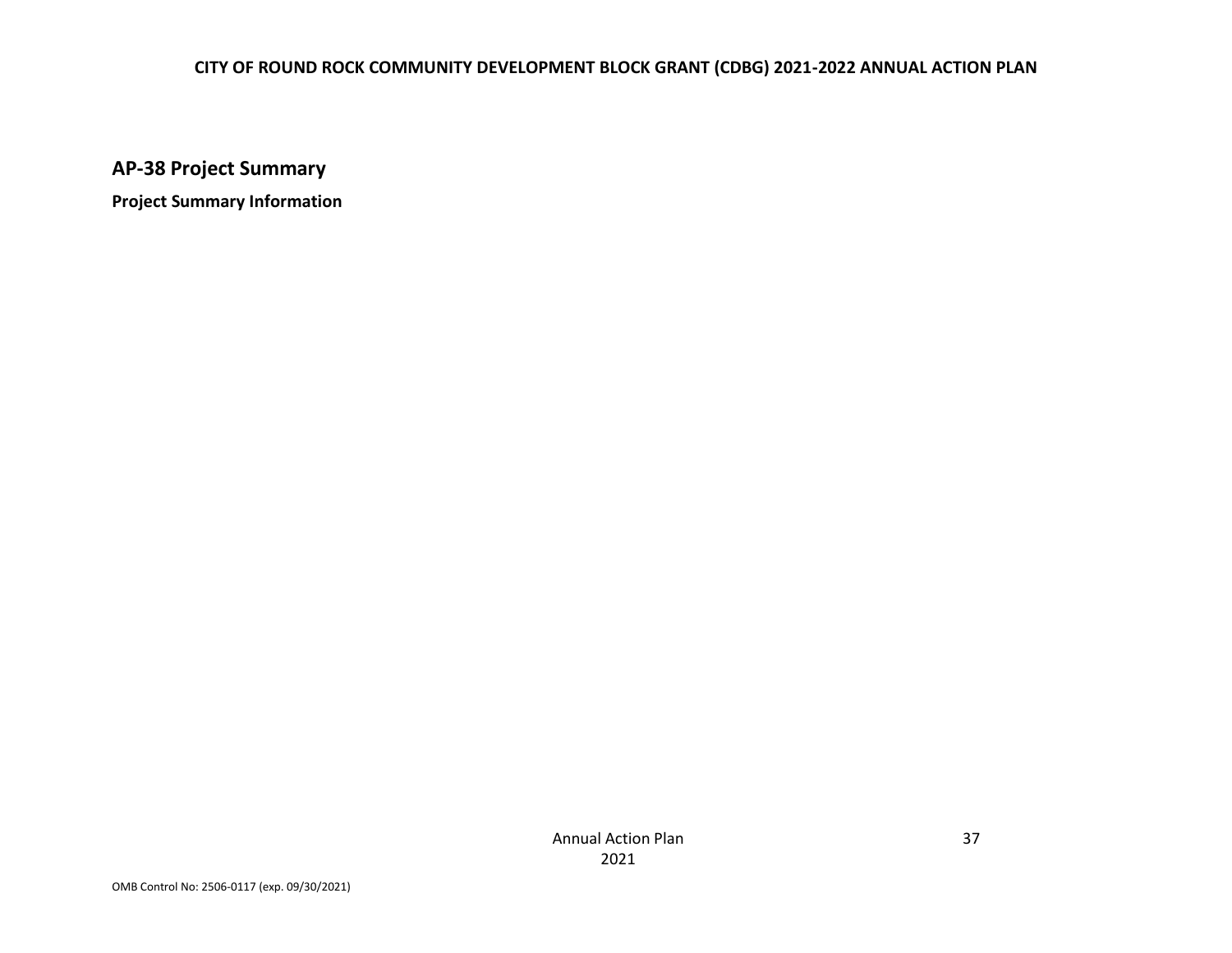| $\mathbf{1}$   | <b>Project Name</b>                                                                                        | Round Rock Area Serving Center Housing Assistance                                                                                                                        |
|----------------|------------------------------------------------------------------------------------------------------------|--------------------------------------------------------------------------------------------------------------------------------------------------------------------------|
|                | <b>Target Area</b>                                                                                         | Citywide                                                                                                                                                                 |
|                | <b>Goals Supported</b>                                                                                     | Public Services for Low- and Moderate-Income Population                                                                                                                  |
|                | <b>Needs Addressed</b>                                                                                     | <b>Affordable Housing</b>                                                                                                                                                |
|                | <b>Funding</b>                                                                                             | CDBG: \$25,000                                                                                                                                                           |
|                | <b>Description</b>                                                                                         | Public Services Housing Assistance Activity funded with \$25,000 CDBG<br>will be awarded to the Round Rock Area Serving Center.                                          |
|                | <b>Target Date</b>                                                                                         | 9/30/2022                                                                                                                                                                |
|                | <b>Estimate the number</b><br>and type of families<br>that will benefit from<br>the proposed<br>activities | It is estimated that 100 low-income households will benefit from this<br>activity.                                                                                       |
|                | <b>Location Description</b>                                                                                | All public services will be provided to persons residing citywide.                                                                                                       |
|                |                                                                                                            | Round Rock Area Serving Center is located 1099 East Main Street Round<br>Rock, TX 78664                                                                                  |
|                | <b>Planned Activities</b>                                                                                  | Round Rock Area Serving Center Housing Assistance \$25,000 will provide<br>rent/mortgage assistance to low-income residents. Funds will be used to<br>pay rent/mortgage. |
| $\overline{2}$ | <b>Project Name</b>                                                                                        | Program Administration                                                                                                                                                   |
|                | <b>Target Area</b>                                                                                         | Citywide                                                                                                                                                                 |
|                | <b>Goals Supported</b>                                                                                     | Program Administration                                                                                                                                                   |
|                | <b>Needs Addressed</b>                                                                                     | Non-housing community development                                                                                                                                        |
|                | <b>Funding</b>                                                                                             | CDBG: \$138,598                                                                                                                                                          |
|                | <b>Description</b>                                                                                         | Program Administration \$138,598 will be used for the administration and<br>oversight of the CDBG program.                                                               |
|                | <b>Target Date</b>                                                                                         | 9/30/2022                                                                                                                                                                |
|                | <b>Estimate the number</b><br>and type of families<br>that will benefit from<br>the proposed<br>activities | N/A                                                                                                                                                                      |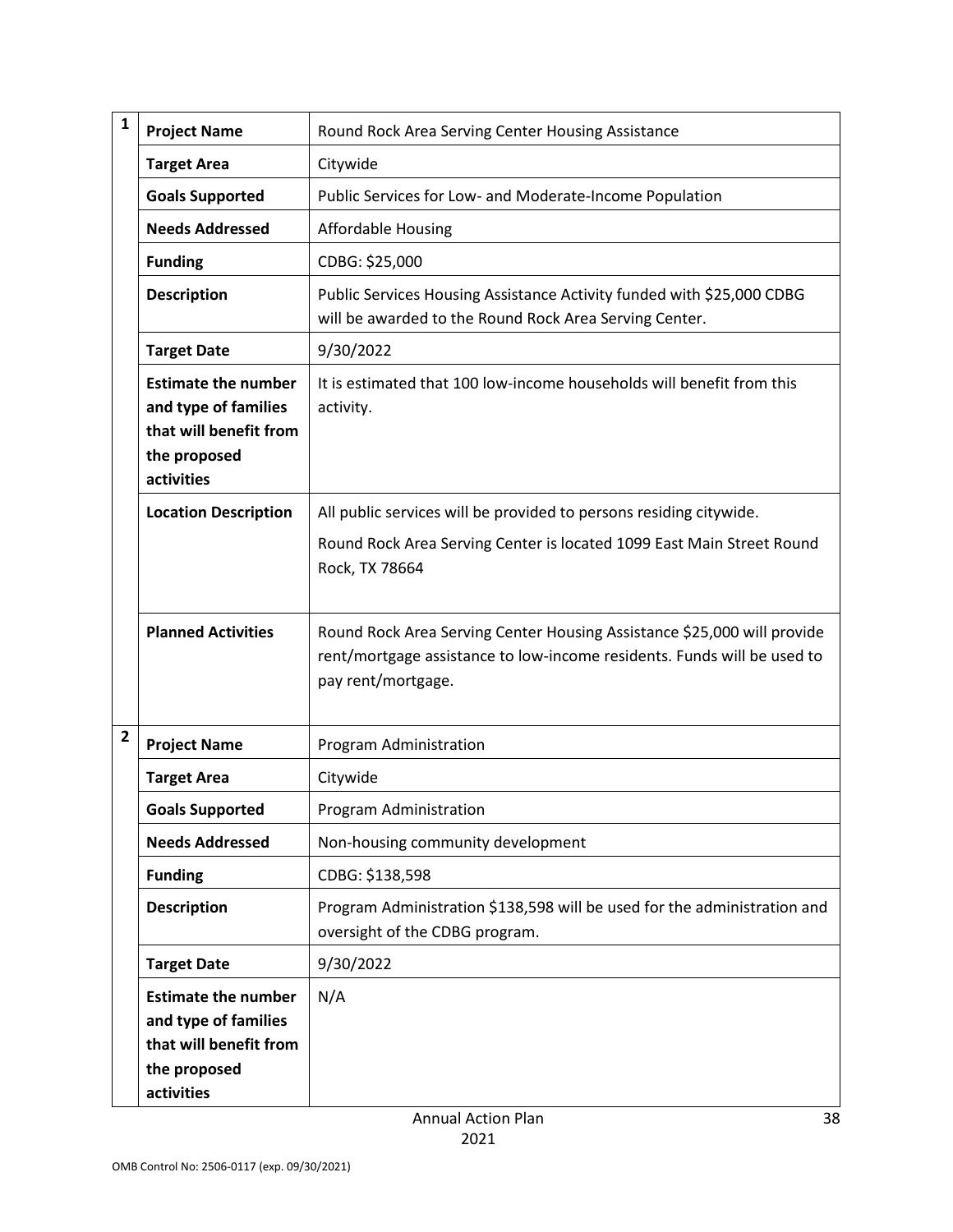|   | <b>Location Description</b>                                                                                | Round Rock City Hall                                                                                                                                                                                                                                                           |
|---|------------------------------------------------------------------------------------------------------------|--------------------------------------------------------------------------------------------------------------------------------------------------------------------------------------------------------------------------------------------------------------------------------|
|   |                                                                                                            | 221 East Main Street                                                                                                                                                                                                                                                           |
|   |                                                                                                            | Round Rock, TX 78664                                                                                                                                                                                                                                                           |
|   | <b>Planned Activities</b>                                                                                  | Funds will be used to pay CDBG Coordinator salary, supplies, equipment,<br>travel, mileage, registrations and dues, training, legal fees, legal notices in<br>the newspaper.                                                                                                   |
|   |                                                                                                            |                                                                                                                                                                                                                                                                                |
| 3 | <b>Project Name</b>                                                                                        | Chisholm Valley Sidewalk Improvements                                                                                                                                                                                                                                          |
|   | <b>Target Area</b>                                                                                         | <b>Qualified Census Tracts</b>                                                                                                                                                                                                                                                 |
|   | <b>Goals Supported</b>                                                                                     | Public Facility and Infrastructure Improvements                                                                                                                                                                                                                                |
|   | <b>Needs Addressed</b>                                                                                     | Non-housing community development                                                                                                                                                                                                                                              |
|   | <b>Funding</b>                                                                                             | CDBG: \$41,015                                                                                                                                                                                                                                                                 |
|   | <b>Description</b>                                                                                         | Construction of approximately 6,200 linear feet of 4 ft wide new<br>sidewalks including ramps at the Chisholm Valley Neighborhood at the<br>following streets: Wagon Gap Drive, Dry Creek Drive, Purple Sage Drive,<br>Yucca Drive and Old West Place.                         |
|   | <b>Target Date</b>                                                                                         | 9/30/2022                                                                                                                                                                                                                                                                      |
|   | <b>Estimate the number</b><br>and type of families<br>that will benefit from<br>the proposed<br>activities | City of Round Rock estimates that up to 800 primarily low to moderate<br>income residents will benefit from this activity.                                                                                                                                                     |
|   | <b>Location Description</b>                                                                                | This project will be at the following locations in Round Rock:                                                                                                                                                                                                                 |
|   |                                                                                                            | Wagon Gap Drive, Dry Creek Drive, Purple Sage Drive, Yucca Drive and<br>Old West Place                                                                                                                                                                                         |
|   | <b>Planned Activities</b>                                                                                  | Funding will pay for the construction of approximately 6,200 linear feet of<br>4 ft wide new sidewalks including ramps at the Chisholm Valley<br>Neighborhood at the following streets: Wagon Gap Drive, Dry Creek<br>Drive, Purple Sage Drive, Yucca Drive and Old West Place |
| 4 | <b>Project Name</b>                                                                                        | <b>Bowman Park Improvements</b>                                                                                                                                                                                                                                                |
|   | <b>Target Area</b>                                                                                         | <b>Qualified Census Tracts</b>                                                                                                                                                                                                                                                 |
|   | <b>Goals Supported</b>                                                                                     | Public Facility and Infrastructure Improvements                                                                                                                                                                                                                                |
|   | <b>Needs Addressed</b>                                                                                     | Non-housing community development                                                                                                                                                                                                                                              |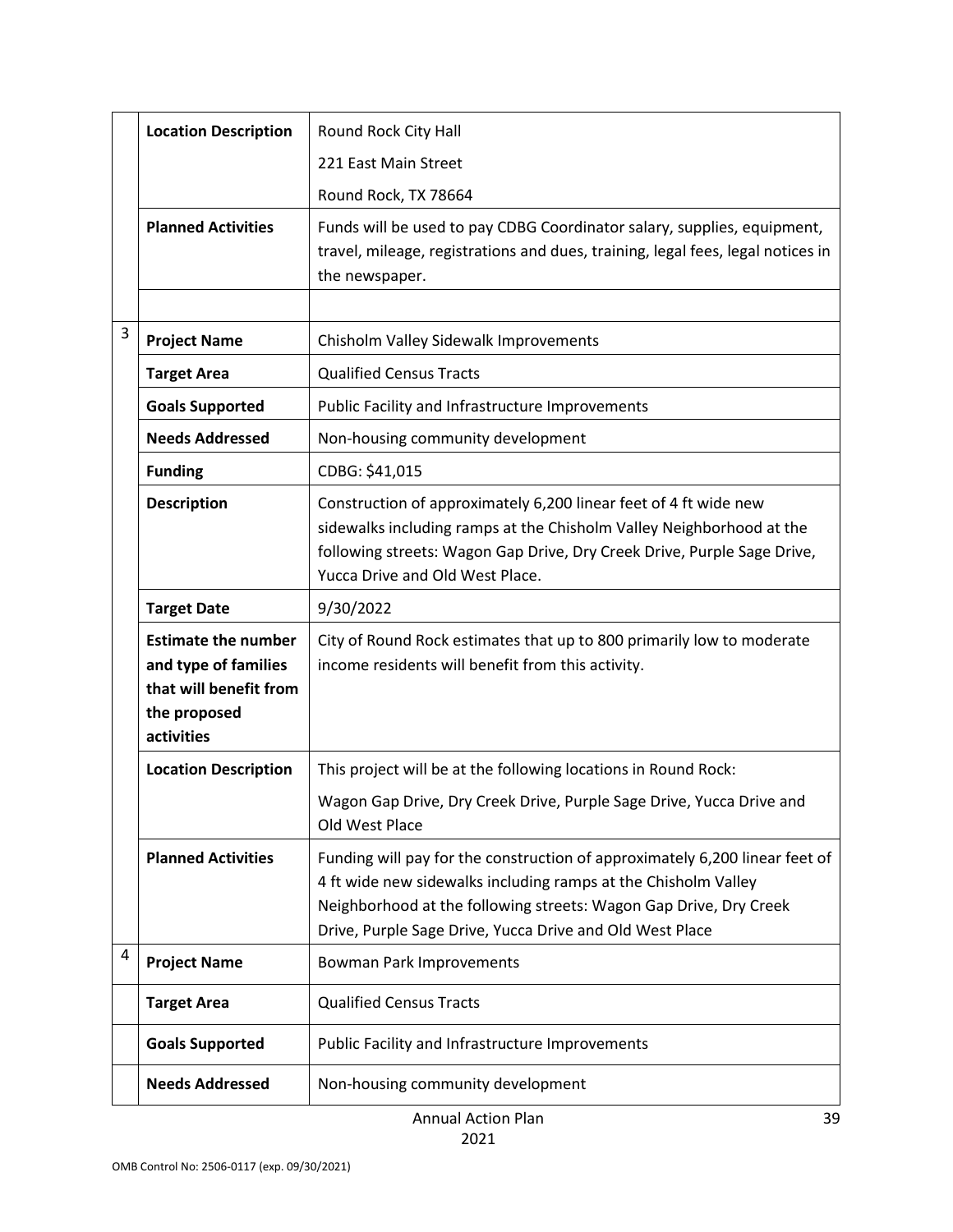|   | <b>Funding</b>                                                                                             | CDBG 2021 \$294,430                                                                                                                                                                                                                                                                                                                                                                                                                                                                                                                                                                                                           |
|---|------------------------------------------------------------------------------------------------------------|-------------------------------------------------------------------------------------------------------------------------------------------------------------------------------------------------------------------------------------------------------------------------------------------------------------------------------------------------------------------------------------------------------------------------------------------------------------------------------------------------------------------------------------------------------------------------------------------------------------------------------|
|   | <b>Description</b>                                                                                         | Replacing aging amenities, conversion of trail to concrete, extension of<br>the looping trail, irrigation improvements, and possibly playground<br>improvements if budget permits.                                                                                                                                                                                                                                                                                                                                                                                                                                            |
|   | <b>Target Date</b>                                                                                         | 09/30/2022                                                                                                                                                                                                                                                                                                                                                                                                                                                                                                                                                                                                                    |
|   | <b>Estimate the number</b><br>and type of families<br>that will benefit from<br>the proposed<br>activities | City of Round Rock estimates that up to 1,844 primarily low to moderate<br>income residents will benefit from this activity.                                                                                                                                                                                                                                                                                                                                                                                                                                                                                                  |
|   | <b>Location Description</b>                                                                                | 950 East Bowman Road                                                                                                                                                                                                                                                                                                                                                                                                                                                                                                                                                                                                          |
|   | <b>Planned Activities</b>                                                                                  | Replacing aging amenities, conversion of trail to concrete, extension of<br>the looping trail, irrigation improvements, and possibly playground<br>improvements if budget permits.                                                                                                                                                                                                                                                                                                                                                                                                                                            |
| 4 | <b>Project Name</b>                                                                                        | <b>Code Enforcement</b>                                                                                                                                                                                                                                                                                                                                                                                                                                                                                                                                                                                                       |
|   | <b>Target Area</b>                                                                                         | <b>Qualified Census Tracts</b>                                                                                                                                                                                                                                                                                                                                                                                                                                                                                                                                                                                                |
|   | <b>Goals Supported</b>                                                                                     | <b>Code Enforcement</b>                                                                                                                                                                                                                                                                                                                                                                                                                                                                                                                                                                                                       |
|   | <b>Needs Addressed</b>                                                                                     | <b>Code Enforcement</b>                                                                                                                                                                                                                                                                                                                                                                                                                                                                                                                                                                                                       |
|   | <b>Funding</b>                                                                                             | CDBG: \$115,000                                                                                                                                                                                                                                                                                                                                                                                                                                                                                                                                                                                                               |
|   | <b>Description</b>                                                                                         | Code Enforcement                                                                                                                                                                                                                                                                                                                                                                                                                                                                                                                                                                                                              |
|   | <b>Target Date</b>                                                                                         | 9/30/2022                                                                                                                                                                                                                                                                                                                                                                                                                                                                                                                                                                                                                     |
|   | <b>Estimate the number</b><br>and type of families<br>that will benefit from<br>the proposed<br>activities | Number of families/households that will benefit is unknown. Code<br>enforcement will serve low to moderate income areas in the City that are<br>in the qualified census tracts and number to be served is undetermined<br>at this time. Funding code enforcement will not only allow the<br>enforcement of city codes but also allow the code enforcement officers<br>to inform low to moderate income residents of the minor home repair<br>program and other resources that may allow them to keep up<br>maintenance and necessary repairs to their homes that eventually will<br>allow them to stay in their homes longer. |
|   | <b>Location Description</b>                                                                                | Qualified Census Tracts that fall within City limits: 205.04 and 207.01 and<br>206.04, 215.07, 215.02, 215.03, 205.05, 207.04, 207.03.                                                                                                                                                                                                                                                                                                                                                                                                                                                                                        |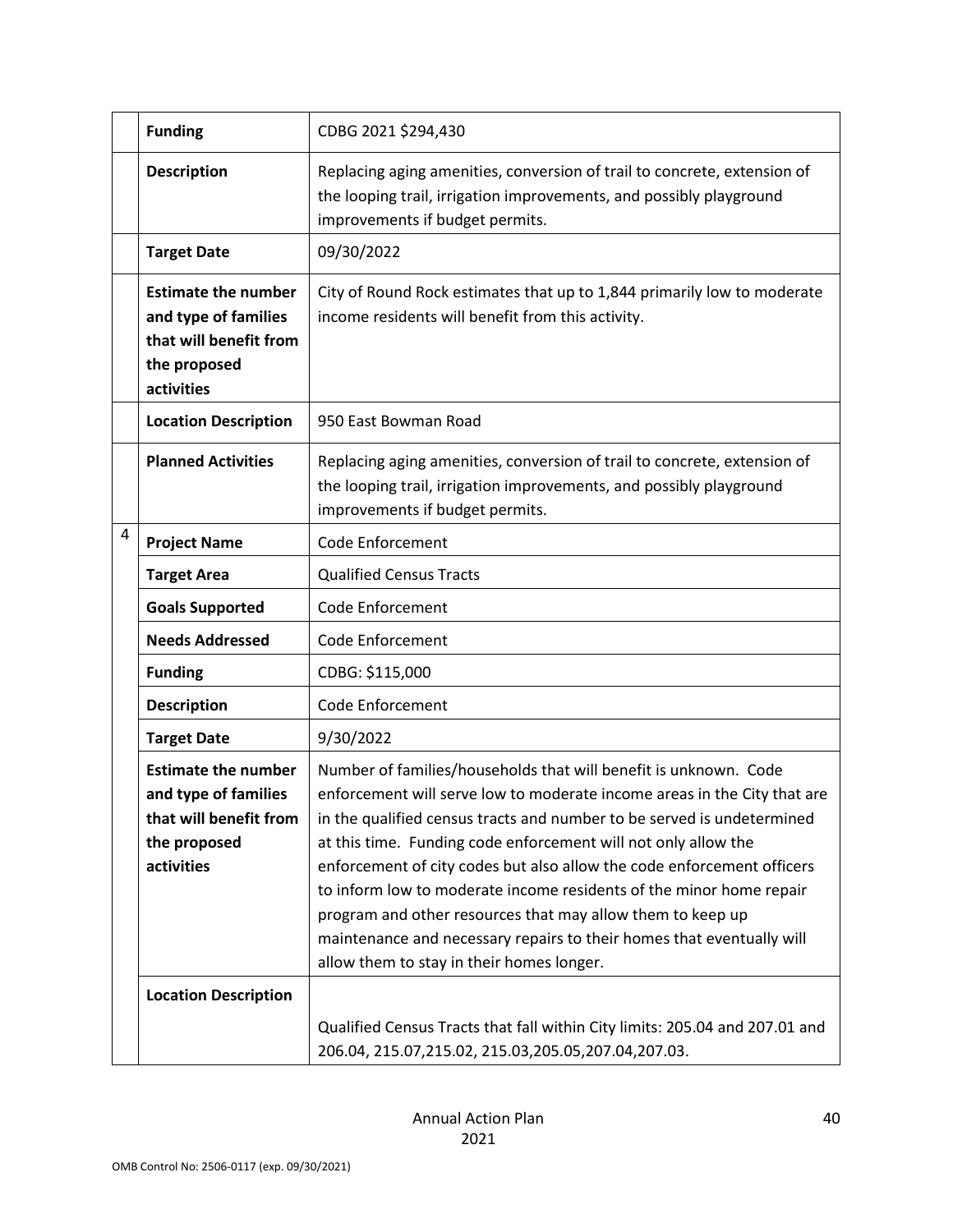|                         | <b>Planned Activities</b>                                                                                  | Code enforcement for property inspections directly related to the<br>enforcement of state and legal codes in the low to moderate income<br>areas of the city. Funding will pay for 1.5 code enforcement officers.                                                                                               |
|-------------------------|------------------------------------------------------------------------------------------------------------|-----------------------------------------------------------------------------------------------------------------------------------------------------------------------------------------------------------------------------------------------------------------------------------------------------------------|
| 6                       | <b>Project Name</b>                                                                                        | Round Rock Area Serving Center Food Pantry                                                                                                                                                                                                                                                                      |
|                         | <b>Target Area</b>                                                                                         | Citywide                                                                                                                                                                                                                                                                                                        |
|                         | <b>Goals Supported</b>                                                                                     | Public Services for Low- and Moderate-Income Population                                                                                                                                                                                                                                                         |
|                         | <b>Needs Addressed</b>                                                                                     | Non-housing community development                                                                                                                                                                                                                                                                               |
|                         | <b>Funding</b>                                                                                             | CDBG: \$25,000                                                                                                                                                                                                                                                                                                  |
|                         | <b>Description</b>                                                                                         | Funding the RRASC \$25,000 for the purchase of food to stock their food<br>pantry. Food will be distributed to the low to moderate income residents<br>of Round Rock.                                                                                                                                           |
|                         | <b>Target Date</b>                                                                                         | 9/30/2022                                                                                                                                                                                                                                                                                                       |
|                         | <b>Estimate the number</b><br>and type of families<br>that will benefit from<br>the proposed<br>activities | It is estimated that 850 low to moderate income families will benefit from<br>this activity.                                                                                                                                                                                                                    |
|                         | <b>Location Description</b>                                                                                | The services will be provided at the Round Rock Area Serving Center<br>located at 1099 East Main Street Round Rock, Texas.                                                                                                                                                                                      |
|                         | <b>Planned Activities</b>                                                                                  | CDBG funds will be used to fund the RRASC with \$25,000 that they will<br>use to purchase food to stock their food pantry.                                                                                                                                                                                      |
| $\overline{\mathbf{z}}$ | <b>Project Name</b>                                                                                        | <b>Meals on Wheels Public Services</b>                                                                                                                                                                                                                                                                          |
|                         | <b>Target Area</b>                                                                                         | Citywide                                                                                                                                                                                                                                                                                                        |
|                         | <b>Goals Supported</b>                                                                                     | Public Services for Low- and Moderate-Income Population                                                                                                                                                                                                                                                         |
|                         | <b>Needs Addressed</b>                                                                                     | Non-housing community development                                                                                                                                                                                                                                                                               |
|                         | <b>Funding</b>                                                                                             | CDBG: \$11,114                                                                                                                                                                                                                                                                                                  |
|                         | <b>Description</b>                                                                                         | CDBG funds in the amount of \$11,114 will be awarded to the<br>Opportunities for Williamson and Burnet Counties Meals on Wheels<br>Program that will benefit low income congregate and home-bound<br>seniors in Round Rock. Funds will be used to pay for partial salary for a<br>chef that prepares the meals. |
|                         | <b>Target Date</b>                                                                                         | 9/30/2022                                                                                                                                                                                                                                                                                                       |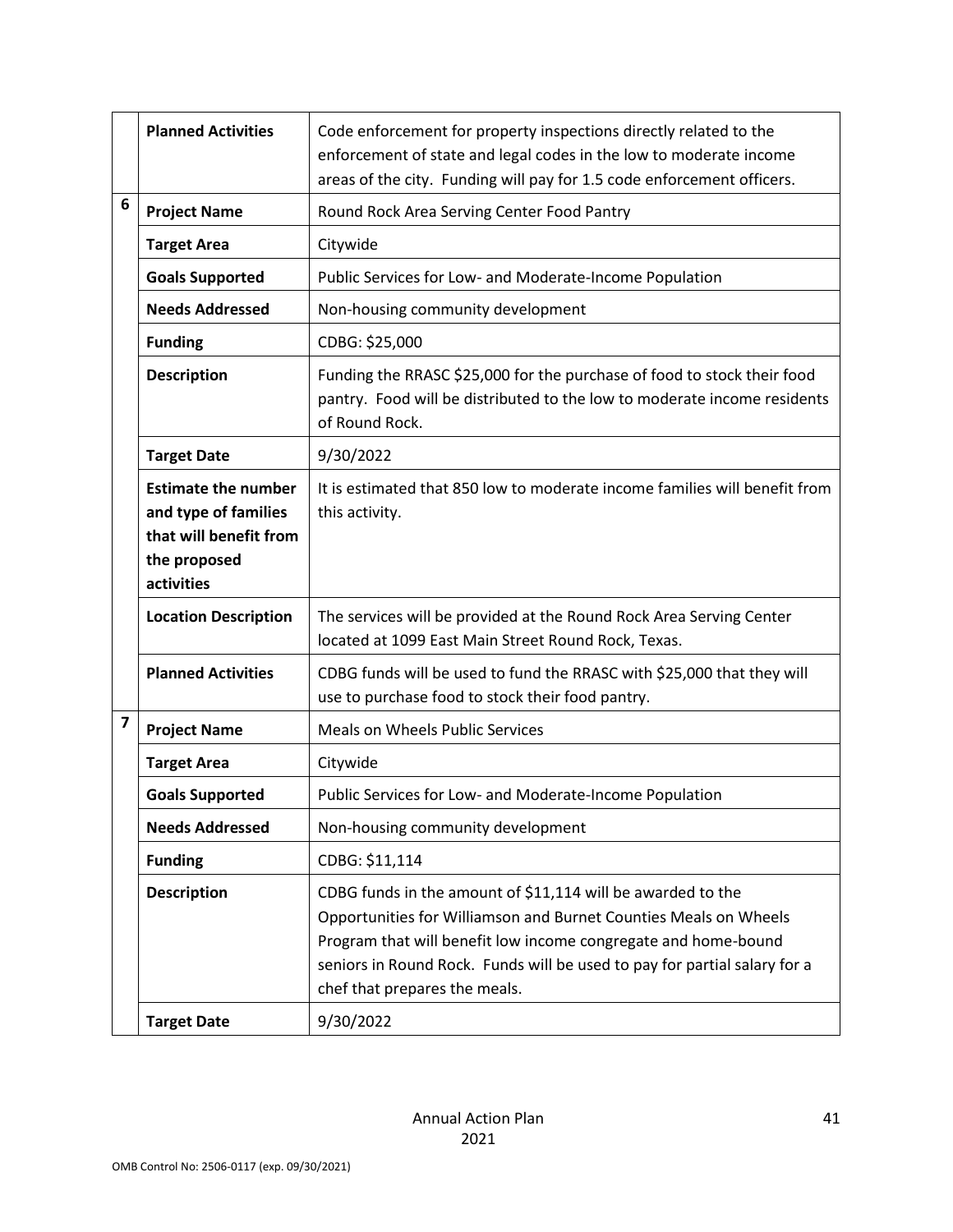|   | <b>Estimate the number</b><br>and type of families<br>that will benefit from<br>the proposed<br>activities | It is estimated that 100 seniors will benefit from this program receiving<br>meals everyday 5 days a week.                                                                           |
|---|------------------------------------------------------------------------------------------------------------|--------------------------------------------------------------------------------------------------------------------------------------------------------------------------------------|
|   | <b>Location Description</b>                                                                                | Services will be provided citywide to home-bound seniors and at the Alan<br>R. Baca Senior Center located at 301 West Bagdad Avenue #2 in Round<br>Rock.                             |
|   | <b>Planned Activities</b>                                                                                  | Funding will be used to pay for the partial salary of a chef that will be<br>preparing the daily meals for seniors.                                                                  |
| 8 | <b>Project Name</b>                                                                                        | Sacred Heart Community Clinic Public Services                                                                                                                                        |
|   | <b>Target Area</b>                                                                                         | Citywide                                                                                                                                                                             |
|   | <b>Goals Supported</b>                                                                                     | Public Services for Low- and Moderate-Income Population                                                                                                                              |
|   | <b>Needs Addressed</b>                                                                                     | Non-housing community development                                                                                                                                                    |
|   | <b>Funding</b>                                                                                             | CDBG: \$17,834                                                                                                                                                                       |
|   | <b>Description</b>                                                                                         | CDBG funding in the amount of \$17,834 will be awarded to the Sacred<br>Heart Community Clinic that will provide health services to the very low-<br>income residents in Round Rock. |
|   | <b>Target Date</b>                                                                                         | 9/30/2022                                                                                                                                                                            |
|   | <b>Estimate the number</b><br>and type of families<br>that will benefit from<br>the proposed<br>activities | It is estimated that 100 low-income families will benefit from this activity.                                                                                                        |
|   | <b>Location Description</b>                                                                                | Services will be provided at the Sacred Heart Community Clinic that is<br>located at 620 Round Rock West Drive in Round Rock.                                                        |
|   | <b>Planned Activities</b>                                                                                  | Funding will pay for the partial salary for a health provider.                                                                                                                       |
| 9 | <b>Project Name</b>                                                                                        | CASA of Williamson County Public Services                                                                                                                                            |
|   | <b>Target Area</b>                                                                                         | Citywide                                                                                                                                                                             |
|   | <b>Goals Supported</b>                                                                                     | Public Services for Low- and Moderate-Income Population                                                                                                                              |
|   | <b>Needs Addressed</b>                                                                                     | Non-housing community development                                                                                                                                                    |
|   | <b>Funding</b>                                                                                             | CDBG: \$25,000                                                                                                                                                                       |
|   | <b>Description</b>                                                                                         | CDBG funding in the amount of \$25,000 will be awarded to CASA.                                                                                                                      |
|   | <b>Target Date</b>                                                                                         | 9/30/2022                                                                                                                                                                            |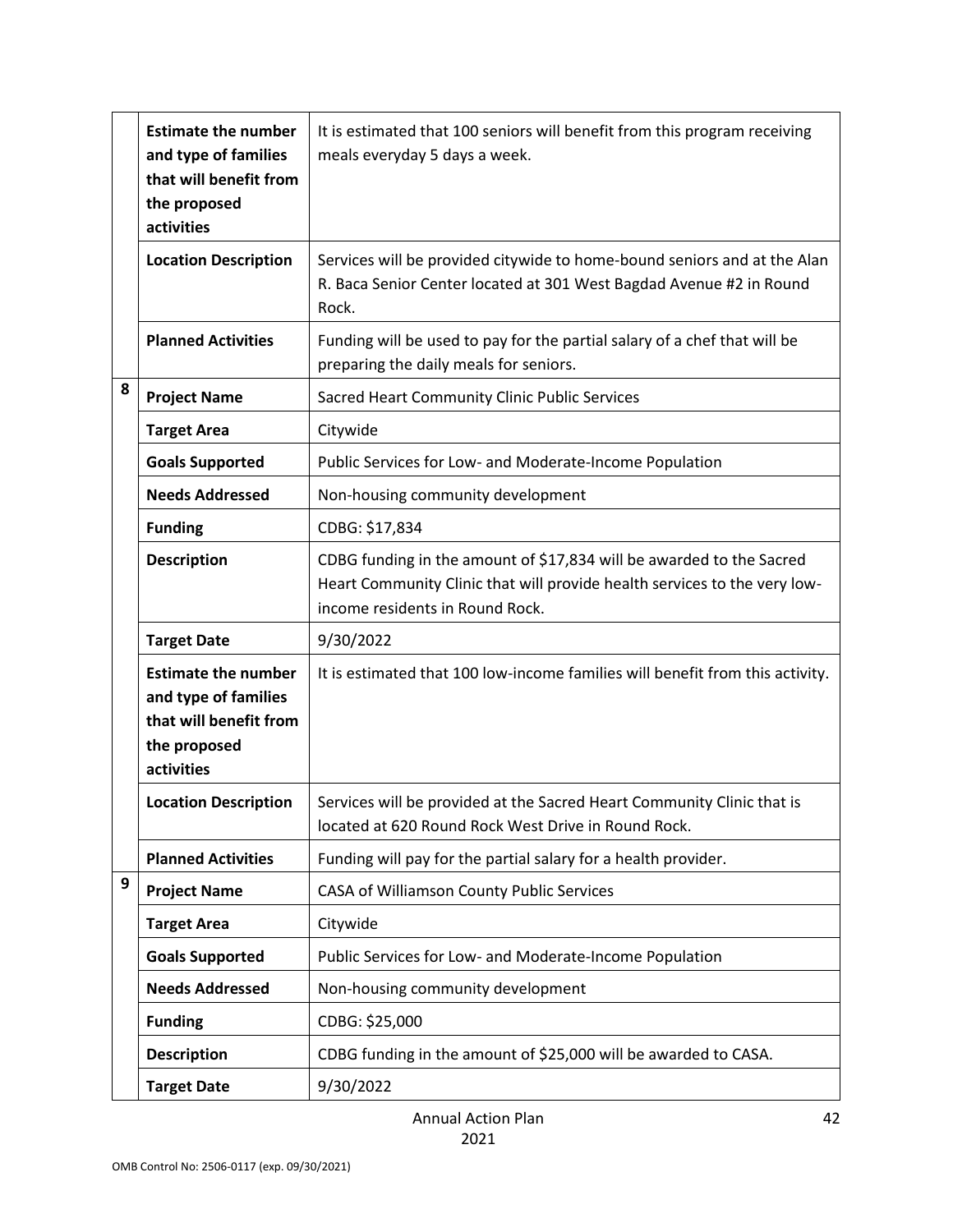|  | <b>Estimate the number</b><br>and type of families<br>that will benefit from<br>the proposed<br>activities | It is estimated that 100 children will be benefit from this activity.                                                                              |
|--|------------------------------------------------------------------------------------------------------------|----------------------------------------------------------------------------------------------------------------------------------------------------|
|  | <b>Location Description</b>                                                                                | Services will be provided to Round Rock beneficiaries at the CASA offices<br>located at 2100 Scenic Drive #110 in Georgetown, Texas and virtually. |
|  | <b>Planned Activities</b>                                                                                  | Funding will be used to pay for the partial salary for the Volunteer<br>Recruiter/Trainer.                                                         |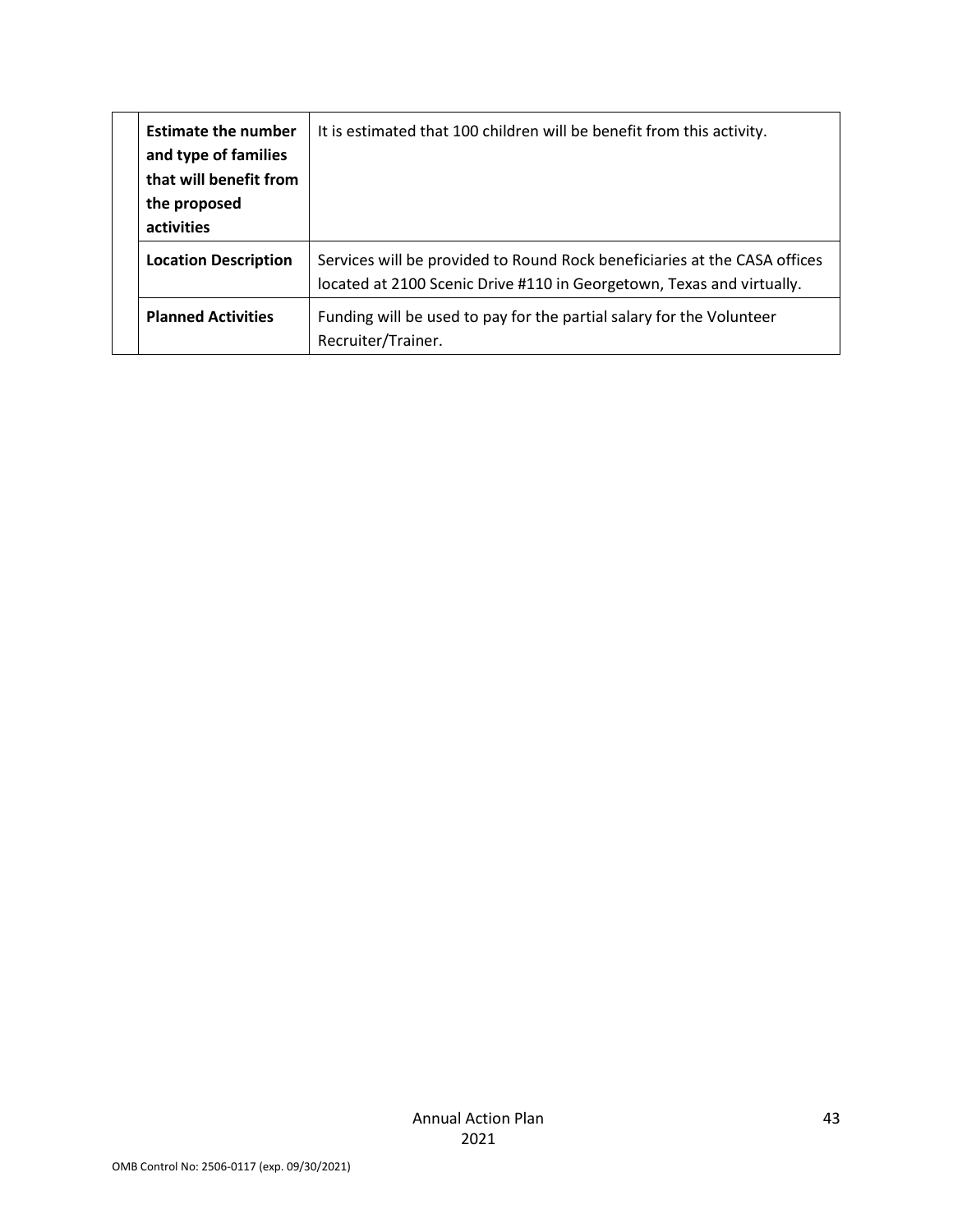# **AP-50 Geographic Distribution – 91.220(f)**

# **Description of the geographic areas of the entitlement (including areas of low-income and minority concentration) where assistance will be directed**

The following projects will assist with CDBG Funds Citywide:

- **Public Services**: \$103,948 (15%) food pantry, housing assistance, abused and neglected children senior services, health services
- **Program Administration**: \$138,598 (20%)

The remaining 65% will be distributed to the following projects in the qualified census tracts:

- **Public Facility and Improvements:** \$335,445 or 48% of the grant funds will be distributed in a qualified census tracts for Park and Sidewalk Improvements:
	- 1. Bowman Park Improvements Project is located at 950 East Bowman Road, Census Tract 215.02 with 61.44% low to moderate income households. The neighborhood is predominately Hispanic or Latino and African American. Replacement of the existing facilities will bring this park up to current ADA standards.
	- 2. Chisholm Valley Neighborhood Sidewalk Improvements Project Phase II is in the Chisholm Valley Subdivision in the 205.04 Census Tract with a 69.50% low to moderate income households. Currently there is no ADA path along these streets and construction of these sidewalks will provide it.
- **Code Enforcement** \$115,000 (17%). Services will be provided in the low to moderate income qualified census tracts in Round Rock (Qualified Census Tracts that fall within City limits: 205.04 and 207.01 and 206.04, 215.07,215.02, 215.03,205.05,207.04,207.03).

### **Geographic Distribution**

| <b>Target Area</b>             | <b>Percentage of Funds</b> |
|--------------------------------|----------------------------|
| <b>Qualified Census Tracts</b> | 65                         |
| Citywide                       |                            |

**Table 8 - Geographic Distribution** 

### **Rationale for the priorities for allocating investments geographically**

The rationale for allocating investments geographically either citywide or qualified census tracts tie back to the CDBG 2019-2023 Consolidated Plan and the Analysis of Impediments to Fair Housing. Public services and home repair were high priority needs in the consolidated plan as well as facility improvements. Although home repair is not being funded with CDBG 2021-2022 funds, the program will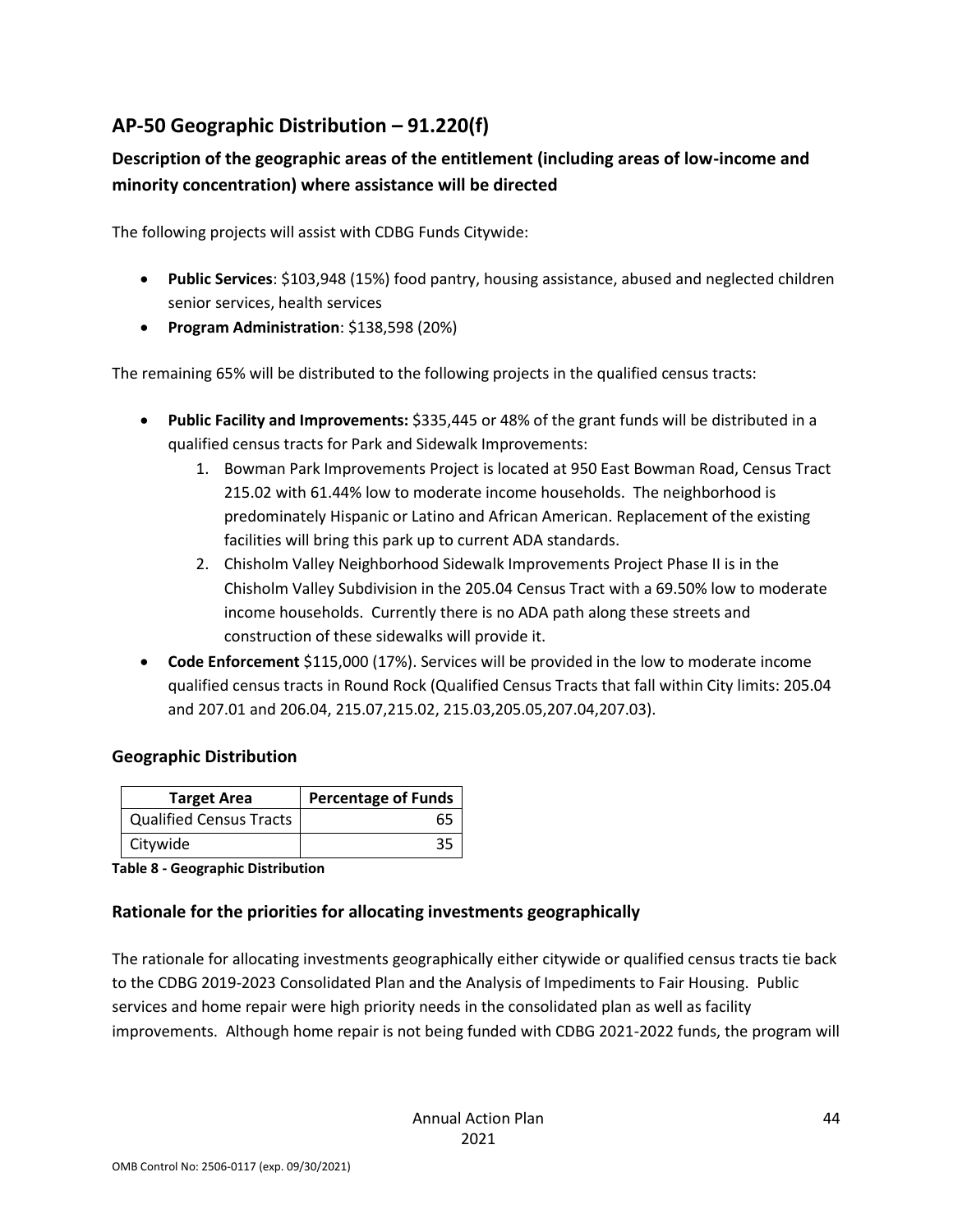continue and be funded with prior year funds.

#### **Discussion**

The City of Round Rock did not use geographic target areas as a basis for funding allocation priorities. City of Round Rock will focus the majority of location-specific funds (i.e. infrastructure projects) in the defined LMI areas. Public service allocations serve low-to-moderate income populations across the city (but are not placed based allocations).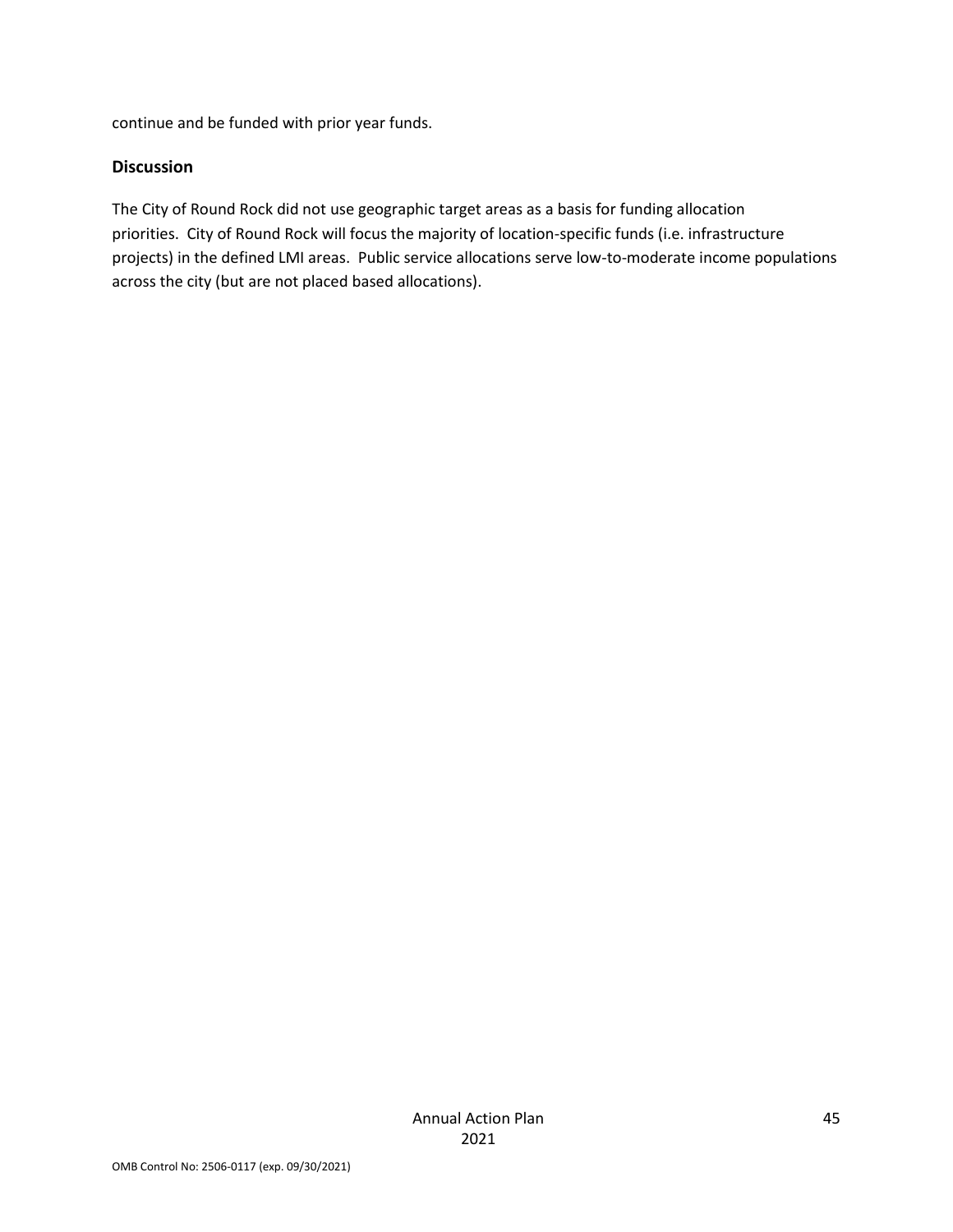# **Affordable Housing**

# **AP-55 Affordable Housing – 91.220(g)**

# **Introduction**

The City of Round Rock is not funding the Minor Home Repair Program with CDBG 2021 funds but will continue to implement the program with prior year funds. The city is proposing to make minor home improvements to 8 low-moderate income households during the 2021-2022 program year. The City is also allocating \$25,000 to the Round Rock Area Serving Center to fund the Housing Assistance Program as a public service that will assist a proposed 100 low-income households with rent and mortgage assistance.

| One Year Goals for the Number of Households to be Supported |     |
|-------------------------------------------------------------|-----|
| <b>Homeless</b>                                             |     |
| Non-Homeless                                                | 158 |
| Special-Needs                                               |     |
| Total                                                       | 158 |

**Table 9 - One Year Goals for Affordable Housing by Support Requirement**

| One Year Goals for the Number of Households Supported Through |     |
|---------------------------------------------------------------|-----|
| <b>Rental Assistance</b>                                      | 150 |
| The Production of New Units                                   |     |
| <b>Rehab of Existing Units</b>                                |     |
| <b>Acquisition of Existing Units</b>                          |     |
| Total                                                         |     |

**Table 10 - One Year Goals for Affordable Housing by Support Type**

# **Discussion**

Continued funding of the Round Rock Area Serving Center Housing Assistance Program will allow lowincome residents to not have to choose between paying rent or mortgage and other necessities such as car payment, prescriptions, food and avoid eviction. Continued implementation of the City of Round Rock Minor Home Repair Program will assist low-income residents, especially the elderly and disabled with repairs that they cannot afford and will keep them living in their homes longer.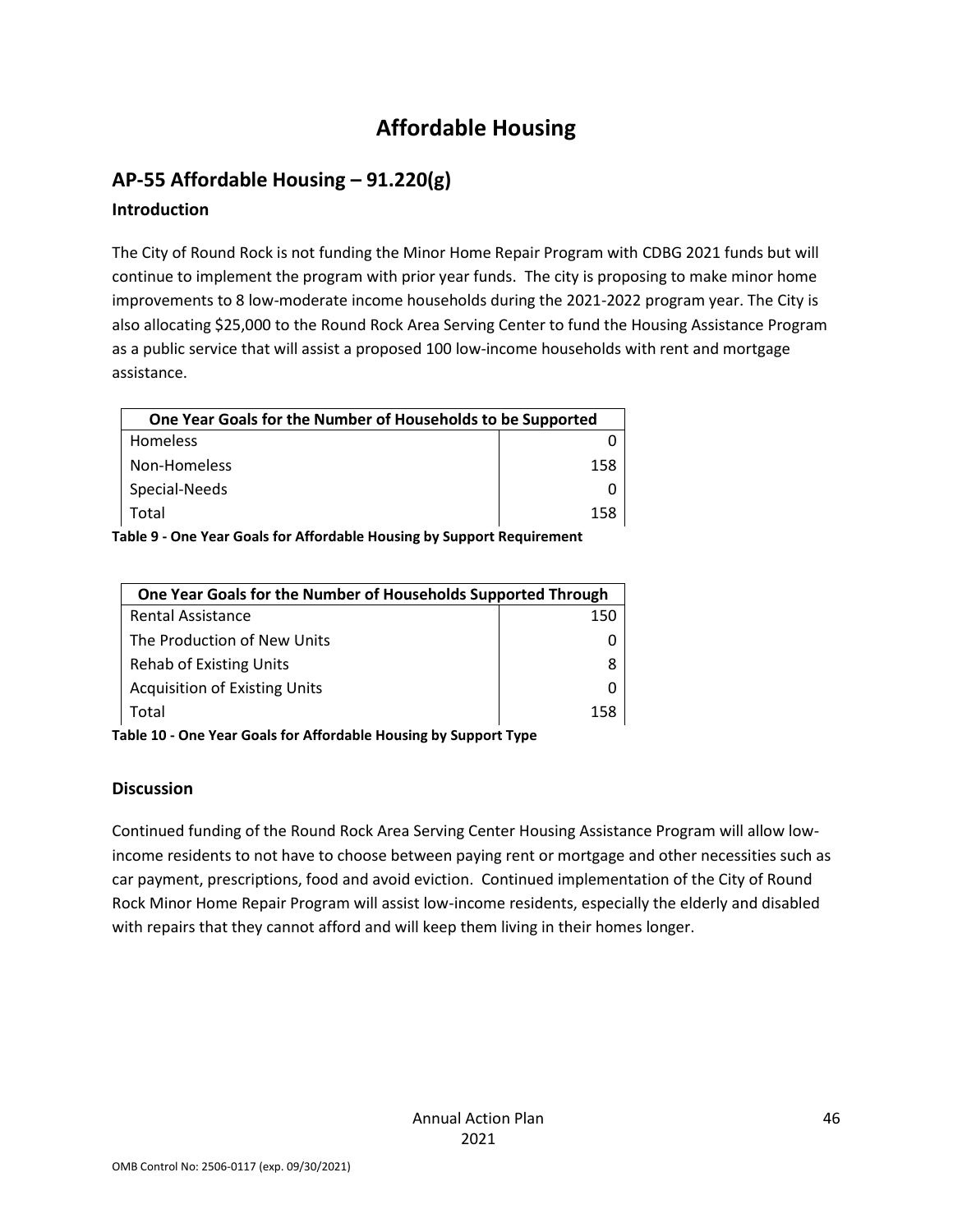# **AP-60 Public Housing** *–* **91.220(h)**

## **Introduction**

The Round Rock Housing Authority was established in 1966, with the first development built in 1972. Today, the Round Rock Housing Authority owns 100 units and administers 94 Section 8 Housing Choice Vouchers. Approximately 200 persons are assisted through these programs. The City of Round Rock will act as a resource for the Round Rock Housing Authority to assist the public housing authority with capacity building as well as programming that is associated with CDBG funds.

The RRHA historically was a five-member board, including a resident board member, that oversees the Round Rock Housing Authority. The board is appointed by the City of Round Rock Mayor. Recently the Mayor appointed two additional board members, making it a total of seven members. The City is invested in ensuring that selections made are in the best interest of the Round Rock Housing Authority. Each board member appointed by the City of Round Rock Mayor possess management qualities that will ensure that best business practices are deployed.

# **Actions planned during the next year to address the needs to public housing**

To address and improve the needs of public housing and resident initiatives, the Round Rock Housing Authority (RRHA) will continue to provide youth services at the Westwood location until the end of 2021. The Boys to Men group, headed by Robert Hall, is a program which focuses on developing strong character skills for young children and youth. It is housed at the Westwood apartments owned by RRHA. Many of the young people who participate in the program do not have strong role models at home or come from blended families and single parent households. The young people in Boys to Men benefit from having someone they can confide in and interact with on a regular basis. Some of the activities include team sports, day trips to parks and lessons on the importance of being good citizens. Boys to Men relies primarily on donations and volunteers.

Another program that the RRHA provides its residents to meet their needs for self-sufficiency is the Family Self Sufficiency Program (FSS). This program provides affordable housing expertise, homeownership grant resources and programming initiatives to promote self-sufficiency for the program participants. The FSS program serves families in the Housing Choice Voucher (HCV) program the Public Housing Programs. Past and present participants have completed the following goals:

- Obtained and maintained employment
- Ability to pursue higher education
- Ability to maintain first time businesses with supportive mentorship and education

The unique value of the FSS Program is that clients can receive supportive case management to reach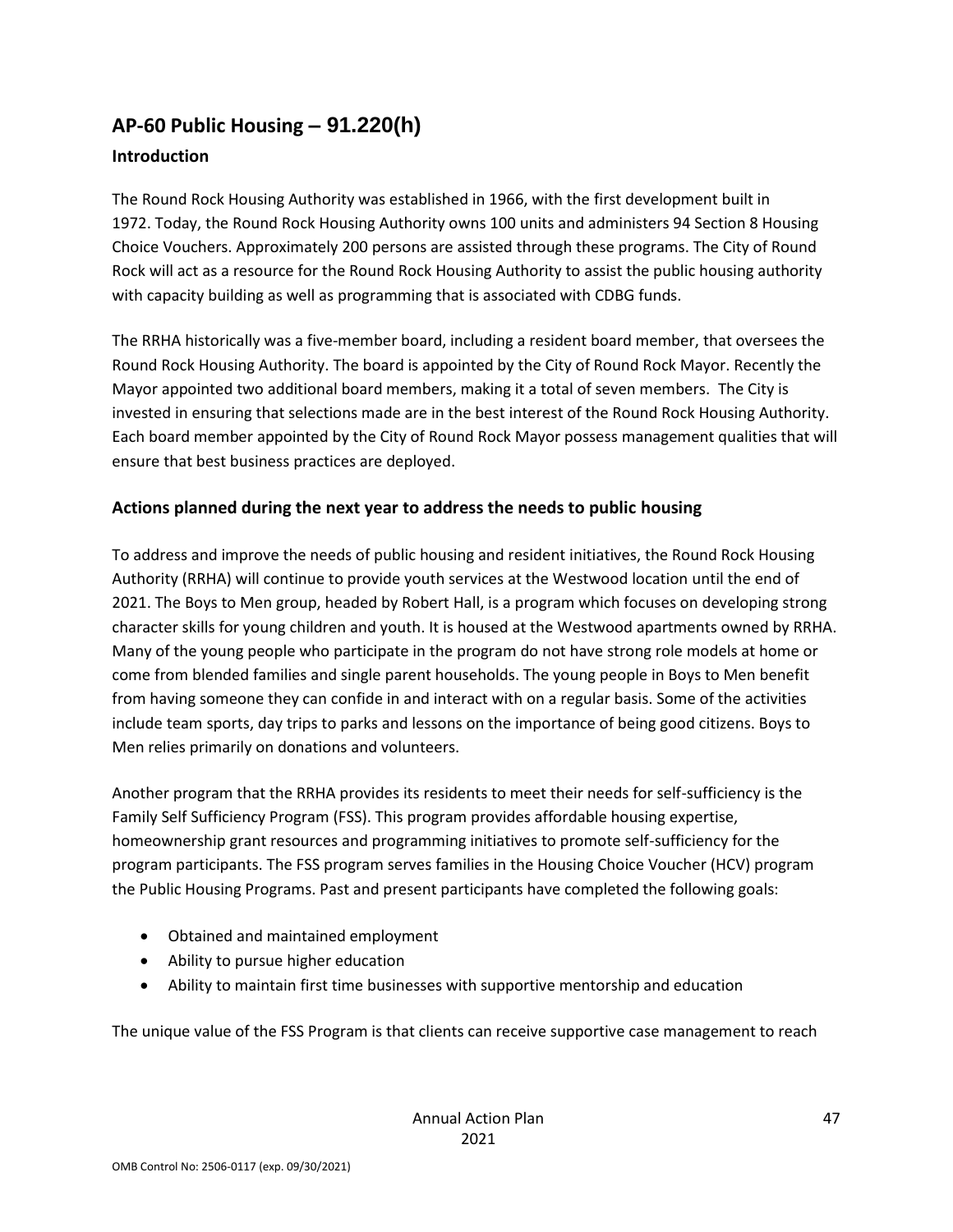their individual goals towards self-sufficiency.

In addition to this, the RRHA continues to partner with several local agencies, faith-based organizations, the City of Round Rock, and the school district to bring resources to the residents of the housing authority.

# **Actions to encourage public housing residents to become more involved in management and participate in homeownership**

Currently there are no public housing homeownership initiatives in place either under the public housing program or the Section 8 program. The City of Round Rock plans to encourage Affordable Housing Roundtables that are conducted by the RRHA and include affordable housing builders, housing counseling nonprofits and banking institutions.

# **If the PHA is designated as troubled, describe the manner in which financial assistance will be provided or other assistance**

The Round Rock Housing Authority is not designated as troubled housing authority by the U.S. Department of Housing and Urban Development.

#### **Discussion**

The Round Rock Housing Authority receives an annual Capital Fund Grant from the U. S. Department of Housing and Urban Development (HUD). The Round Rock Housing Authority uses these grant funds for the following Administrative and Operations expenses:

- Staff Salaries, Fringe Benefits, Travel and Training
- Office Supplies
- Postage
- Memberships
- Maintenance Expenses
- Utilities & Telephone
- Insurance
- Accounting Fees
- Legal Expenses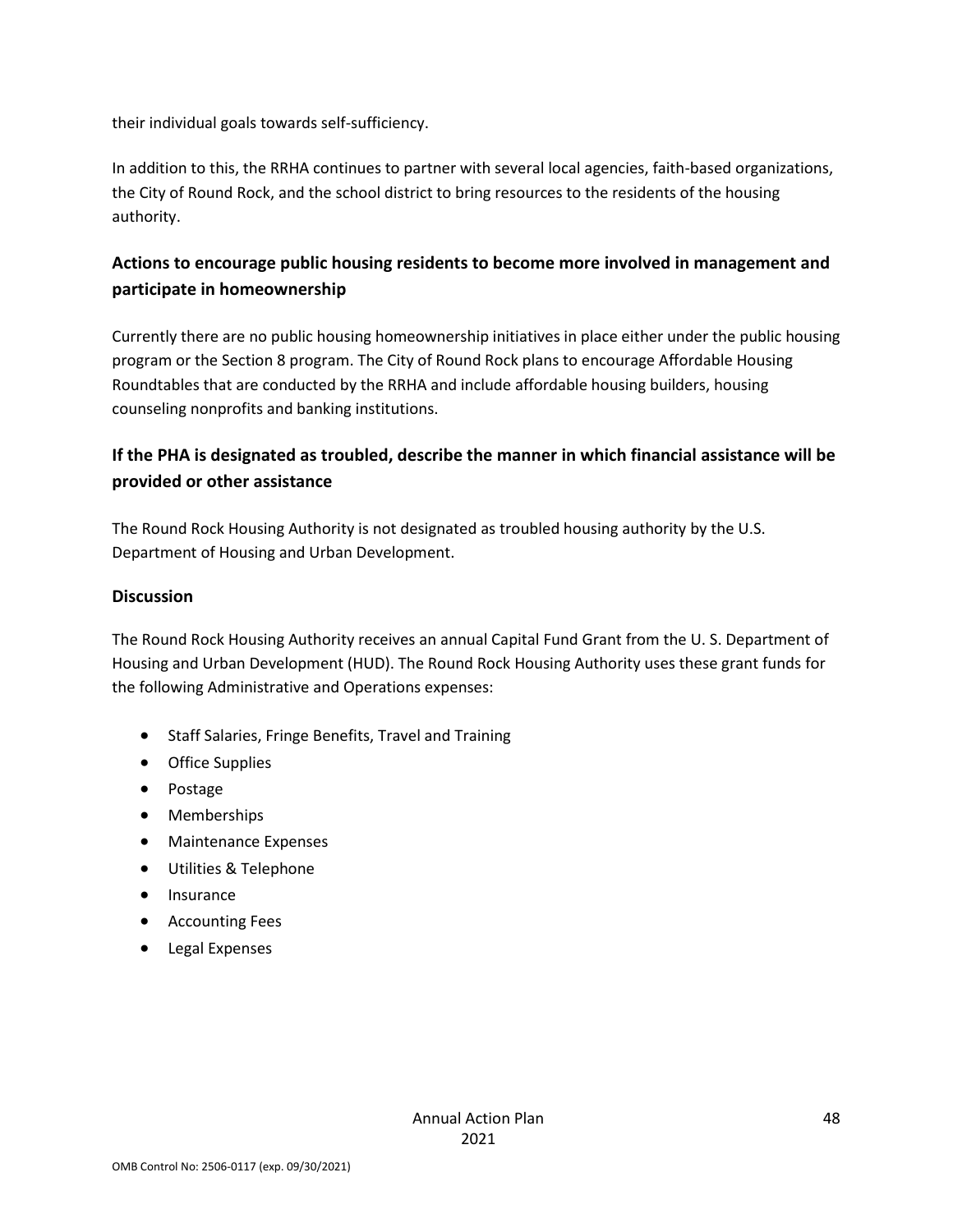# **AP-65 Homeless and Other Special Needs Activities – 91.220(i)**

### **Introduction**

The City of Round Rock and Williamson County are part of the Texas Balance of State Continuum of Care (BoS CoC). The BoS CoC is part of the Texas Homeless Network (THN), a nonprofit membership-based organization helping Texas communities to prevent and end homelessness. THN is a 501(c)(3) organization that is partially funded through Texas Department of Housing and Community Affairs and Texas Department of State Health Services.

# **Describe the jurisdictions one-year goals and actions for reducing and ending homelessness including**

# **Reaching out to homeless persons (especially unsheltered persons) and assessing their individual needs**

Currently there are no agencies receiving Continuum of Care (COC) grant funding. The city of Round Rock CDBG staff has reached out to the Texas Homeless Network (THN) to stay informed on the homeless population issues and efforts to end homelessness in Central Texas.

In trying to reduce and end homelessness the City of Round Rock has developed the following one-year goals:

1. City of Round Rock CDBG staff will continue to consult with the Texas Homeless Network/TX BoS CoC to discuss the next steps to actively participate in the effort to end homelessness in Williamson County. Reach out to Williamson County CDBG staff and partner with them in this effort. Reach out to non-profit agencies that provide services to homeless persons in Williamson County and encourage them to participate in coming together to discuss the homeless issues in the area. Set up a meeting that includes the homeless providers in Williamson County and a presentation by the Texas Homeless Network on the steps and process to plan a "Point in Time" count in January 2022, discuss forming a Local Homeless Coalition in Williamson County as well as provide information on the COC grant. This will help the City of Round Rock to reach out to homeless persons especially unsheltered persons and assess their individual needs. Continue networking with the Round Rock ISD homeless liaison. Continue funding the Round Rock Area Serving Center with CDBG 2021 funds to assist with rent/mortgage and food.

### **Addressing the emergency shelter and transitional housing needs of homeless persons**

The following agencies address the emergency shelter and transitional housing by providing temporary shelter, transitional housing and other services and are being funded with 2021 CDBG funds or general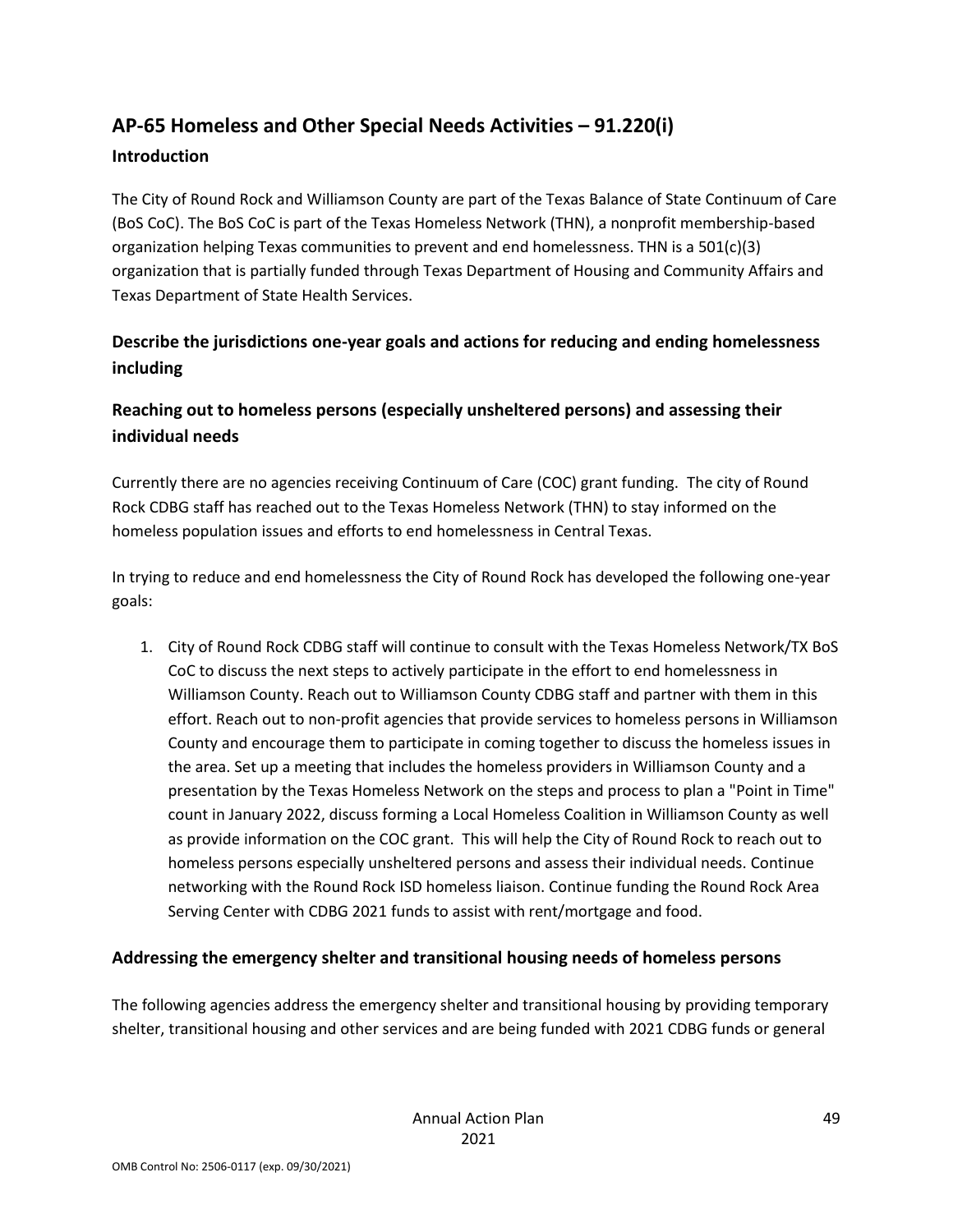fund dollars: needs of homeless persons

- The Williamson County Crisis Center (Hope Alliance) offers emergency shelter for victims of domestic violence and sexual assault. (\$35,000 from 2021 General Fund Social Services Grant)
- Round Rock Area Serving Center provides emergency shelter, food, and clothing vouchers as well as mortgage and utility assistance to address/prevent homelessness. (\$50,000 with 2021 CDBG)
- Texas Baptist Children's Home provides a variety of residential and nonresidential services for children and families in need—these include housing for children and single-mother families as well as outreach and prevention services. (\$10,000 2021 General Fund Social Service Grant)

**Helping homeless persons (especially chronically homeless individuals and families, families with children, veterans and their families, and unaccompanied youth) make the transition to permanent housing and independent living, including shortening the period of time that individuals and families experience homelessness, facilitating access for homeless individuals and families to affordable housing units, and preventing individuals and families who were recently homeless from becoming homeless again**

The City of Round Rock is trying to address the needs of homeless persons and persons at risk of homelessness by funding the following with either CDBG or General Funds:

- Round Rock Area Serving Center Food Pantry that assists those that are homeless and at-risk of becoming homeless with \$25,000 of CDBG 2021 funds.
- Round Rock Area Serving Center Rent/Mortgage Assistance for those that are at-risk of becoming homeless with \$25,000 of CDBG 2021 funds.
- Hope Alliance Domestic Violence Shelter with \$40,000 in General Funds to assist victims of domestic violence that are homeless.
- Texas Baptist Children's Home with \$10,000 in general funds to assist single mothers and their children in transitional housing.
- Sacred Heart Community Clinic with \$17,384 in CDBG 2021 funds to assist and provide medical services to low income and those that are homeless or at-risk of becoming homeless.

City of Round Rock CDBG staff networks with the Round Rock ISD Families in Transition Coordinator. The Families in Transition Program assists homeless families with children, families with children that are living with friends or relatives as well as unaccompanied youth. The role of the coordinator is to ensure that any student lacking a fixed, adequate, and regular nighttime residence is provided with resources. Because there are no homeless shelters in Round Rock or Williamson County (except for the domestic violence shelter) homeless youth and unaccompanied youth are bused to shelters in Austin. According to the RRISD, a third of homeless students are unaccompanied youth.

Goodwill of Round Rock and Central Texas provides job rehabilitation and placement for homeless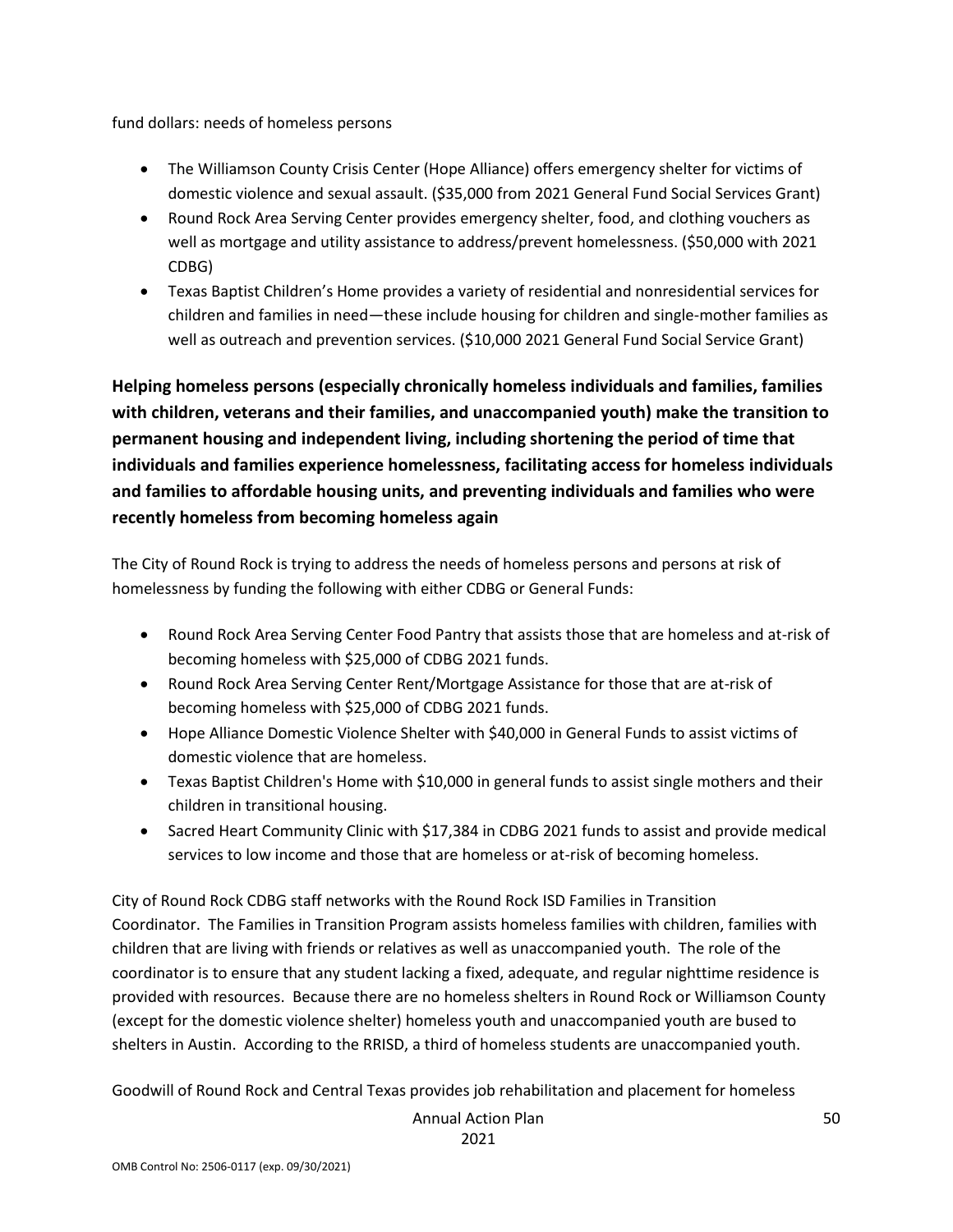veterans as well as assistance with rent and job training. Currently due to COVID-19 the Round Rock location is closed but is taking intake applications for serves over the phone. The City CDBG staff will continue to network with the Goodwill to stay up to date on services that are being provided to homeless veterans.

The CDBG staff maintains a strong relationship with staff at the Bluebonnet Trails & Community Services (BBT) Round Rock location. BBT provides an array of services to the low income and homeless and atrisk homeless that include a supportive housing and transitional housing program and behavior health services to veterans.

**Helping low-income individuals and families avoid becoming homeless, especially extremely low-income individuals and families and those who are: being discharged from publicly funded institutions and systems of care (such as health care facilities, mental health facilities, foster care and other youth facilities, and corrections programs and institutions); or, receiving assistance from public or private agencies that address housing, health, social services, employment, education, or youth needs.**

In trying to help low-income individuals and families avoid becoming homeless, the City of Round Rock will continue to fund the Round Rock Area Serving Center with CDBG 2021 funds for the following activities:

- Food Pantry Program in the amount of \$25,000 (CDBG 2021)
- Housing Assistance Program (help with rent/mortgage) in the amount of \$25,000 (CDBG 2021)

Funding these two programs will help those at-risk of becoming homeless not have to choose between food/rent and other necessities.

CDBG staff does not network with any other corrections programs or institutions, but the City of Round Rock Human Resources department does participate in the Jails to Jobs Program. This program is literally transforming lives by breaking the cycle of youth recidivism. The Jails to Jobs Program empowers juvenile offenders to find purpose, personal growth and achievement through an employment-based mentoring and job skills program, to reduce recidivism in the justice system. The City of Round Rock guarantees graduates of this program a job.

The CDBG staff maintains a strong relationship with staff at the Bluebonnet Trails & Community Services (BBT) Round Rock location. BBT provides an array of services to the low income and homeless and atrisk homeless that include a supportive housing and a transitional housing program and behavior health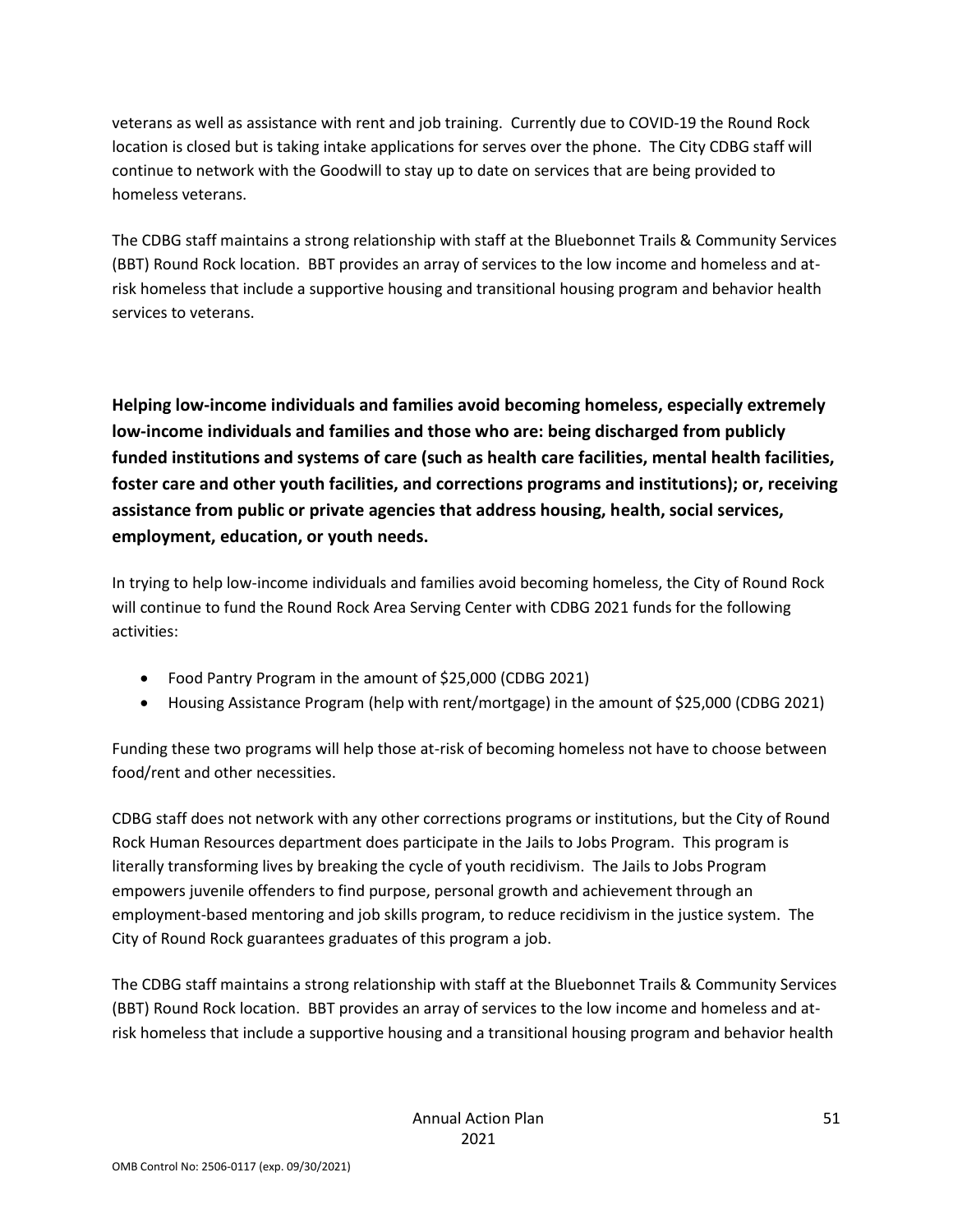services to veterans and those recently released from mental health facilities.

BBT helps veterans with the tools they need to successfully integrate back into the community and transition from military life to civilian life again.

#### **Discussion**

In the next program year, the City of Round Rock will continue to undertake activities that will address the housing and supportive service needs for persons who are not homeless but have other special needs with the following projects:

- Meals on Wheels will continue to be funded with CDBG 2021 grant funds in the amount of \$11,114 so that seniors and homebound seniors will be provided a meal daily.
- Construction of new sidewalks at the Chisholm Valley Subdivision with CDBG 2021 funds (\$312,000) will provide more accessibility and ADA improvements for elderly and disabled residents.
- Round Rock Area Serving Center will be funded with CDBG 2021 funds in the amount of \$25,000 to stock their food pantry and provide food to elderly and disabled.
- Park improvements at Bowman Park (\$23, 445 CDBG 2021 and \$270,984 prior year CDBG funds) will bring this park up to current ADA standards.
- City of Round Rock General fund will fund Senior Access with \$40,000 to provide door to door transportation to seniors and disabled. This ensures that seniors and disabled are picked up at their door and taken to the door of their doctor appointment, grocery store, pharmacy, or senior center safely.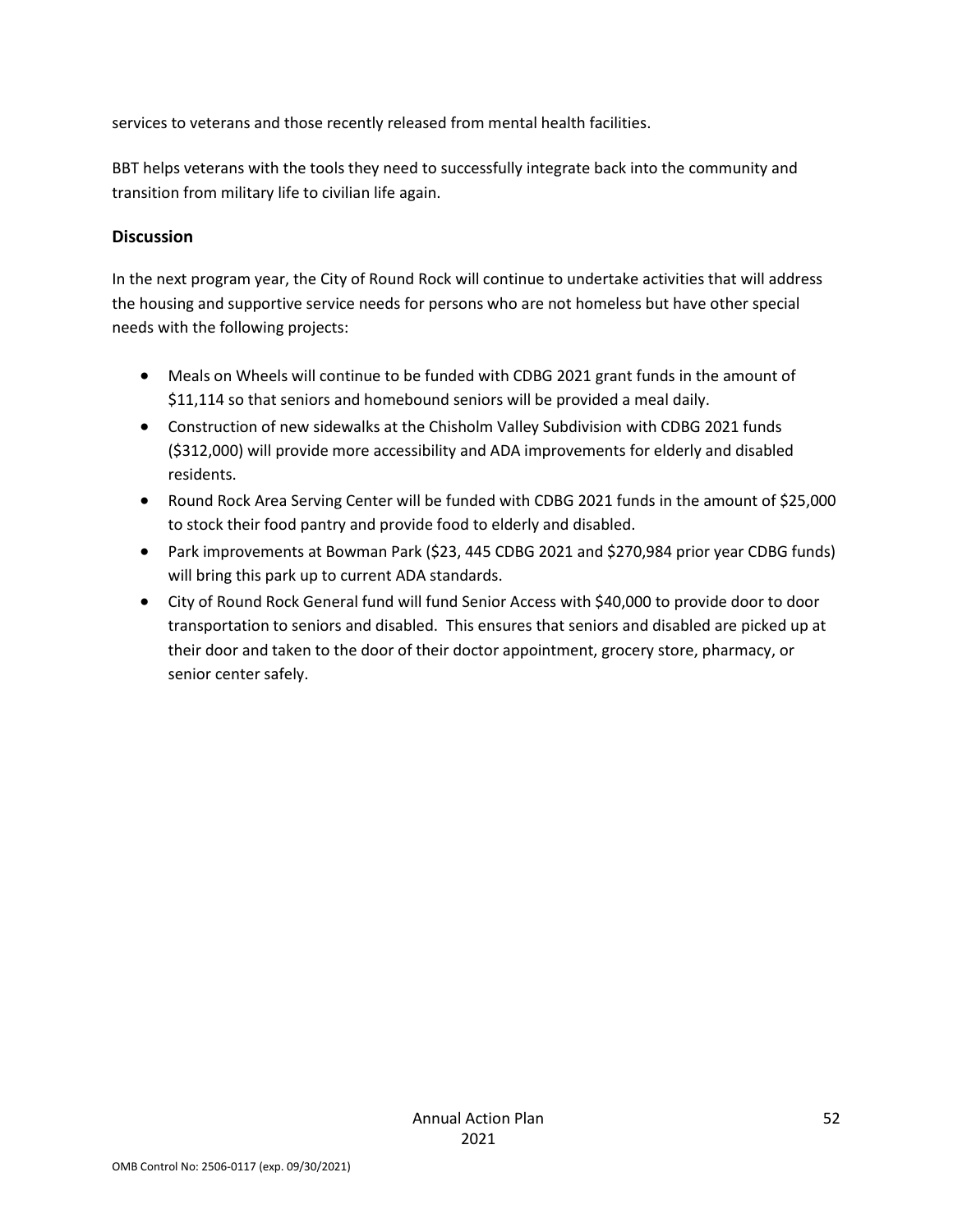# **AP-75 Barriers to affordable housing – 91.220(j)**

**Introduction:** 

**Actions it planned to remove or ameliorate the negative effects of public policies that serve as barriers to affordable housing such as land use controls, tax policies affecting land, zoning ordinances, building codes, fees and charges, growth limitations, and policies affecting the return on residential investment**

In an effort to remove barriers to affordable housing, the Round Rock City Council unanimously approved a resolution of support that gave developers a green light to seek low-income housing tax credits from the Texas Department of Housing and Community Affairs to help finance the project that includes approximately 200 units of income restricted senior housing. Plans for the development call for a mixture of studios and one and two-bedroom units. Building height is anticipated to be three stories.

Council has also approved several Planned Unit Developments that allow for detached single family housing units on condominium lots. By providing this housing alternative to standard single-family home on fee simple lots, developers can offer quality housing units at a lower price points due to reduced infrastructure, and public improvement costs. These types of single-family condominium developments are being recommended for infill or remnant tracts where larger scale residential developments would not be feasible.

In addition, the city has the following actions planned to continue to address the barriers to affordable housing in the next program year:

- City of Round Rock will fund Round Rock Area Serving Center's Housing Assistance Program with program year 2021 CDBG funds, which provides housing and emergency shelter needs, helps elderly maintain independence, and helps families avoid eviction and homelessness.
- The City of Round Rock will continue to implement the minor home rehabilitation for up to 8 homes in Round Rock and fund it with prior year CDBG funds.
- City of Round Rock CDBG Staff will promote and direct residents to TDHCA's down-payment assistance program.
- City of Round Rock CDBG Staff will participate and work with the Central Texas Regional Fair Housing Group to work with foundations and private partners to create the multifamily rehabilitation and accessibility improvement program; and
- City of Round Rock CDBG staff will participate on the affirmative marketing program and guiding principles for developers of rental housing along with the Central Texas Regional Fair Housing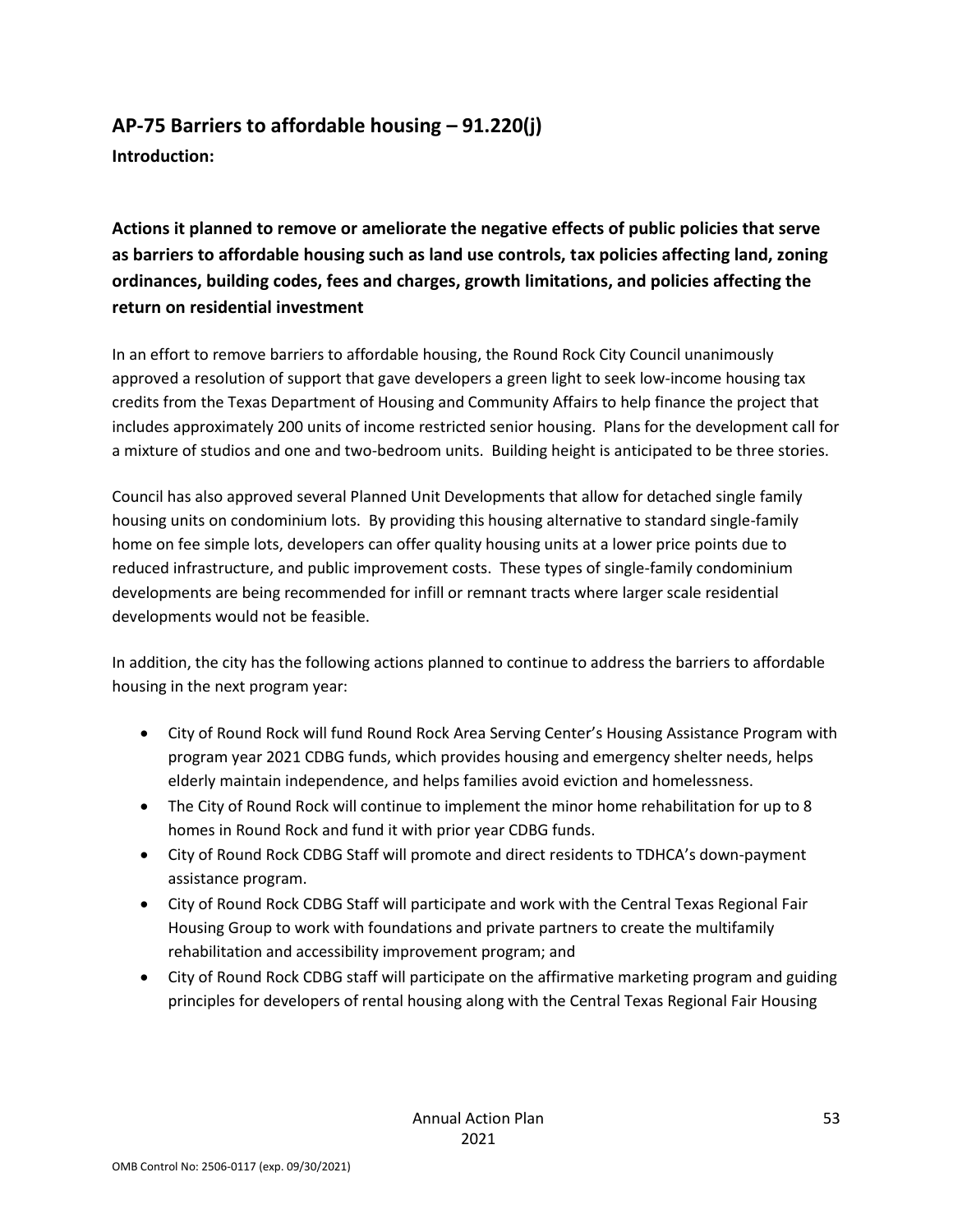Group.

**Discussion:**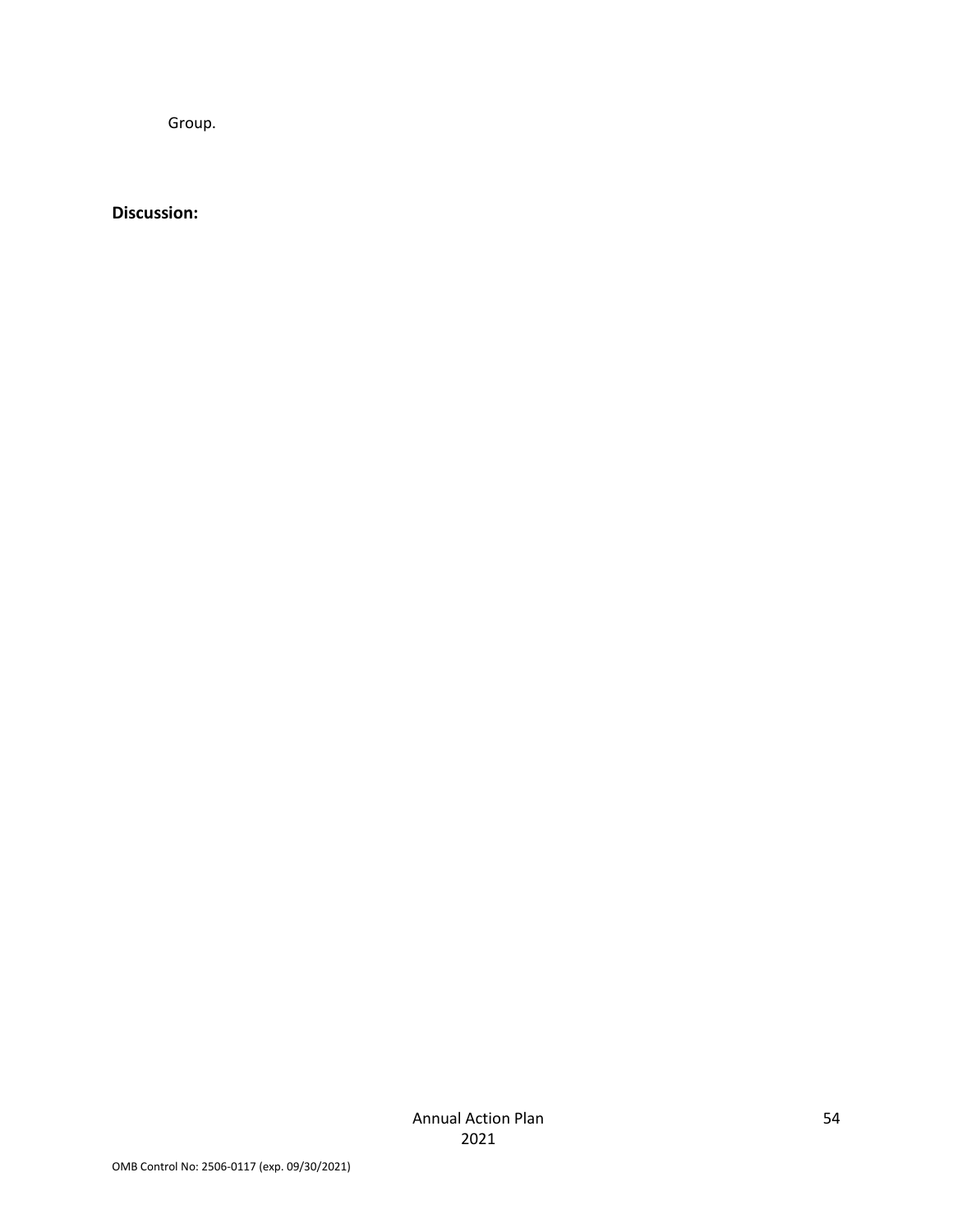# **AP-85 Other Actions – 91.220(k)**

#### **Introduction:**

This section of the Consolidated Plan outlines actions planned to address obstacles to meeting underserved needs in Round Rock.

#### **Actions planned to address obstacles to meeting underserved needs**

Despite efforts, significant obstacles to meeting underserved needs continue to remain in the community. The following obstacles to meeting these needs in Round Rock are population growth; high cost of housing; cutbacks in state and federal funding for basic needs and the need for transportation to existing services and childcare exceed available resources to meet these needs. To address the population growth and the high cost of housing, the Round Rock Area Serving Center provides rent/mortgage, food pantry and utility assistance. The City funded the RRASC for these programs with CDBG program year 2021 funds totaling \$50,000.00. The City also funded the Sacred Heart Community Clinic with \$17,834 in CDBG funds for program year 2021. Sacred Heart Community Clinic provides dental services, acute care, chronic care and provides medications as well to the very low-income uninsured residents.

The following programs also help address the cutbacks in state and federal funding and the need for childcare and transportation to existing services:

Senior Access provides door to door transportation to seniors to doctors' appointments, pharmacies, grocery stores, to pay bills, and to social service agencies for services. Senior Access is being funded in 2021 with City General Fund Social Services Funds in the amount of \$40,000.

Foundation Community provides free tax preparation to low- to moderate-income families. Foundation Communities Tax Preparation Program is being funded in 2020 with City General Fund Social Service Funds in the amount of \$15,000.

In trying to meet the demand for transportation, the city developed a fix route bus service that was designed and focused on access to employment services to meet the needs of the low-income and minority populations to jobs, education, and employment. This service offers ADA paratransit services as well for anyone with a disability that prevents them from being able to ride any fixed route vehicle, disembark from any fixed route vehicle or travel independently all or some of the time on any fixed route vehicle.

Council has also passed an ordinance that allows Round Rock Transit to sell discount bus passes to nonprofit and government agencies for the purpose of distributing the passes to low-income persons and families that meet the participation requirements.

Annual Action Plan The City also provides residents with the Guide to Affordable Housing in the Greater Austin Area that is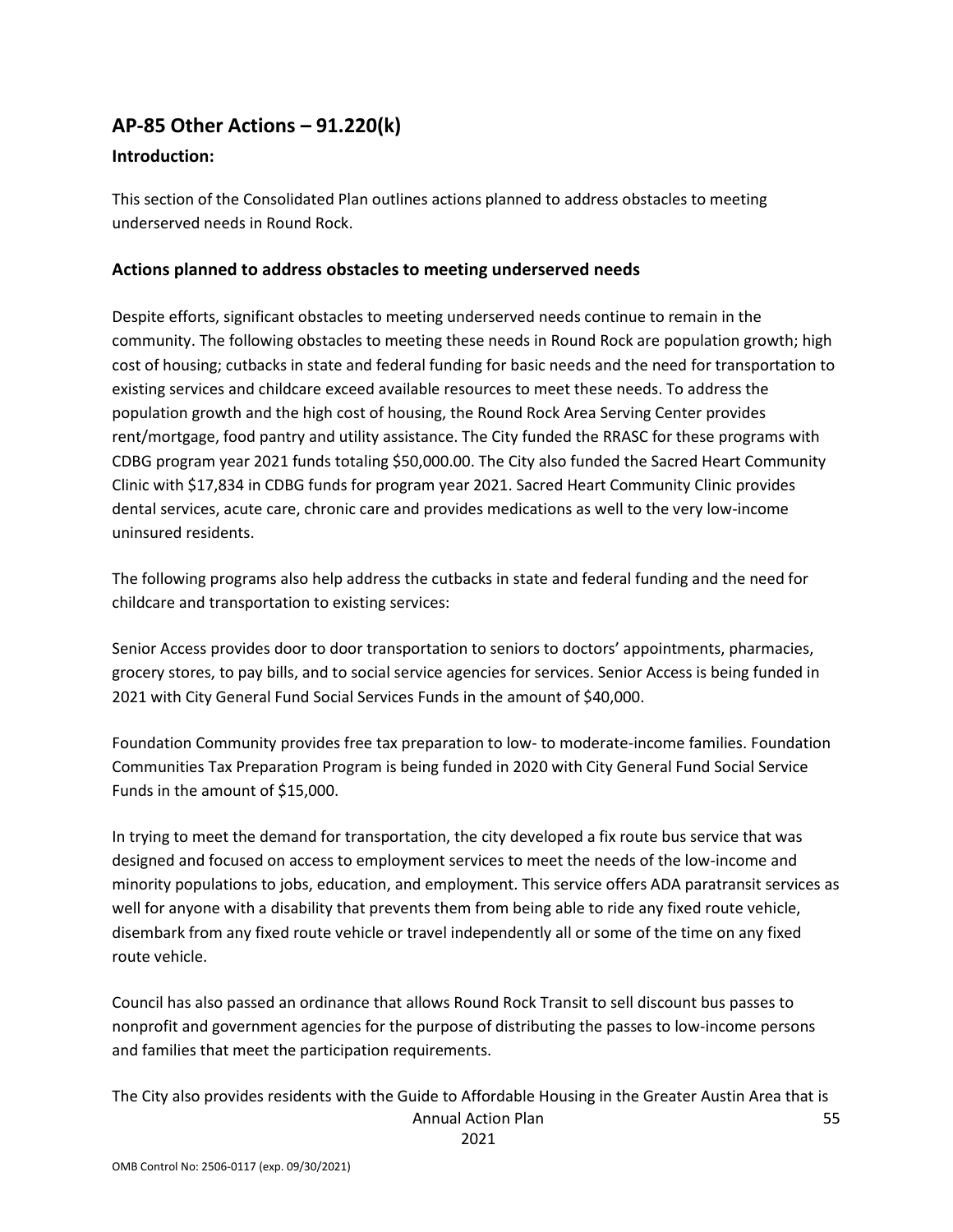provided by the Austin Tenant's Council. This guide is a tool for people seeking affordable rental housing in the Austin area that includes Round Rock. The guide contains general information on housing programs funded on the local, county, state, and federal levels, as well as specific information about apartment complexes participating in these programs. It contains lists and explanations of rental housing with rent restrictions, income-based rent, and tenant income limits.

The City's General Fund provides funding of \$40,000 to Hope Alliance, an organization that meets short housing needs for survivors of domestic violence. The City's General Fund also provides \$10,000 in funding for the Texas Baptist Children's Home for an interventional specialist to help residents in a holistic approach.

### **Actions planned to foster and maintain affordable housing**

The City of Round Rock will continue to support the following programs in program year 2021 that support affordable housing. These include:

- The housing assistance program through the Round Rock Area Serving Center to assist residents with rent or mortgage at up to \$250 a household; and
- The minor home repair program for low-income homeowners in Round Rock.

Round Rock Area Serving Center Housing Assistance Program will be funded with CDBG 2021 funds in the amount of \$25,000 and the Minor Home Repair Program will continue to be implemented and will be funded with prior year CDBG funds.

In the 2021 Program Year, the CDBG staff will continue to network and support the Round Rock Housing Authority to ensure they have the resources needed to continue to provide affordable housing to the low-income residents of Round Rock. The mayor will continue to appoint the most qualified candidates to board positions at the Round Rock Housing Authority.

### **Actions planned to reduce lead-based paint hazards**

The majority of residential housing developments in Round Rock occurred after the use of lead-based paint was banned; however, some areas of the community may have some homes with lead-based paint.

With the implementation of the Minor Home Repair Program, a program policy and procedures manual was created and addresses compliance with the Residential Lead Based Paint Hazard Reduction Act of 1992 (Title X) and subsequent changes in September 1999. The procedures include:

- 1. Notification
- 2. Identification
- 3. Treatment (if necessary)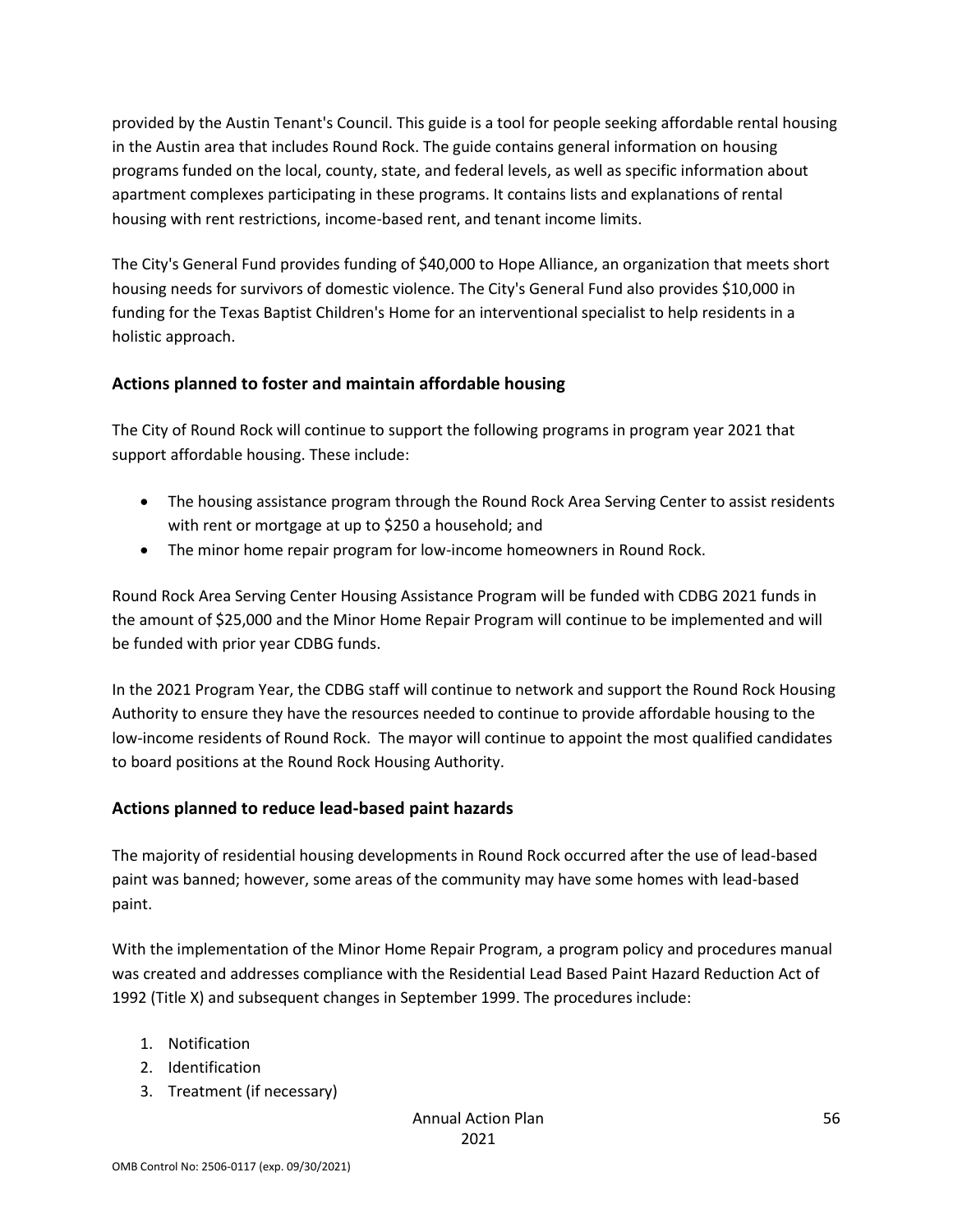The City of Round Rock will continue to implement the Minor Home Repair Program and fund the Minor with prior year CDBG funds. Applicants who are eligible for the Minor Home Repair program are provided LBP information at the time of intake and will be made aware of possible dangers of LBP.

### **Actions planned to reduce the number of poverty-level families**

During the 2021 CDBG program year the City of Round Rock will take the following actions to reduce the number of poverty level families:

- Round Rock Area Serving Center will continue to be funded with CDBG program year 2021 funds to provide rent and mortgage assistance and access to their food pantry. These programs collectively propose to assist 950 households.
- Sacred Heart Community Clinic will be funded with \$17,834 in CDBG 2021 funds to assist poverty level families with health and dental care and medications at no cost to them. This program proposes to assist 100 households.
- The Meals on Wheels of Williamson and Burnet Counties program will be funded with \$11,114 in 2021 CDBG funds to prepare lunch meals for seniors at Baca Center and for homebound seniors.
- The Foundation Communities Free Tax Preparation Program will continue to be funded with 2021 General Fund Social Service Funds in the amount of \$15,000 that will provide poverty level families free tax preparation. This program proposes to assist 1200 households.
- The Literacy Council will continue to be funded in 2021 with City of Round Rock General Fund Social Service Grant funds in the amount of \$10,000 that will provide self-sufficiency education (ESL, Basic Literacy, and GED tutoring). This program proposes to assist 150 individuals.

### **Actions planned to develop institutional structure**

The city relies on a network of public sector, private sector, and nonprofit organizations to implement the Strategic Plan, particularly to address homelessness and special needs. The City Council evaluates their Strategic Plan and Annual Budget from a citywide perspective. During these discussions' resources are provided to fund programs not specifically covered by CDBG but will provide more funds toward homelessness and special needs programs.

The City continues to actively consult with a variety of nonprofits, social service providers, neighborhoods and citizens, and other governmental agencies. CDBG staff attend the monthly Williamson County Nonprofit Networking meetings the first Tuesday of every month virtually. Local nonprofits come together to network and to promote meetings, public hearings, and events. A variety of nonprofits attend the monthly networking meetings including nonprofits that provide housing, mental health, health, transportation, affordable childcare, and other services to low-income,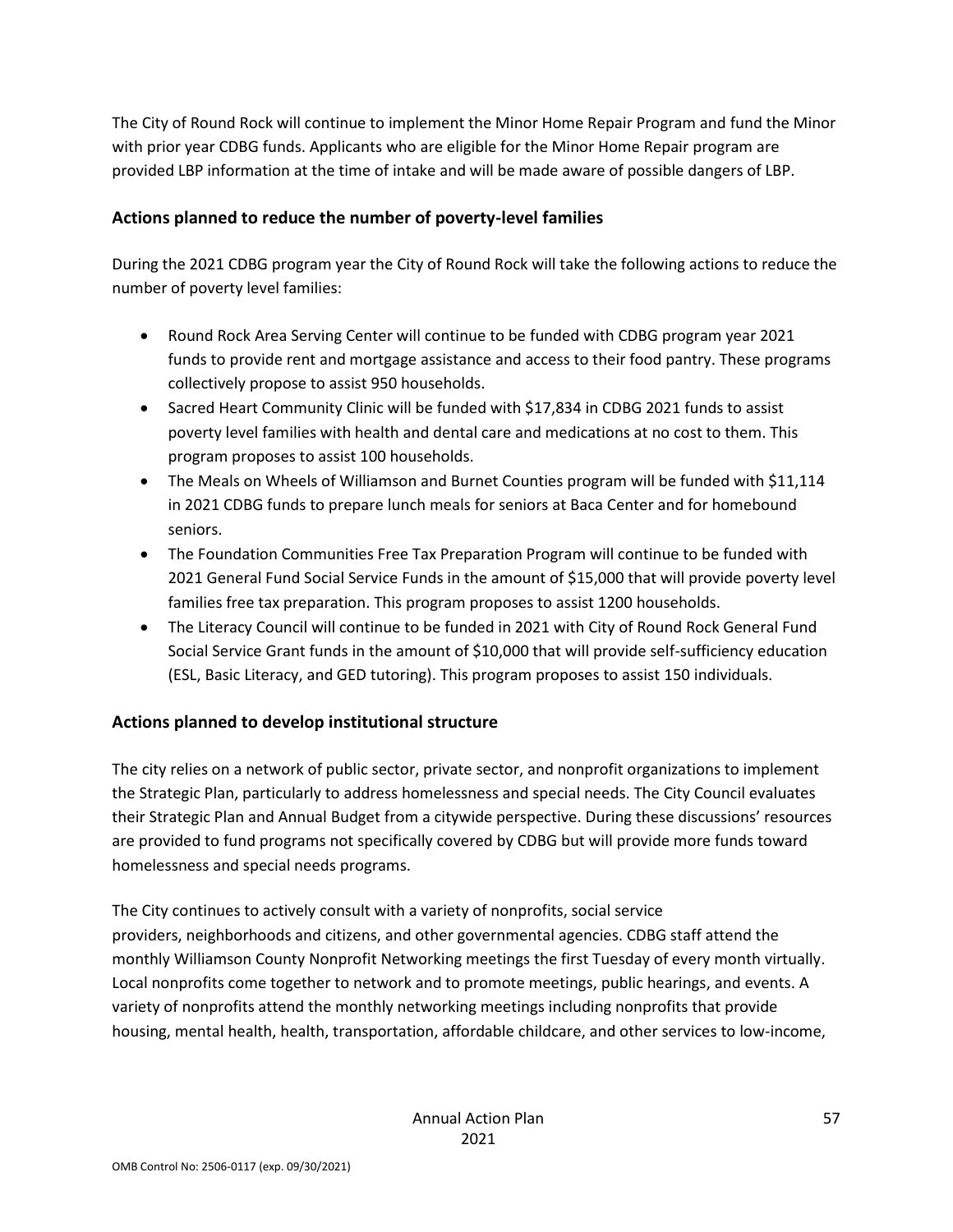disabled, and elderly residents of Round Rock.

CDBG staff attends the Round Rock Housing Authority (RRHA) monthly board meetings as well as meets regularly with the RRHA staff.

To address gaps in institutional structure around homelessness, Round Rock CDBG staff has consulted with the Texas Homeless Network/TX BoS CoC and discussed the next steps to actively participate in the effort to end homelessness in Williamson County. In trying to meet these goals, Round Rock CDBG staff has started work on the following:

- Reach out to Williamson County CDBG staff and partner with them in this effort
- Reach out to nonprofit agencies that provide services to homeless persons in Williamson County and encourage them to participate in coming together to discuss the homeless issues in the area.
- Continue meeting with these non-profits in the 2021-2022 program year and include the Texas Homeless Network (THN) which will guide us and help us with the steps and process to plan a "Point-in-Time" count, to discuss process for forming a Local Homeless Coalition in Williamson County, as well as provide information on the COC grant.

# **Actions planned to enhance coordination between public and private housing and social service agencies**

To enhance coordination between public and private housing and social service agencies, the City of Round Rock will continue to fund the Round Rock Area Serving Center/Volunteer Center with \$35,000 in 2021 General Fund Social Service funds that will help pay for the Volunteer Center Coordinator salary. The Volunteer Coordinator not only supplies volunteers and manages volunteers' opportunities but also continues to coordinate and host the Williamson County Monthly Networking Meetings. These meetings are held the first Tuesday of every month. At this monthly networking meeting, nonprofit and social service agencies come together to network, promote events, and listen to guest speakers. Up to 30 public and private housing and social service agencies attend the monthly meetings and have access to the groups list serv and be able to share information on the upcoming events, public hearings, and fundraisers. Collaboration, and coordination between agencies is important to ensure that the needs in the community are being addressed.

As noted above, the City CDBG staff also attend the monthly Williamson County Nonprofit Networking meetings the first Tuesday of every month and attends the Round Rock Housing Authority (RRHA) monthly board meetings virtually as well as meets regularly with the RRHA staff.

#### **Discussion:**

The City of Round Rock, Office of Community Development is responsible for the administration of the City's programs funded with CDBG funds. This office has the primary responsibility for managing and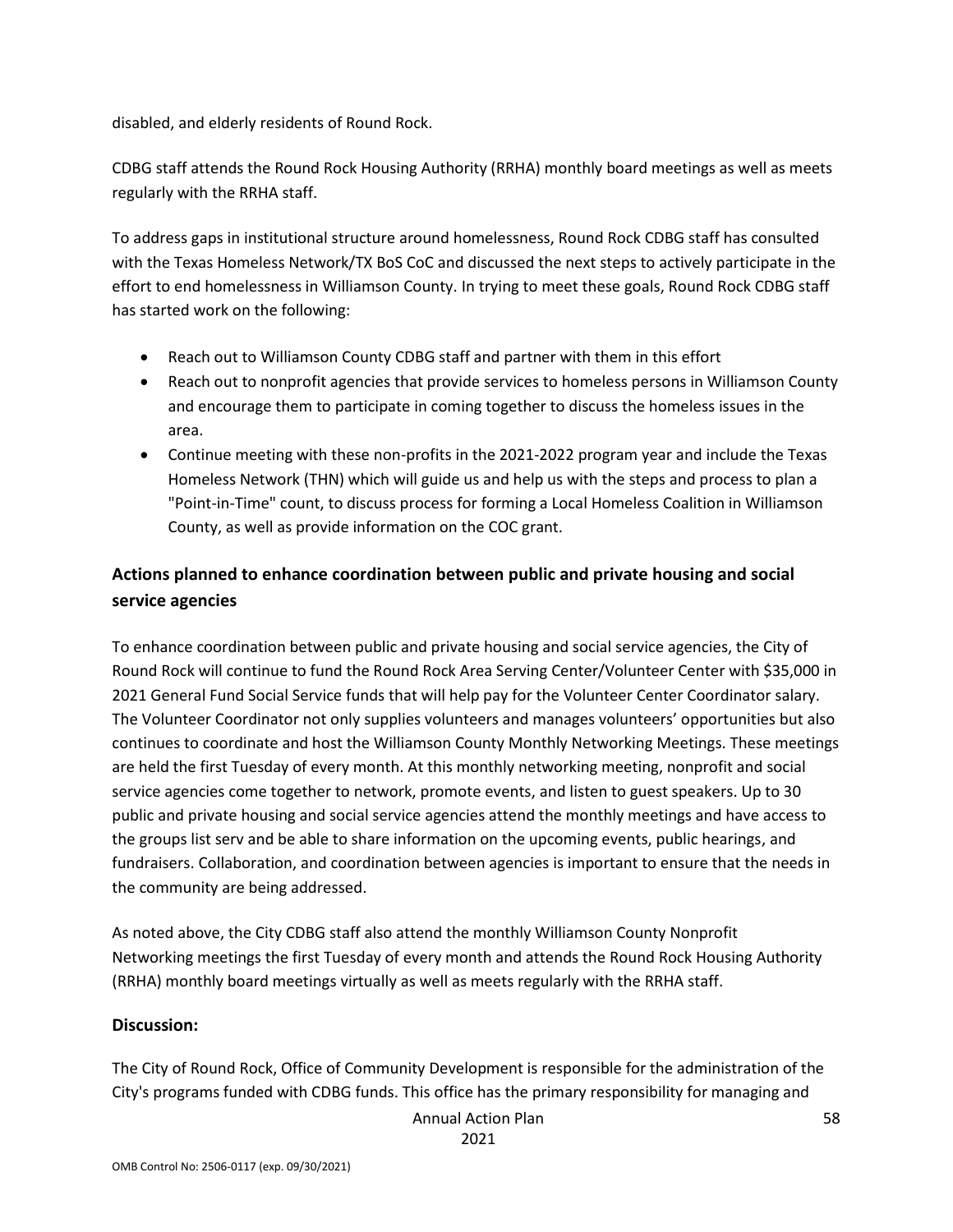implementing the City's affordable housing and infrastructure program, the Consolidated and Annual Plans and related documents.

The City of Round Rock has developed a monitoring system to ensure that the activities carried out in the Plan are done so in a timely manner in accordance with the federal monitoring requirements of [24 CFR 570.501 (v)] and [24 CFR 85.40] and all other applicable laws, regulations, policies and sound management and accounting practices.

Sub-recipients are monitored to ensure that they have implemented and administered their CDBG funded activities according to applicable federal requirements. Particular attention is paid to compliance with management systems, procurement practices and compliance with civil rights requirements.

When applicable, sub-recipients are required to submit copies of paid receipts, timesheets, income documentation, client data and self-certification forms with their monthly requests. This information is used to determine the number of unduplicated beneficiaries. Monthly reports are submitted by each sub-recipient enabling staff to monitor the progress of each activity, provide technical assistance or consultation when needed and to ensure that all objectives are met.

The City of Round Rock conducts monitoring of sub-recipients every program year during the summer. Particular attention is paid to compliance with eligibility and national objective requirements. The HUD monitoring checklist is used during these on-site monitoring visits. The monitoring visits are conducted by the CDBG Program Coordinator. Technical assistance is provided for sub-recipients at the beginning of the program year and anytime during the program year upon request.

Throughout the year, staff conducts mini desk reviews of all sub-recipients. Sub-recipients are required to submit monthly progress reports and reimbursement requests by the 15th of every month. This process allows the city to monitor the sub-recipient's progress and spending monthly.

The City of Round Rock Office of Community Development maintains an open-door policy for all agencies and frequent unofficial visits are made at participating agencies throughout the year.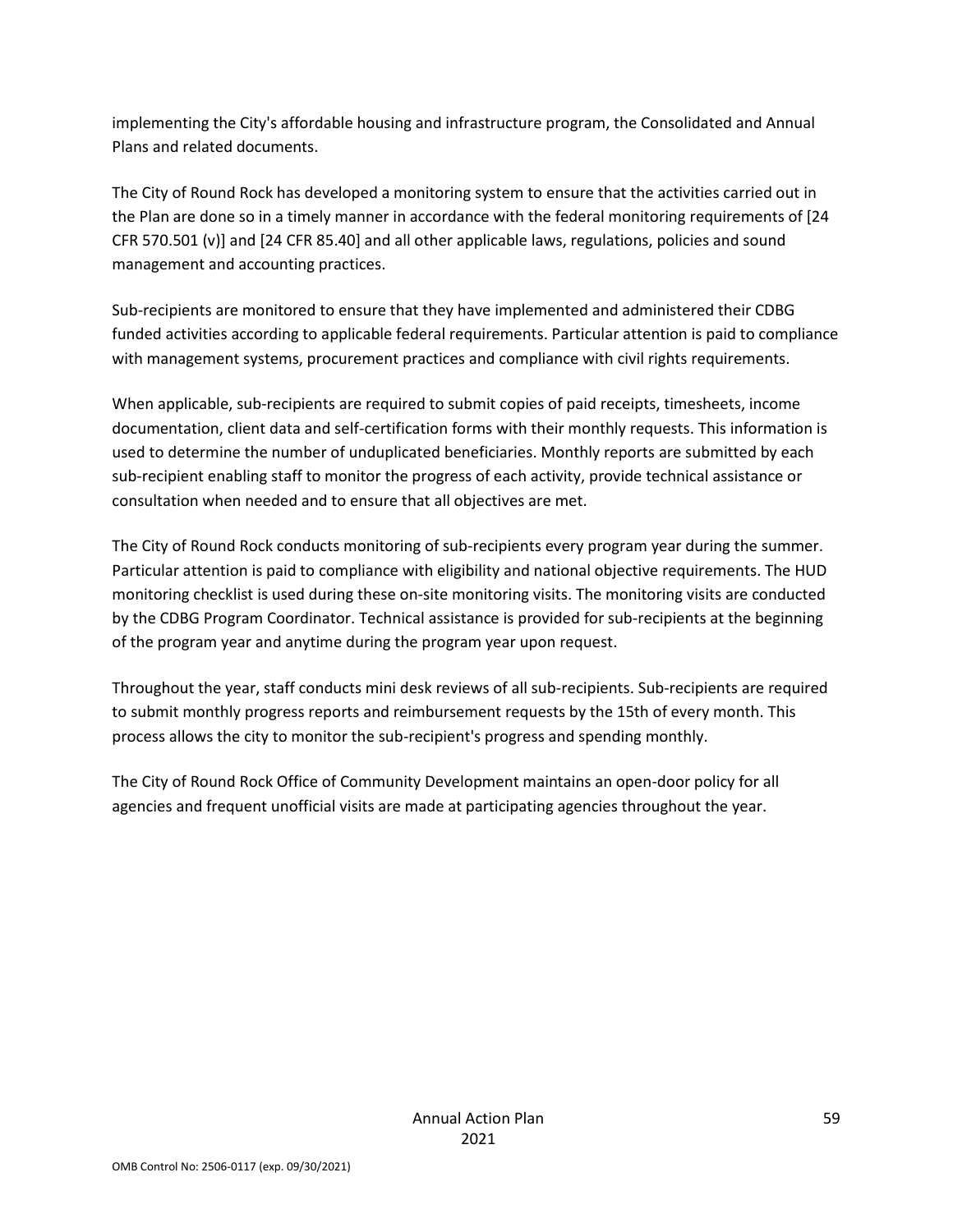# **Program Specific Requirements**

**AP-90 Program Specific Requirements – 91.220(l)(1,2,4)**

**Introduction:** 

# **Community Development Block Grant Program (CDBG) Reference 24 CFR 91.220(l)(1)**

Projects planned with all CDBG funds expected to be available during the year are identified in the Projects Table. The following identifies program income that is available for use that is included in projects to be carried out.

| 1. The total amount of program income that will have been received before the start of the next   |   |
|---------------------------------------------------------------------------------------------------|---|
| program year and that has not yet been reprogrammed                                               | 0 |
| 2. The amount of proceeds from section 108 loan guarantees that will be used during the year to   |   |
| address the priority needs and specific objectives identified in the grantee's strategic plan.    | 0 |
| 3. The amount of surplus funds from urban renewal settlements                                     | 0 |
| 4. The amount of any grant funds returned to the line of credit for which the planned use has not |   |
| been included in a prior statement or plan                                                        | 0 |
| 5. The amount of income from float-funded activities                                              | 0 |
| <b>Total Program Income:</b>                                                                      |   |
|                                                                                                   |   |

### **Other CDBG Requirements**

| 1. The amount of urgent need activities                                          | 0       |
|----------------------------------------------------------------------------------|---------|
| 2. The estimated percentage of CDBG funds that will be used for activities that  |         |
| benefit persons of low and moderate income. Overall Benefit - A consecutive      |         |
| period of one, two or three years may be used to determine that a minimum        |         |
| overall benefit of 70% of CDBG funds is used to benefit persons of low and       |         |
| moderate income. Specify the years covered that include this Annual Action Plan. | 100.00% |
|                                                                                  |         |